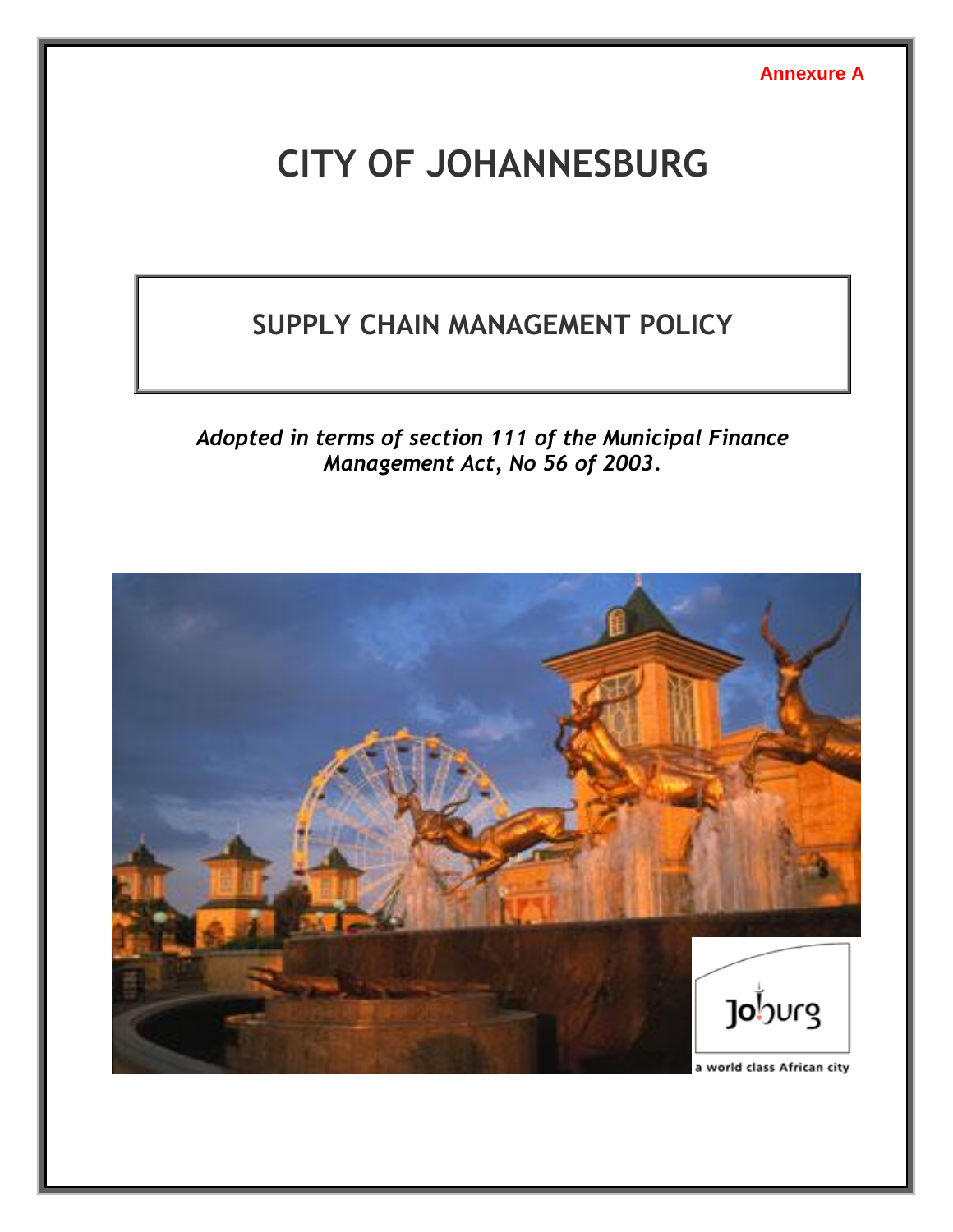# **SUPPLY CHAIN MANAGEMENT - Revision 002 July 2009**

# **TABLE OF CONTENTS**

# **CHAPTER 1**

1. Definitions

# **CHAPTER 2**

# **ESTABLISHMENT AND IMPLEMENTATION OF SUPPLY CHAIN MANAGEMENT POLICY**

- 2. Purpose of the Policy
- 3. Effective Date
- 4. Principles ascribed to in this Policy
- 5. Commitment of the City
- 6. Applicability of this Policy
- 7. Review and Amendment of this Policy
- 8. Oversight role of Council
- 9. Delegations of Supply Chain Management Powers and Duties
- 10. Reporting Requirements
	- 10.1 Reporting by the City Manager
	- 10.2 Reporting by the City Manager
	- 10.3 Reporting by the Director: Supply Chain Management Unit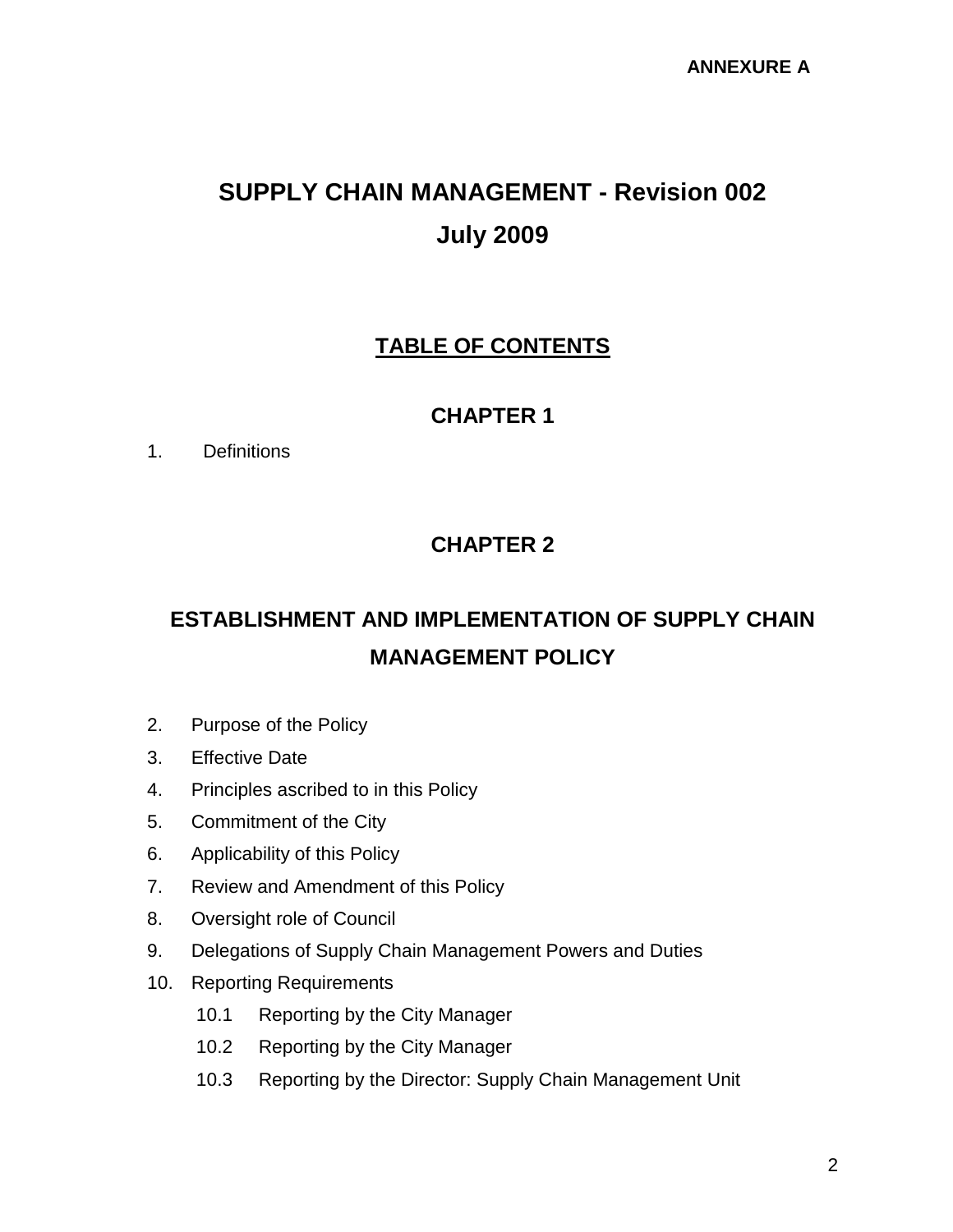- 10.4 Reporting by the Heads of Departments to the Executive Director: Finance
- 10.5 Reporting by the Heads of Departments to the Executive Adjudication **Committee**
- 10.6 Reporting by the City to National Treasury and/or Provincial Treasury
- 10.7 Reporting by the City to the Department of Trade and Industry
- 10.8 Publication of reports on the official website of the City
- 11. Reporting Status of the Supply Chain Management Unit
- 12. Training of Supply Chain Management Employees
- 13. Performance Management

# **CHAPTER 3**

## **FRAMEWORK FOR SUPPLY CHAIN MANAGEMENT**

14. Supply chain management systems

#### **PART 1**

#### **DEMAND MANAGEMENT**

15. Demand management

### **PART 2**

### **ACQUISITION MANAGEMENT**

- 16. System of acquisition management
- 17. Procurement mechanisms
	- 17.1 Petty cash purchases
	- 17.2 Written quotations
	- 17.3 Competitive bidding process
		- 17.3.1 General conditions applicable to a competitive bidding process
		- 17.3.2 Two-stage competitive bidding process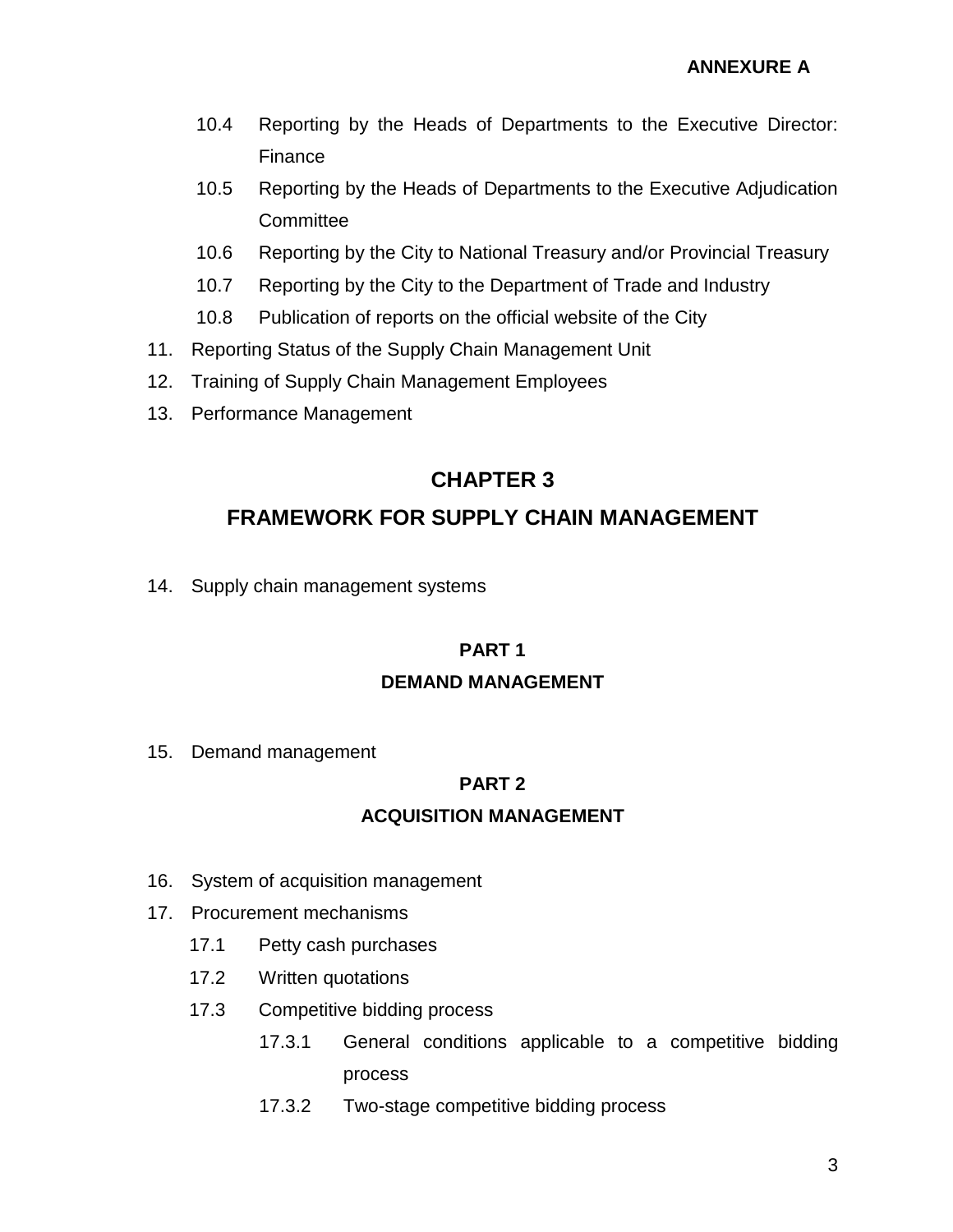- 17.4 Negotiations
- 17.5 Sole Suppliers
- 17.6 Unsolicited Bids
- 17.7 Procurement of consulting services (Appointment of Consultants)
- 17.8 Procurement of banking services
- 17.9 Procurement of IT related goods or services
- 18. General conditions applicable to the consideration of written quotations or bids
	- 18.1 General Conditions
	- 18.2 Rejection of bids/Non-Responsive Bids
- 19. Public Invitation and Bid Documentation for Competitive Bids
- 20. Procedure for Handling, Opening and Recording of Bids
- 21. Deviations from and ratification of minor breaches of the procurement processes
- 22. Procurement of Goods and Services under Contracts Secured by other Organs of State
- 23. Supply Chain Management Committee Systems
	- 23.1 Bid Specification Committees
	- 23.2 Bid Evaluation Committees
	- 23.3 Bid Adjudication Committees
- 24. Supply Management and Development
- 25. Penalties for abuse of this Policy

### **PART 3**

### **LOGISTICS MANAGEMENT**

### **(INVENTORY MANAGEMENT AND ASSET DISPOSAL)**

26. Inventory Management

#### **PART 4**

#### **DISPOSAL MANAGEMENT**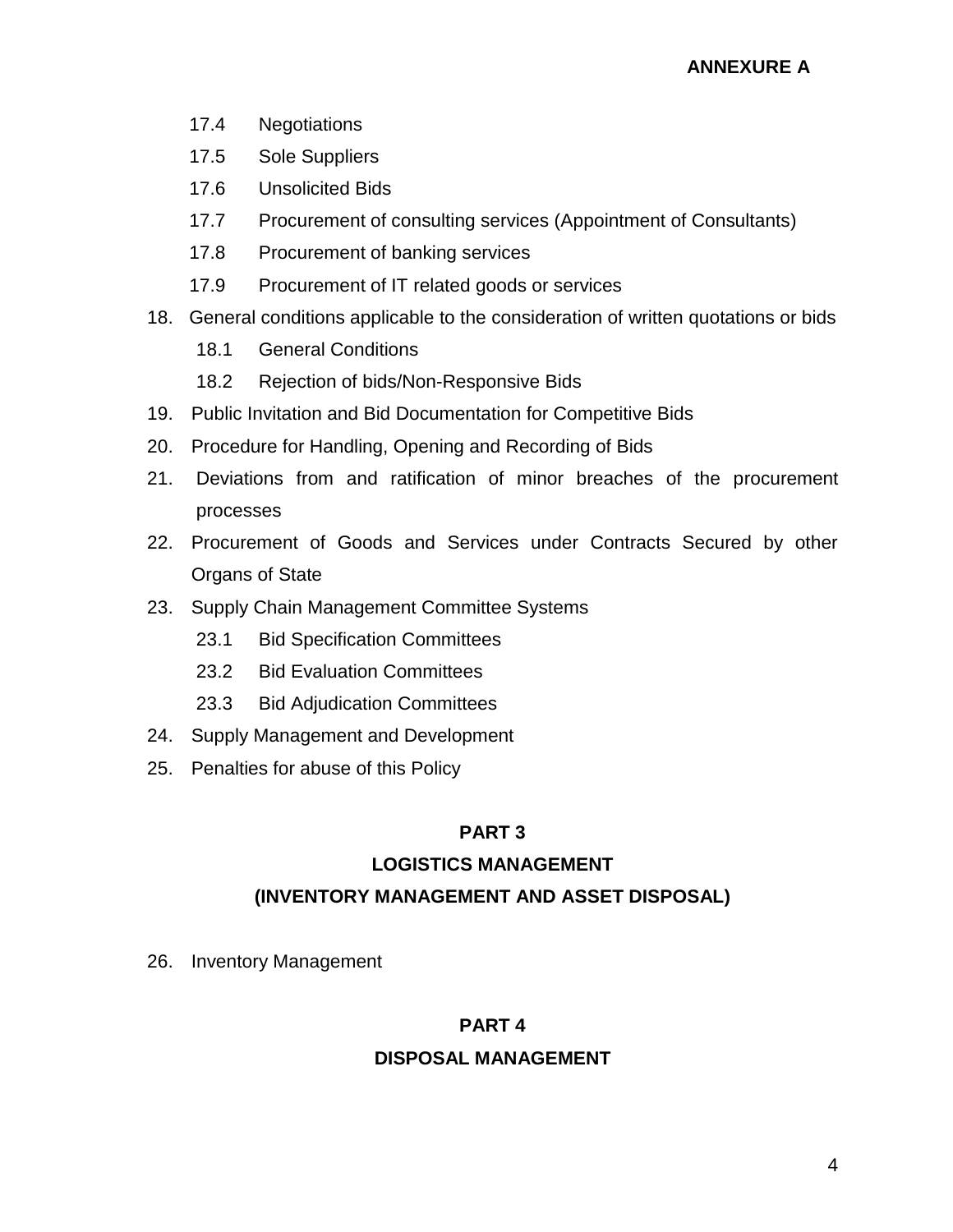27. Asset Disposal Management

#### **PART 5**

#### **RISK MANAGEMENT**

28. Risk Management

#### **CHAPTER 4**

#### **GENERAL MATTERS**

- 29. Prohibition on Awards to Persons whose Tax Matters are not in order
- 30. Prohibition on Awards to Persons in the Service of the State
- 31. Awards to Close Family Members of Persons in the Service of the State
- 32. Handling Proprietary Information
- 33. Sponsorships
- 34. Resolutions of Disputes, Objections, Complaints and Queries
- 35. Contracts Providing For Compensation Based On Turnover
- 36. List of Accredited Service Providers
- 37. SCM Procedure Manual, Practice Notes and National Treasury Guidelines
- 38. Procurement of Goods Necessitating Special Safety Arrangements
- 39. Inducements, Rewards, Gifts and Favours
- 40. Ethical Standards

#### **ANNEXURES**

# **ANNEXURE A**: **Code of Conduct for Supply Chain Management Practitioners and Other Role Players**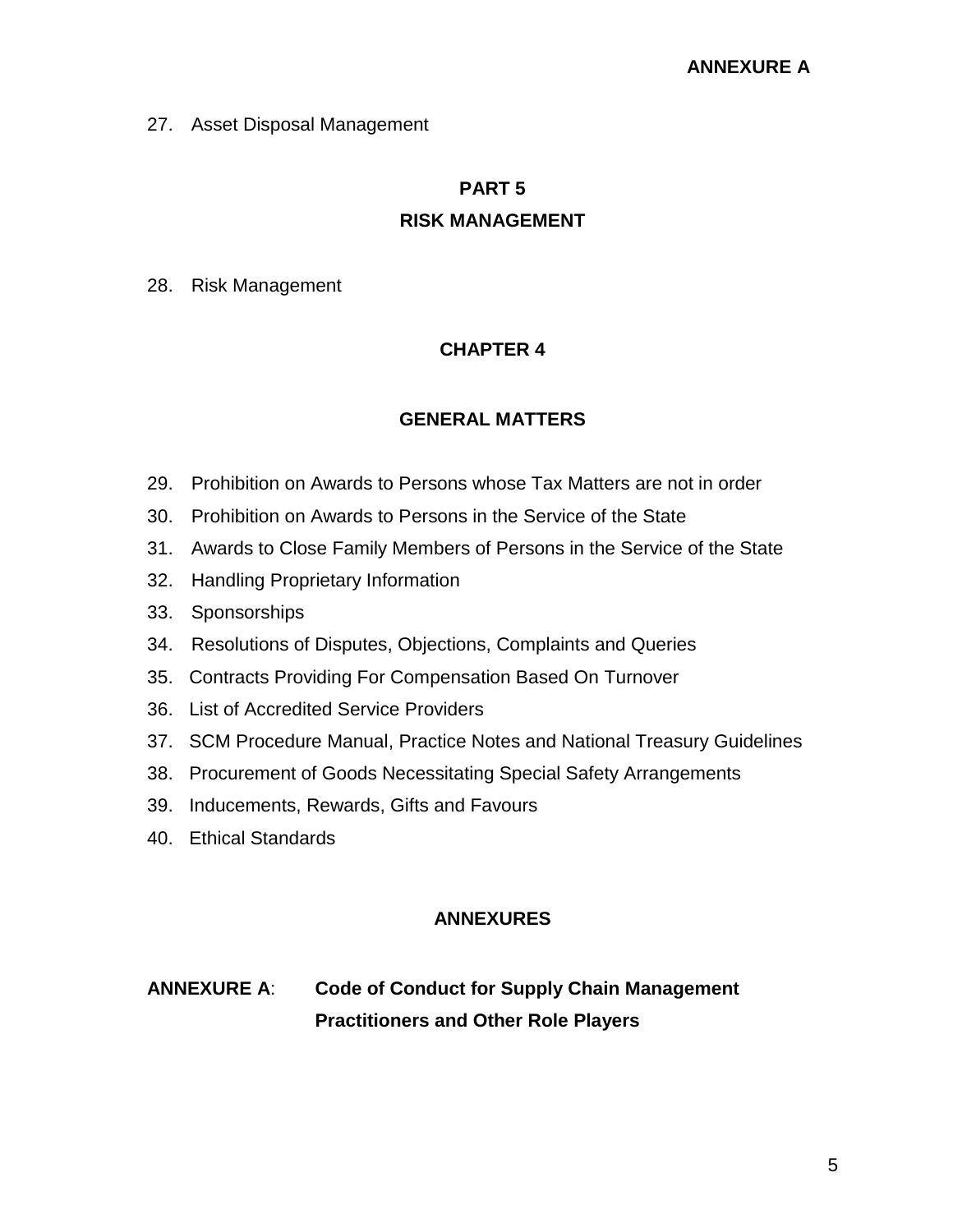**ANNEXURE B: Delegations of Supply Chain Management Powers and Duties**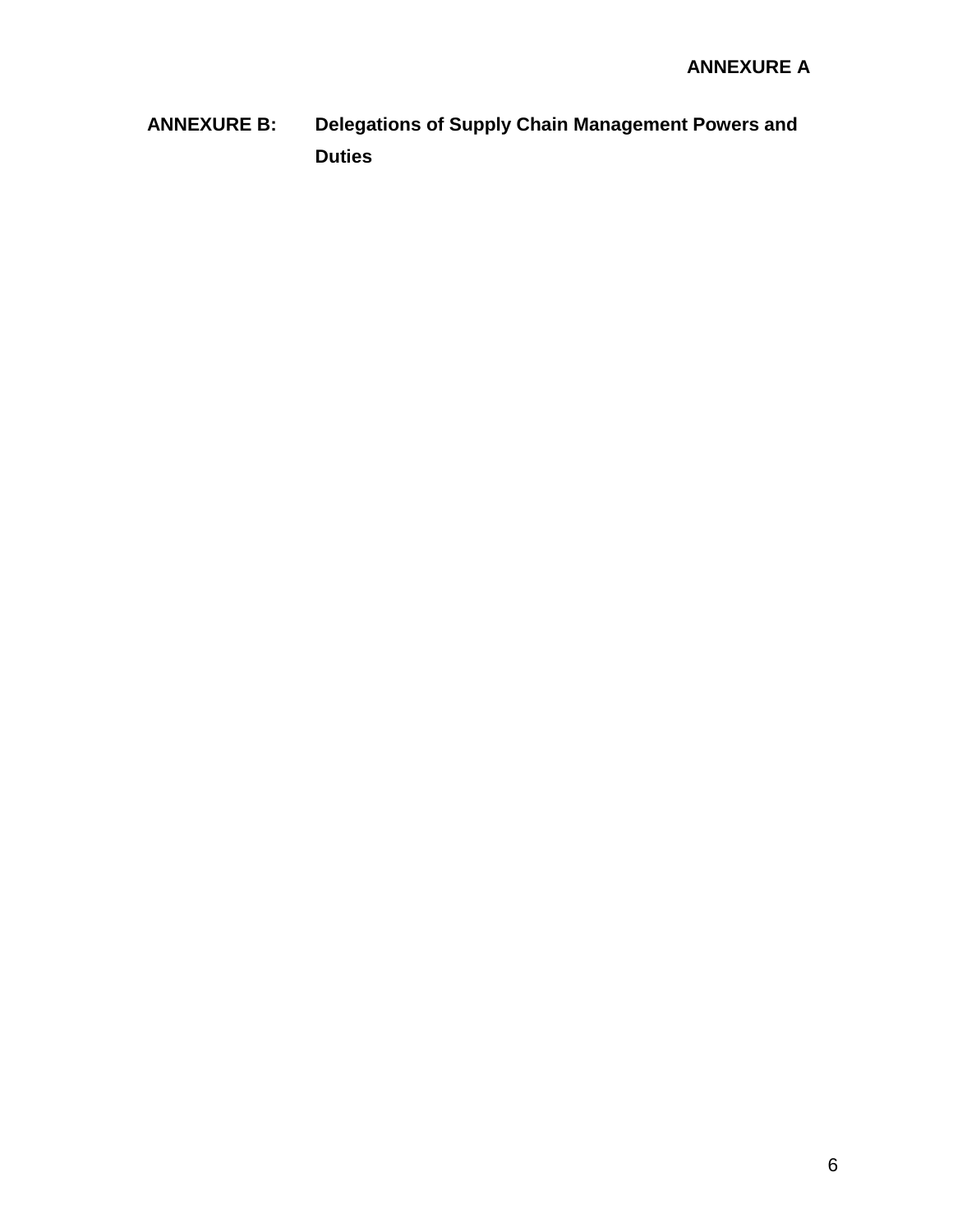## **DEFINITIONS**

# **CHAPTER 1**

### **1. DEFINITIONS**

In this Policy, unless the context otherwise indicates, a word or expression to which a meaning has been assigned in the Act has the same meaning as in the Act, and –

| "the Act"      | means the Local Government: Municipal Finance<br>Management Act, 2003 (Act No. 56 of 2003);                                                                                           |
|----------------|---------------------------------------------------------------------------------------------------------------------------------------------------------------------------------------|
| "CIDB"         | means the Construction Industry Development<br>Board;                                                                                                                                 |
| "CIDB Act"     | means the Construction Industry Development<br>Board Act, 2000 (Act No 38 of 2000);                                                                                                   |
| "the City"     | means the City of Johannesburg Metropolitan<br>Municipality, a metropolitan municipality duly<br>established by virtue of Provincial Notice 6766<br>dated 1 October 2000, as amended; |
| "City Manager" | means the official appointed by the City as City<br>Manager and whom will be acting as the<br>accounting officer of the City as contemplated in<br>the Act;                           |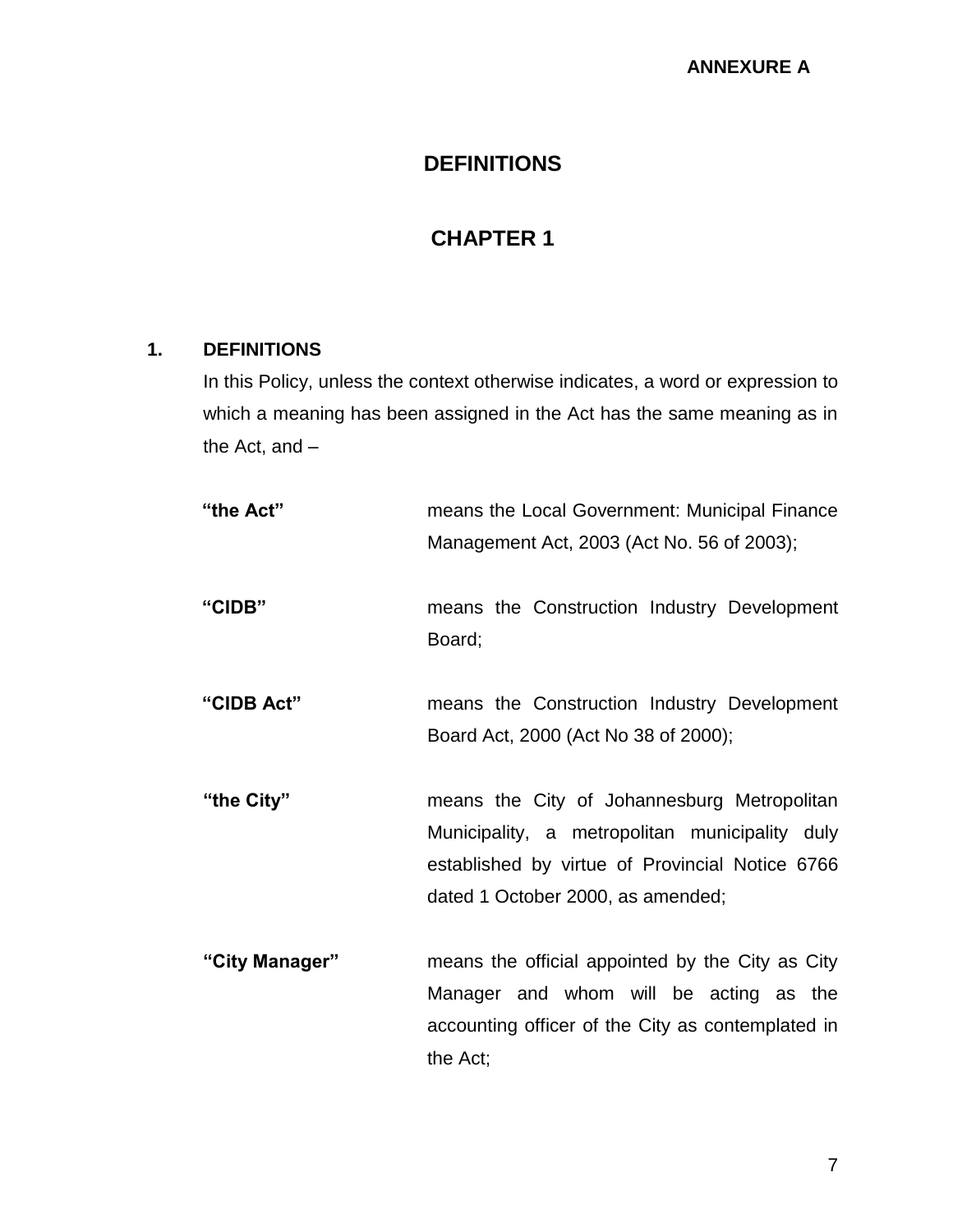**"Code of Conduct"** means the code of conduct attached to this Policy as Annexure A;

**"competitive bidding** means a competitive bidding process contemplated

**process"** in paragraph 17.3 of this Policy;

**"competitive bid"** means a bid in terms of a competitive bidding process;

- **"construction works"** means the provision of a combination of goods and services arranged for the development, extension, installation, repair, maintenance, renewal, removal, renovation, alteration, dismantling or demolition of a fixed asset including building and engineering infrastructure;
- **"emergency"** means an unforeseeable and/or sudden event, with materially harmful or potential harmful consequences for the City that requires immediate action;
- **"final award"** in relation to bids or quotations submitted for a contract, means the final decision on which bid or quote to accept;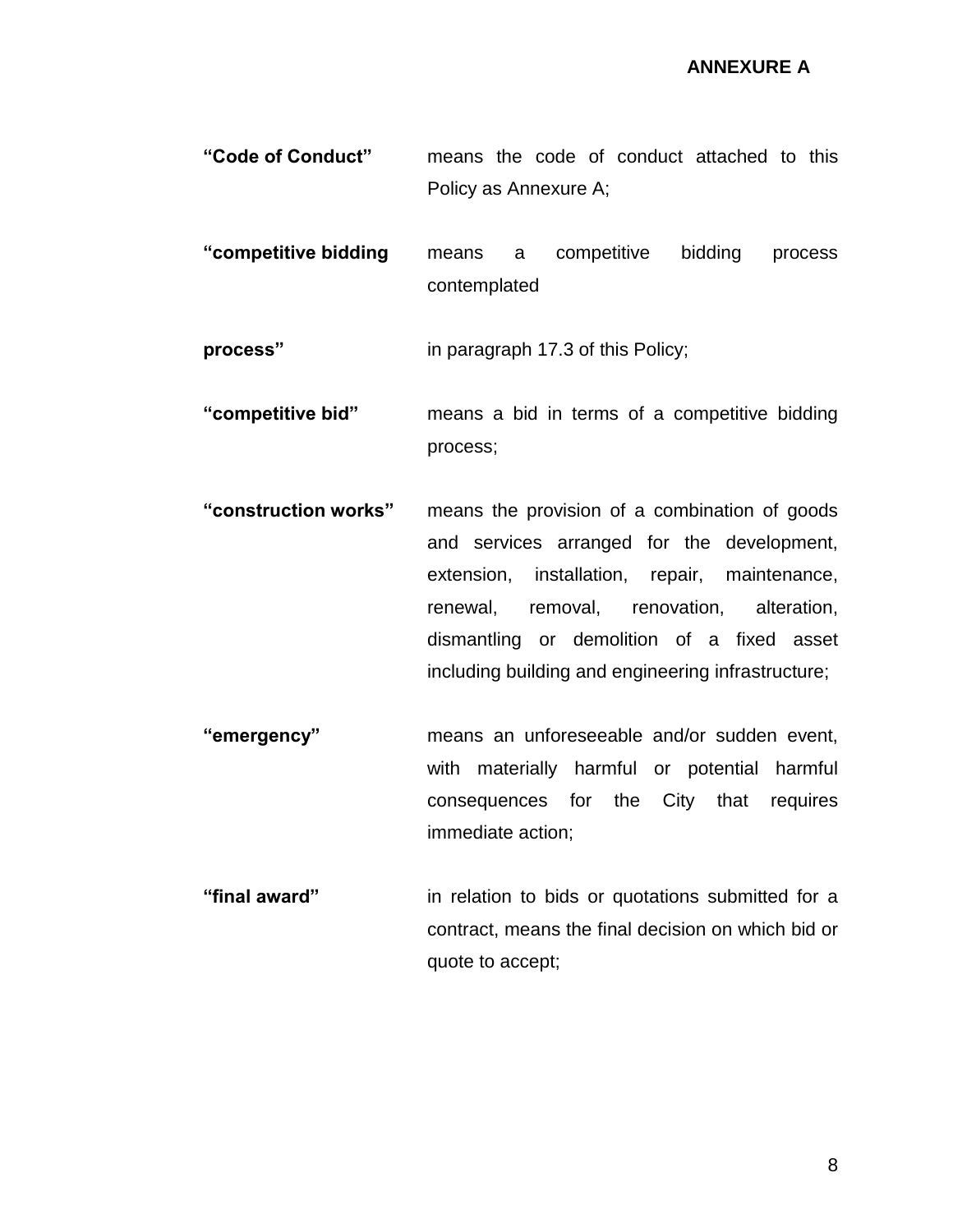**"Heads of Departments"** means any Executive Director or Regional Director of the City, including any Director or other official on the second reporting level who reports directly to the City Manager;

**"Fruitless and wasteful** means expenditure that was made in vain and **expenditure"** would have been avoided had reasonable care been exercised;

#### **"in the service** means:–

**of the state"**

- (a) an official of any municipality who has a contract of employment with the municipality and is employed on a permanent, temporary or short term basis;
- (b) an official or public servant of any national or provincial government as defined in terms of Public Services Act;
- (c) a person who
	- (i) is a councillor of any municipal council as defined in the Local Government Municipal Structures Act (Act No 117 of 1998);
	- (ii) is a politician serving in any provincial legislature; or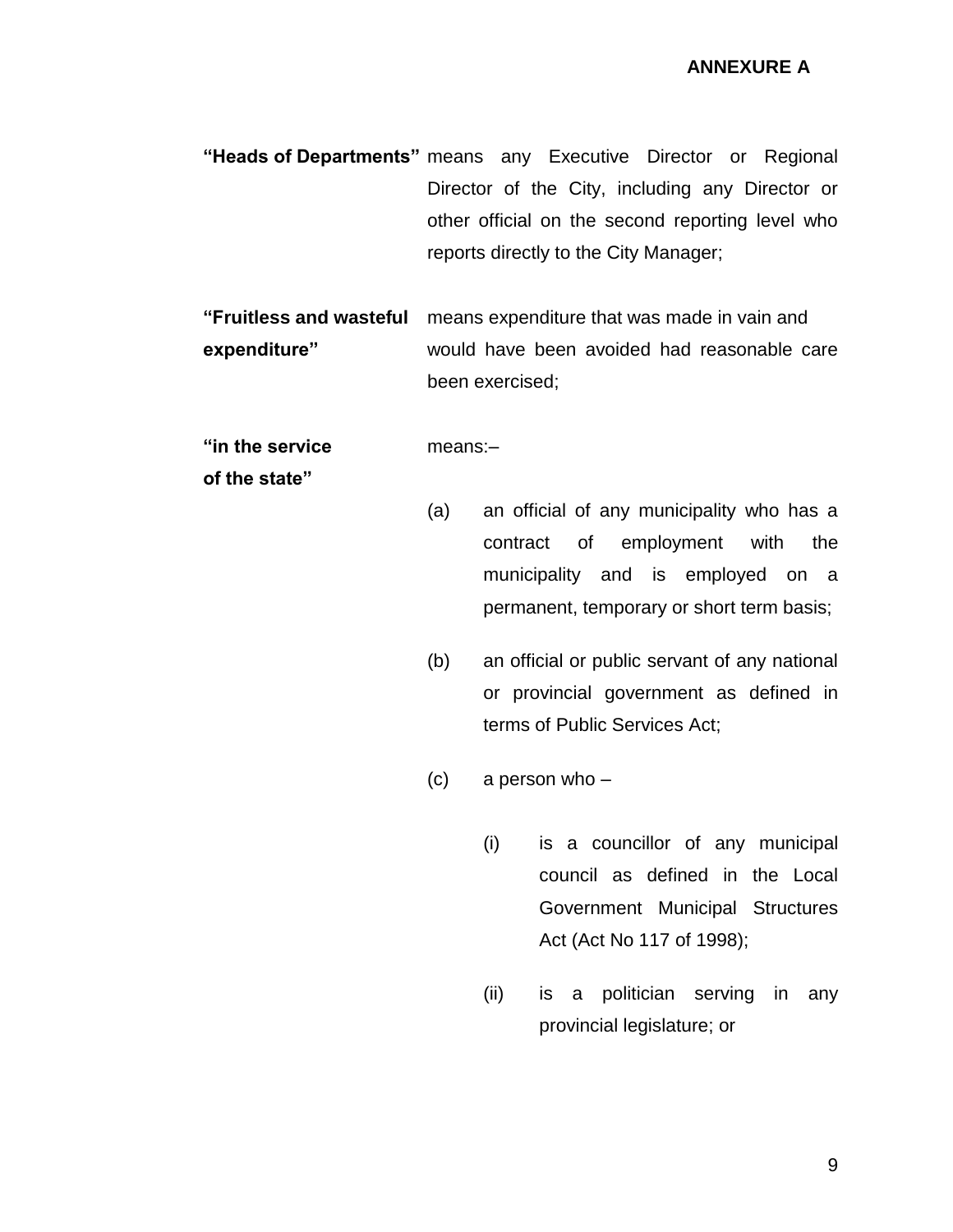- (iii) is a politician serving in the National Assembly or the National Council of Provinces;
- (d) a member of the board of directors of the City of Johannesburg entities;
- (e) an official and a member of a government owned entity as defined in the Public Finance Management Act (Act No 1 of 1999); and such meaning ascribed to it by National Legislation from time to time;
- (f) if that person is not a natural person, of which any director, manager, principal shareholder or stakeholder is a person in the service of the state; or
- (g) who is an advisor or consultant contracted with the municipality or municipal entity.

**"list of accredited** means a list of accredited prospective providers **prospective service** which the City must keep in terms of paragraph 37 **providers"** of this Policy

**"long term contract"** means a contract with a duration period exceeding one year;

**National Treasury** means Supply Chain Management Circulars / **Circulars / Guidelines** Guidelines issued by National Treasury from time to time;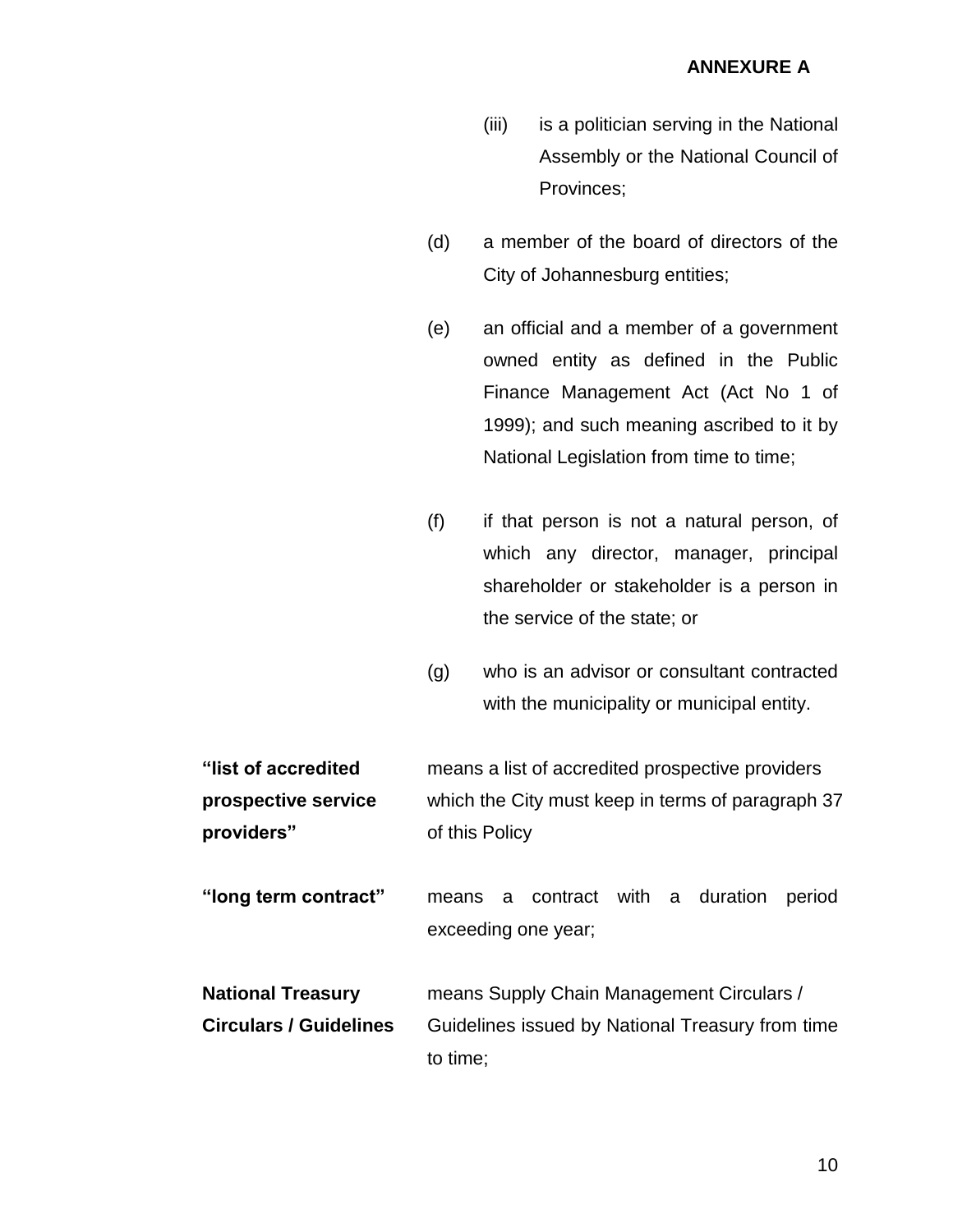| "other applicable" |                                               |  |  |  | means any other legislation applicable to |  |
|--------------------|-----------------------------------------------|--|--|--|-------------------------------------------|--|
| legislation"       | Municipal Supply Chain Management, including, |  |  |  |                                           |  |
|                    | but not limited to:-                          |  |  |  |                                           |  |

- (a) the Preferential Procurement Policy Framework Act, 2000 (Act No. 5 of 2000);
- (b) the Broad-Based Black Economic Empowerment Act, 2003 (Act No. 53 of 2003); and
- (c) the Construction Industry Development Board Act, 2000 (Act No.38 of 2000);

**"Practice Notes"** means all Supply Chain Management Practice Notes issued from time to time by the Director: Supply Chain Management in accordance with paragraph 37 of this Policy.

**"Regulations"** means the Municipal Supply Chain Management Regulations promulgated in terms of the Local Government: Municipal Finance Management Act 56, of 2003;

**"SCM Procedure** means all Supply Chain Management Procedure **Manual"** Manual(s) issued by the Executive Director: Finance from time to time in accordance with paragraph 37 of this Policy;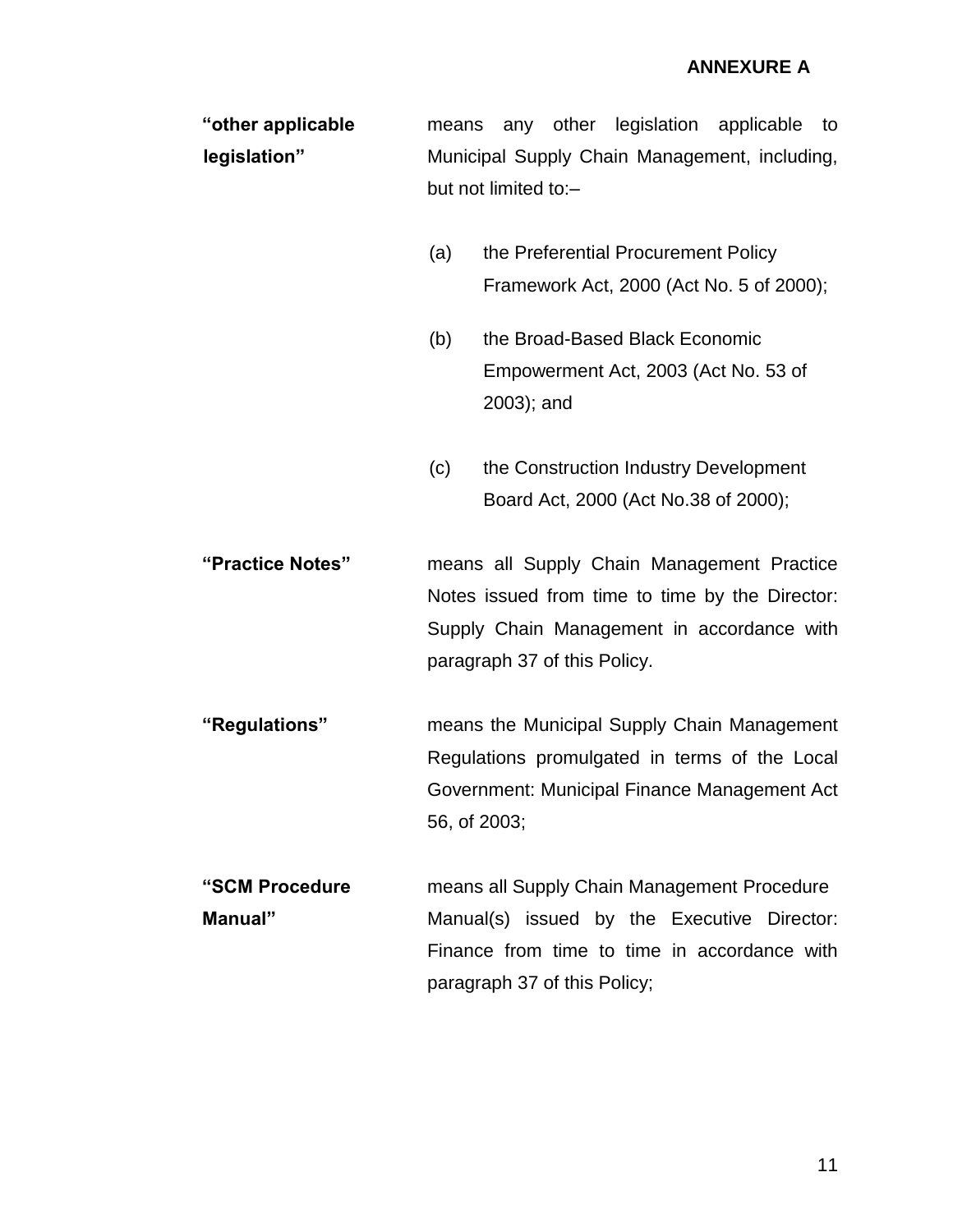| "Service provider"             | means a provider of goods and services required<br>from time to time by the City, duly accredited by<br>the City in terms of paragraph 36 of this Policy;                                                                                 |
|--------------------------------|-------------------------------------------------------------------------------------------------------------------------------------------------------------------------------------------------------------------------------------------|
| "SMME"                         | Any business enterprise with a turnover of less<br>than R5 million in terms of the Broad Based Black<br>Empowerment Act (Act no 53 of 2003);                                                                                              |
| "Sole supplier"                | means a sole supplier contemplated in paragraph<br>17.5 of this Policy;                                                                                                                                                                   |
| "Supply Chain                  |                                                                                                                                                                                                                                           |
| Management"                    | means the systems approach to manage the<br>entire flow of goods and services that will create<br>and optimise value for customers in the form of<br>products and services, which is specifically aimed<br>at satisfying customer demands |
| "Systems Act"                  | means the Local Government: Municipal Systems<br>Act No 32 of 2000, as amended.                                                                                                                                                           |
| "the/this Policy"              | means the Supply Chain Management Policy<br>adopted by the City in terms of Section 111 of the<br>Act, as amended from time to time;                                                                                                      |
| "Two stage bidding<br>process" | means two stage competitive bidding process<br>contemplated in paragraph 17.3.2 of this Policy                                                                                                                                            |

**"Written quotations"** means written quotations contemplated in paragraph 17(2) of this Policy; and

12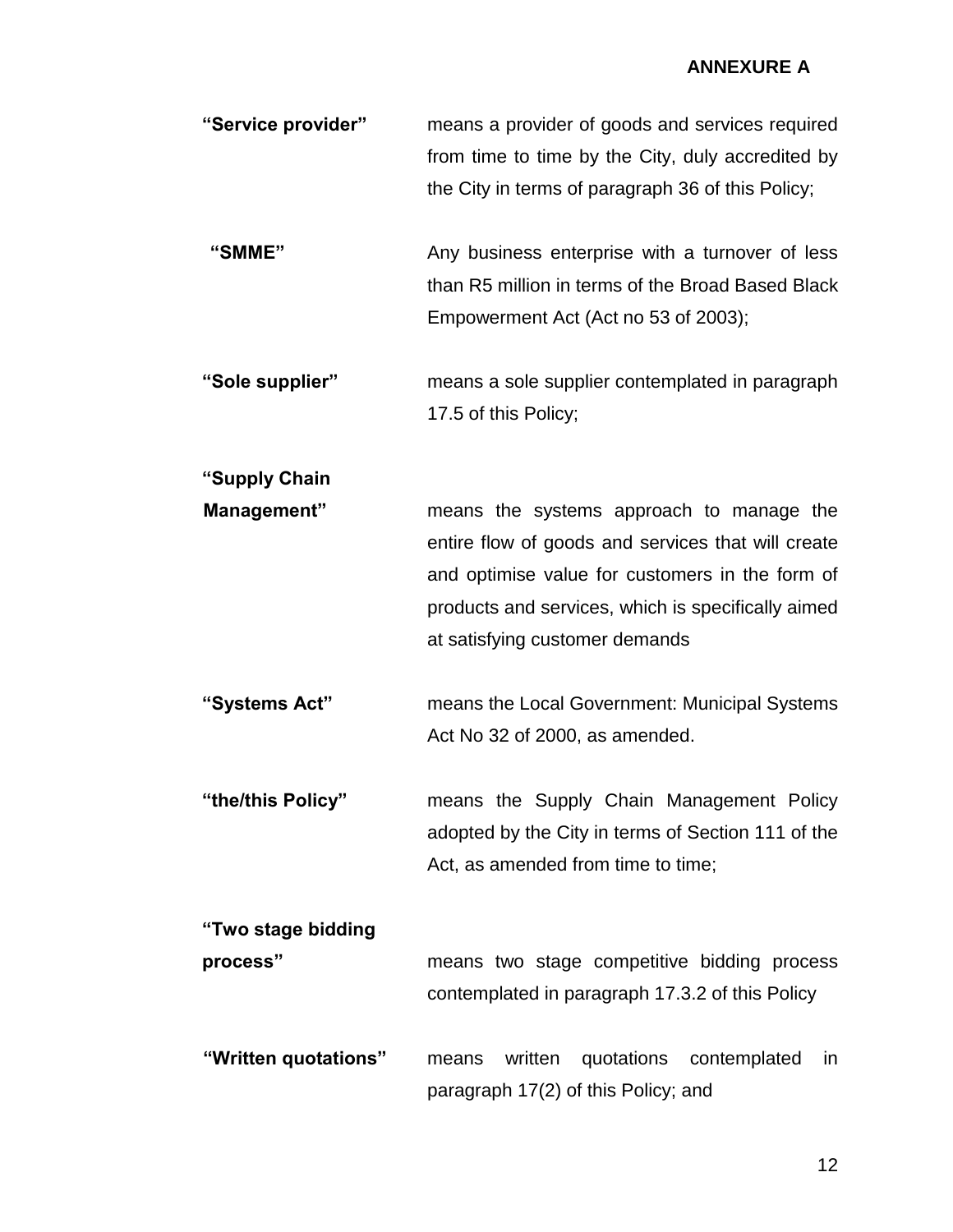**"Unsolicited bid"** means unsolicited bids contemplated in paragraph 17.6 of this Policy.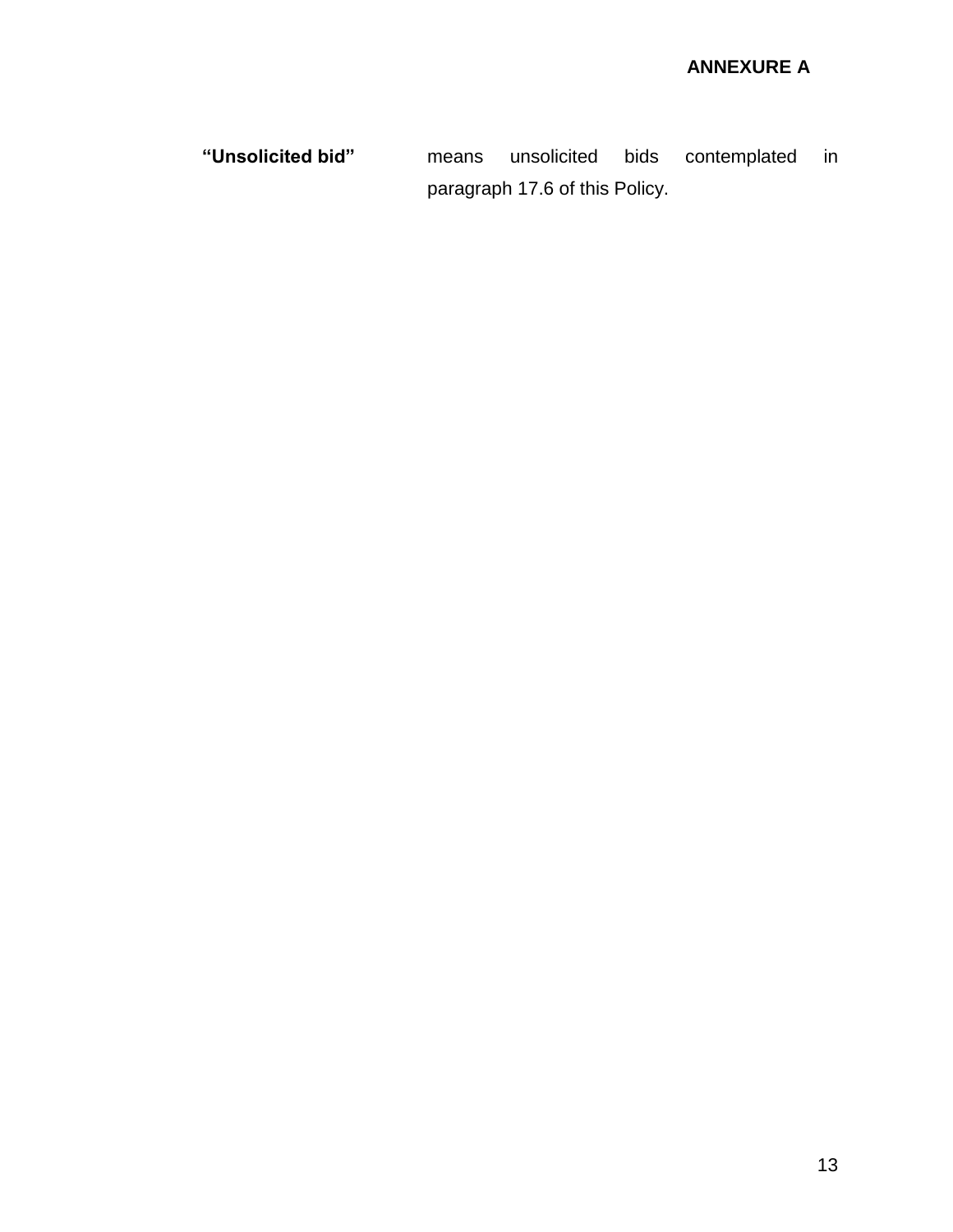### **CHAPTER 2**

# **ESTABLISHMENT AND IMPLEMENTATION OF SUPPLY CHAIN MANAGEMENT POLICY**

#### **2. PURPOSE OF THE POLICY**

The purpose of this Policy is to regulate all Supply Chain Management practices within the City. This Policy implements the Supply Chain Management practices as envisaged by the Act and its Regulations. All employees shall adhere, implement and observe the provisions and requirements of this Policy.

#### **3. EFFECTIVE DATE**

This Policy is effective from the date of adoption thereof by the City.

#### **4. PRINCIPLES ASCRIBED TO IN THIS POLICY**

This Policy ascribes to a procurement system which:

- (a) Is fair, equitable, transparent, competitive and cost effective in terms of Section 217 of the Constitution of South Africa No 108 of 1996;
- (b) Enhances uniformity in Supply Chain Management systems between organs of state in all spheres;
- (c) Is consistent with the Supplier Management and Development Policy;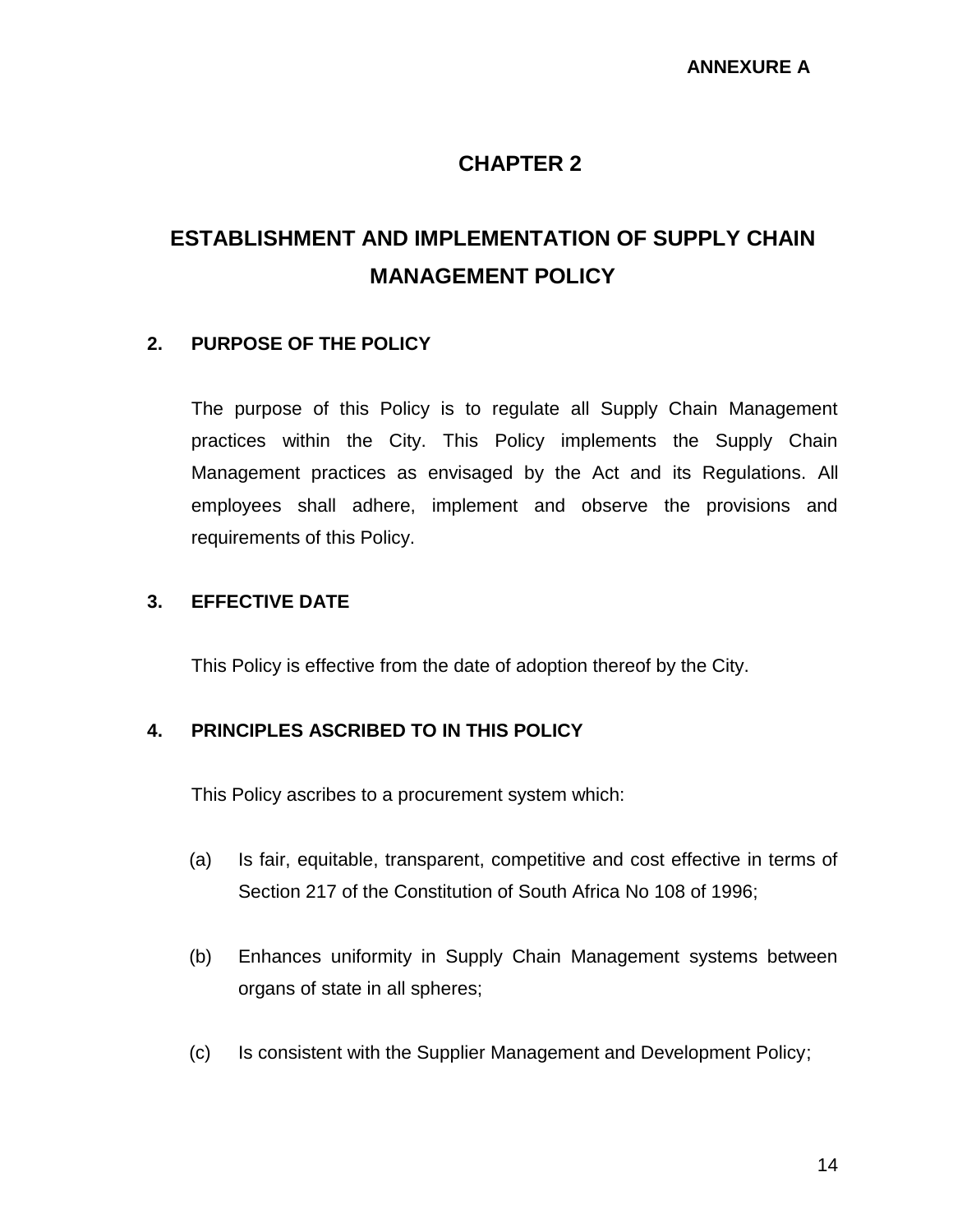- (d) Is consistent with the enterprise development programmes as approved by the City which are not limited to EPWP, Indigency Policy, job pathway and other policies and programmes that seeks to aggressively advance the empowerment of the SMMEs and previously disadvantaged communities;
- (e) Embraces the principles of efficient environmental management;
- (f) Is consistent with the Broad Based Black Economic Empowerment Act 53 of 2000 and any Codes promulgated thereunder in the Government Gazette; and
- (g) Is consistent with the Preferential Procurement Policy Framework Act 5 of 2000 and its Regulations as promulgated.

#### **5. COMMITMENT OF THE CITY**

The City through its officials, individually and collectively, shall be committed to:

- (a) The implementation and full compliance of Supply Chain Management policies and practices as envisaged by the Act and its Regulations.
- (b) Fair, equitable, transparent and competitive Supply Chain Management practices and processes. To this extent, the City will accord all a fair administrative process whenever procuring or disposing of goods and services.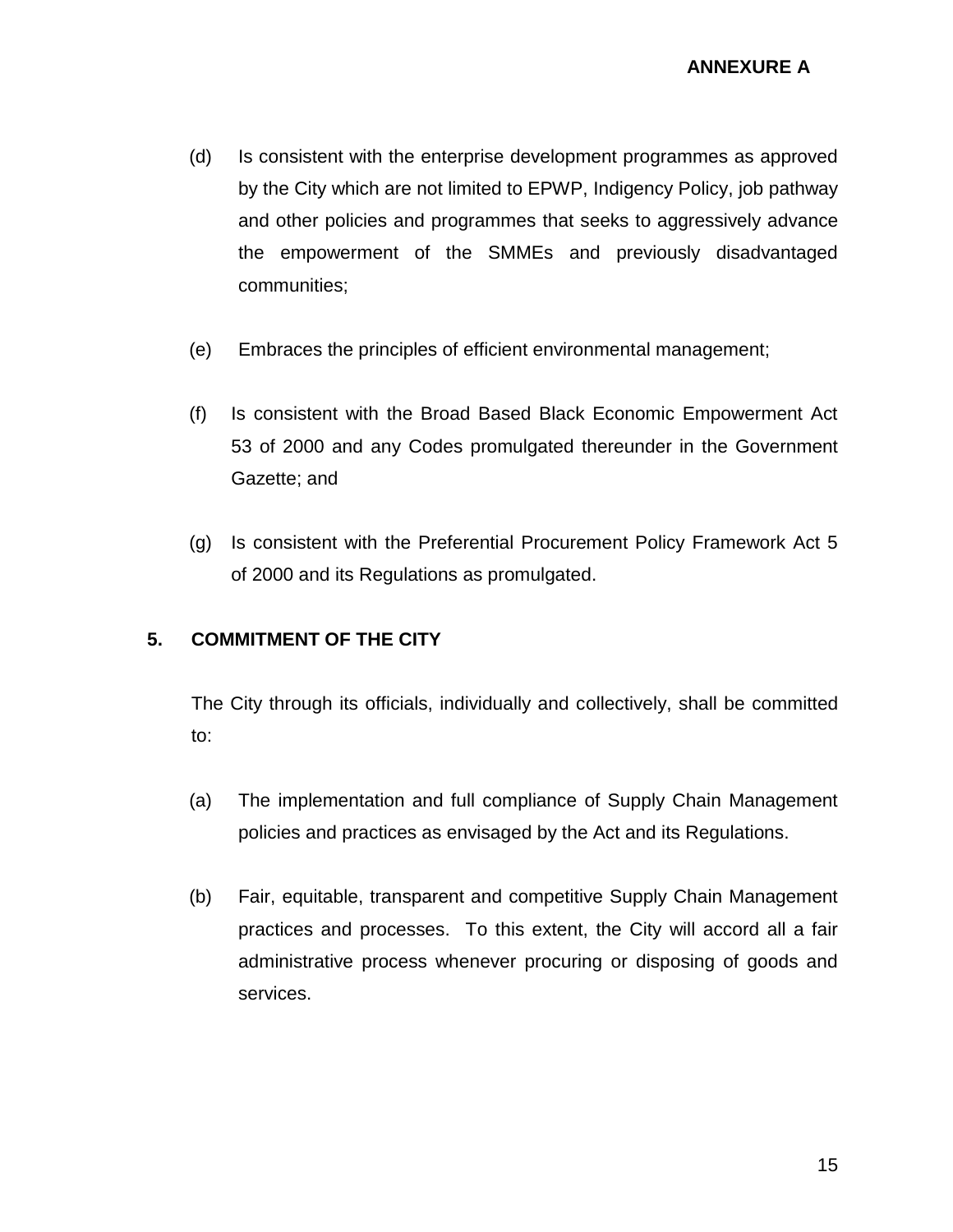- (c) Sourcing goods and services at competitive market prices taking into account the Total Cost of Ownership (TCO) concept and value adding principles;
- (d) Enhancing healthy and mutually beneficial relationships with suppliers of goods and services and user departments and regions, based on integrity, honesty, professionalism and ethics.
- (e) Utilization of the City's buying power as leverage to ensure effective implementation of broad based black economic empowerment objectives.
- (f) Enhancing the City's viability and competitiveness through effective and efficient supply chain practices and systems.
- (g) Economic development of local communities, small medium and micro enterprises, women-owned enterprises, youth-owned and disabledowned enterprises within the area of jurisdiction of the City.
- (h) High ethical business practices and conduct, and expects the same of suppliers doing business with the City as set out in the Code of Conduct for supply chain management practitioners and other role players attached as Annexure A.
- (i) Confidential treatment of all information received and held within.
- (j) Fulfilling the objectives and provisions of the Competitions Act, 89 of 1989 and shall use their best endeavours to ensure full compliance by all suppliers thereto.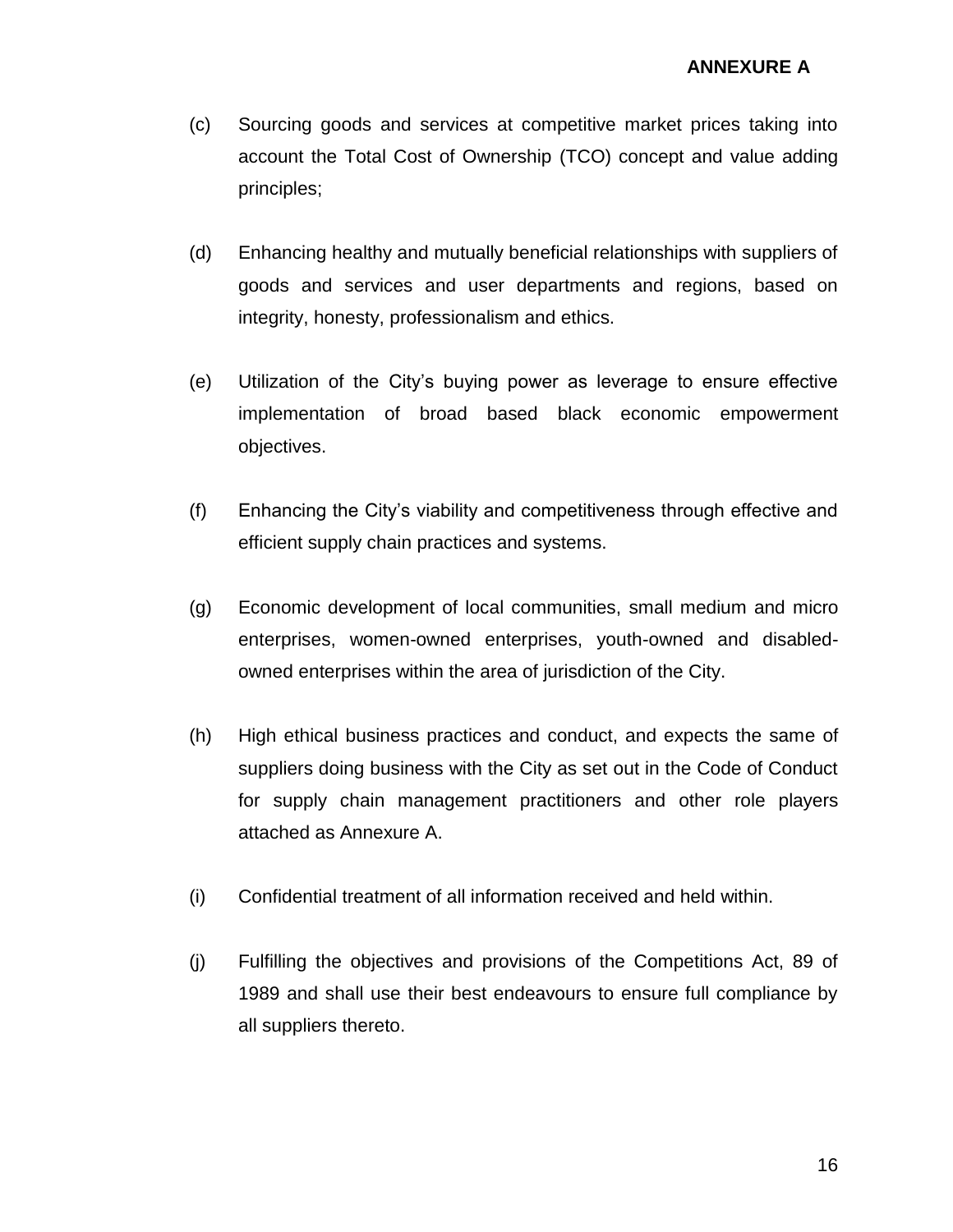- (k) The principles and provisions contained in the Promotion of Access to Information Act, 2 of 2000.
- (l) Fully support the Proudly South African Campaign and will as far as practical seek to award business to service providers with high local content in their products and services.
- (m) The principles and provisions of the Promotion of Administrative Justice Act, 3 of 2000.

#### **6. APPLICABILITY OF THIS POLICY**

- (1) This Policy shall apply to the entire City and must be strictly adhered to when:-
	- (a) procuring goods or services;
	- (b) disposing of goods no longer needed; and
	- (c) selecting service providers other than in circumstances where Chapter 8 of the Systems Act applies.
- (2) Sub-paragraph (1) above does not apply when procuring goods and services under contracts secured by other organs of state under the circumstances contemplated in paragraph 22.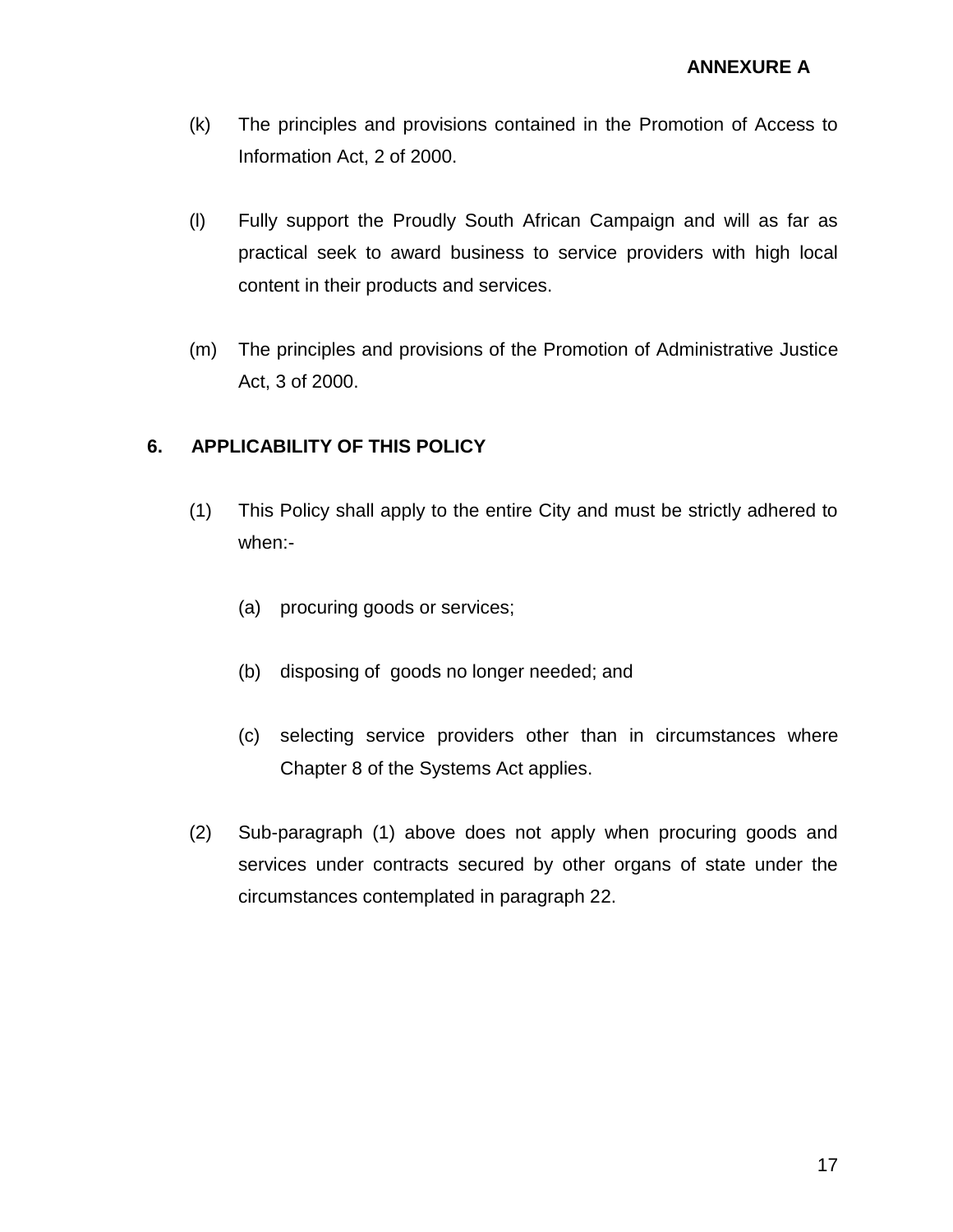#### **7. REVIEW AND AMENDMENT OF THIS POLICY**

- (1) The City Manager must submit all subsequent amendments of this Policy to the Council for approval. Such amendments must be in line with the Regulations and Model Policy as compiled by National Treasury, and any National Treasury Guidelines. Deviations from the Model Policy or Regulations must be reported to National and Provincial Treasury.
- (2) The City Manager, through the Executive Director: Finance, must at least annually, or more frequently if required, review the implementation of this Policy to determine to what extent, if any, this Policy needs to be amended in order to remain relevant to changed circumstances.
- (3) Amendments to this Policy shall be presented to and approved by the Council.
- (4) When amending this Policy, the need for uniformity in supply chain practices, procedures and forms between organs of state in all spheres, particularly to promote accessibility of supply chain management systems for small business, must be taken into account.
- (5) The City Manager shall in terms of section  $62$  (1)(f)(iv) of the Act, take all reasonable steps to ensure that the City implements this Policy.

#### **8. OVERSIGHT ROLE OF COUNCIL**

(1) The Council has and must maintain an oversight role over the implementation of this Policy.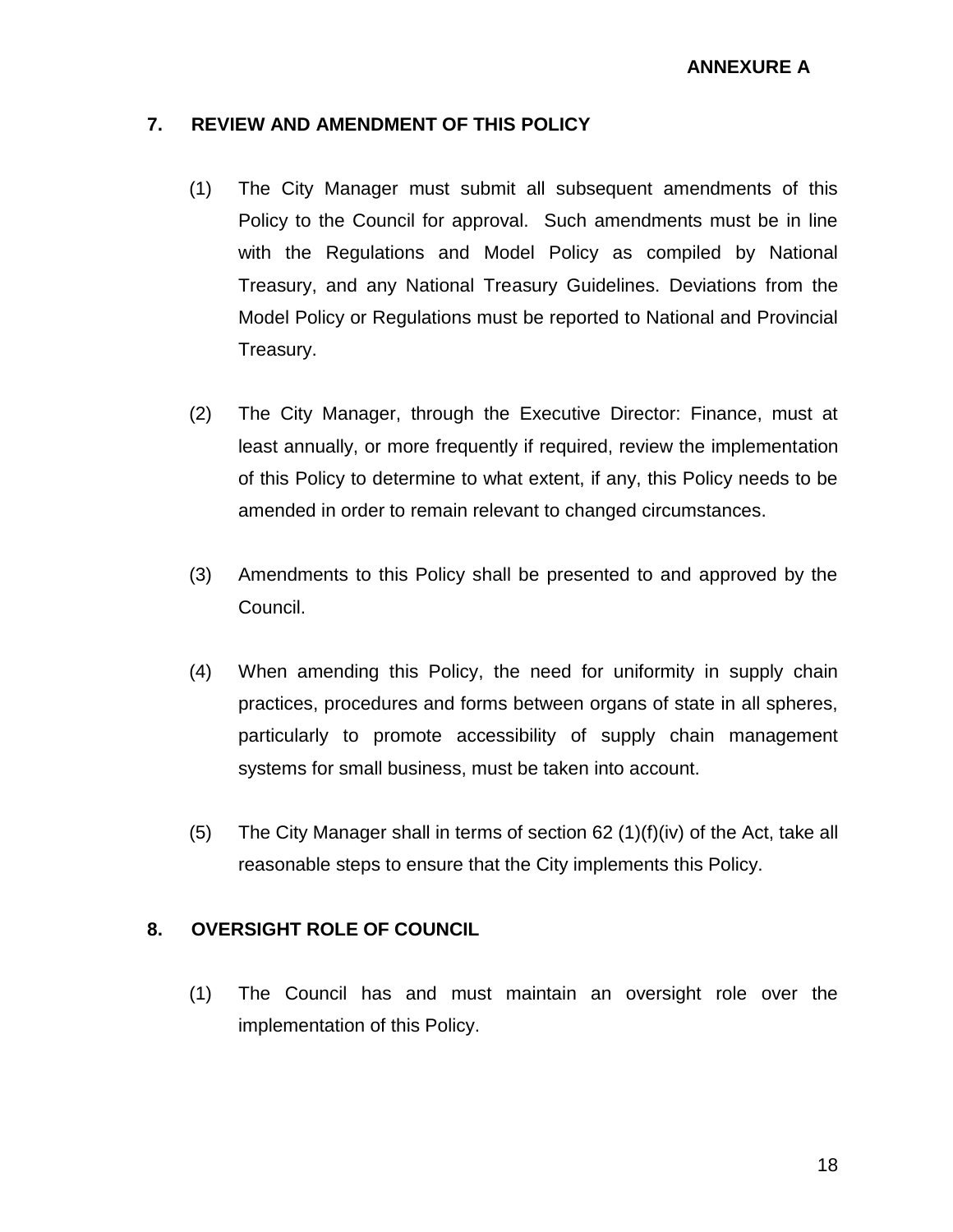(2) For the purposes of such oversight, the City Manager shall submit the various reports contemplated in paragraph 10.1 and 10.2 below respectively for consideration by the Council and the MMC: Finance.

# **9. DELEGATIONS OF SUPPLY CHAIN MANAGEMENT POWERS AND DUTIES**

- (1) The City Manager, in terms of section 79(1) of the Act, hereby delegates Supply Chain Management Powers and duties as set out in Annexure B.
- (2) The City Manager shall be entitled at all times to withdraw or amend the delegations contained in Annexure or to determine new delegations, should the need therefore arise.

#### **10. REPORTING REQUIREMENTS**

# **10.1 Reporting by the City Manager to the Council through the Finance, Strategy Committee and the Mayoral Committee**

The City Manager must submit the following reports to the Council through established channels –

- (a) Monthly reports, or as soon as it is practically possible, containing particulars of each final award made by the Adjudication Committees during that month, including:–
	- (i) the amount of the award;
	- (ii) the name of the person to whom the award was made;
	- (iii) the reason why the award was made to that service provider;
	- (iv) the BEE status of the service provider; and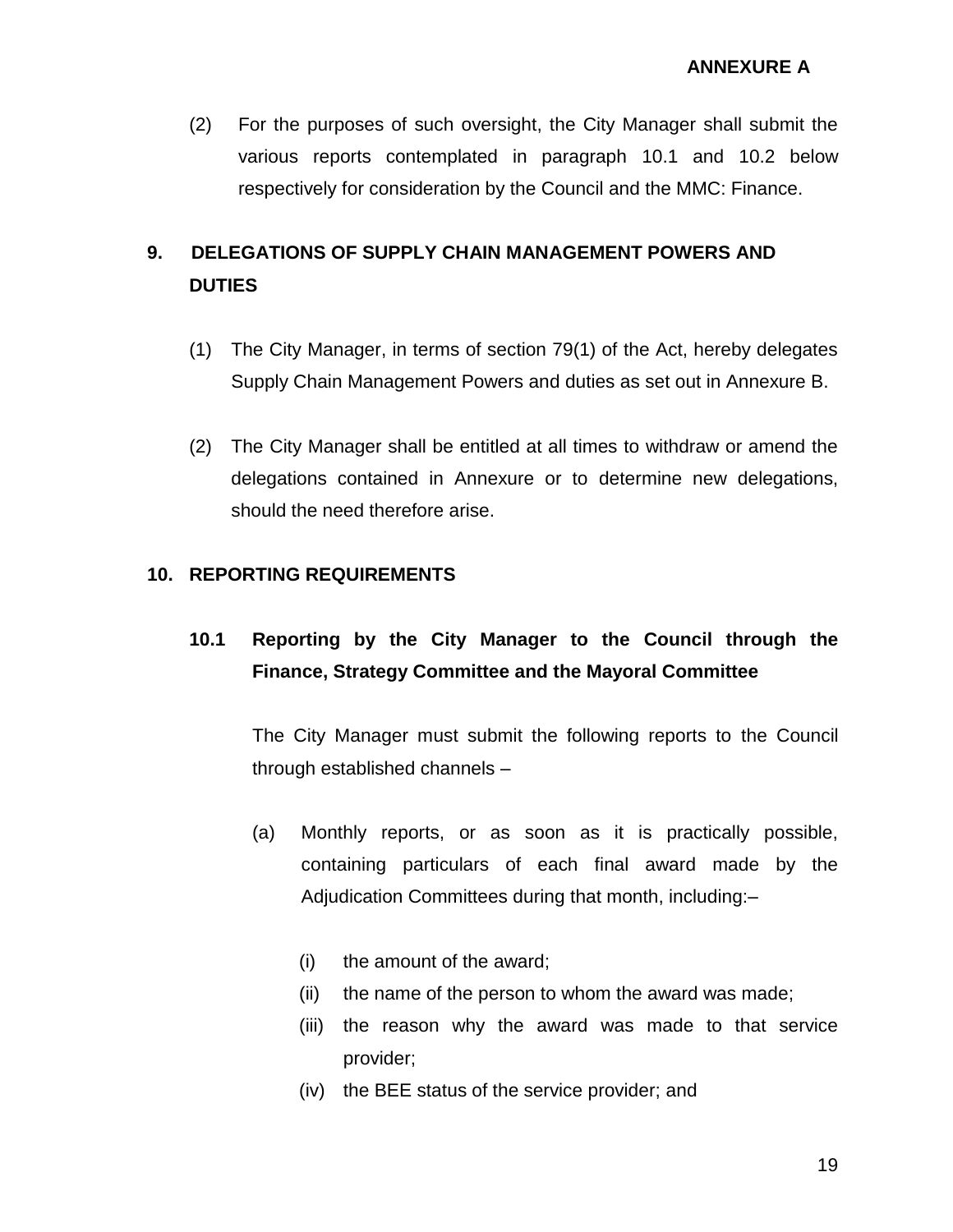- (v) details of the acquisition plan versus the spend for the month.
- (b) Quarterly consolidated reports on the implementation of this Policy within 10 days of the end of each quarter, or as soon as it is practically possible;
- (c) Annual consolidated reports on the implementation of this Policy within 30 days of the end of each financial year, or as soon as it is practically possible;
- (d) Report on a monthly basis all deviations and ratifications in the implementation of this Policy and any remedial action taken or envisaged, where applicable;
- (e) Reports on awards of unsolicited bids, as soon as it is practically possible after the award of such bids;
- (f) Reports on all awards to close family members or persons in the service of the State or has been in the service of the State in the previous 12 months, or as soon as it is practically possible after such awards;
- (g) Report on any abuses found and the remedial actions taken;
- (h) Report on all declarations made and gifts received by employees; and
- (i) Report monthly or as soon as it is practically possible, the reasons for any deviations or ratifications approved by him in the preceding month in accordance with paragraph 21(4).

20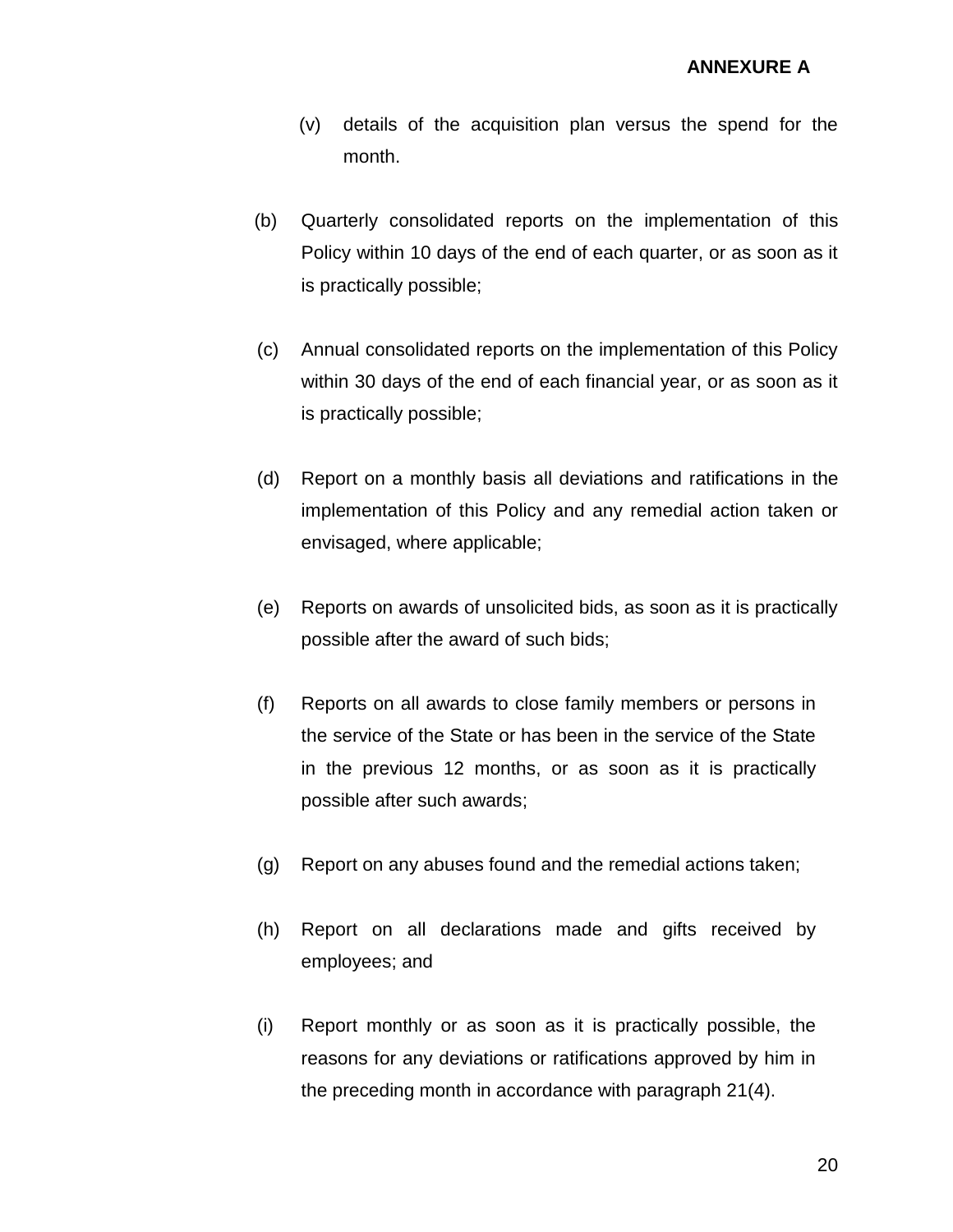## **10.2 Reporting by the Director: Supply Chain Management to Executive Director: Finance, Heads of Department and CIDB**

The Director: Supply Chain Management must submit the following reports to the Executive Director: Finance, Heads of Departments, and CIDB through established channels:–

- (a) Report to the relevant Heads of Departments on noncompliance, deviations and remedial action proposed or taken;
- (b) Report to CIDB on construction works awarded;
- (c) Report to the Executive Director: Finance on the operations of the Supply Chain Management Unit on a monthly basis;
- (d) Report containing particulars of each final award made by Director or Heads of Departments during that month within 5 days of the end of each month, including, or as soon as it is practically possible after such awards:–
	- (i) the amount of the award;
	- (ii) the name of the person to whom the award was made;
	- (iii) the reason why the award was made to that person;
	- (iv) the BEE status of the service provider; and
	- (v) details of the acquisition plan versus the spend for the month.
- (e) Report to the ED: Finance on all practice notes issued and proposed amendments to the SCM Procedure Manual.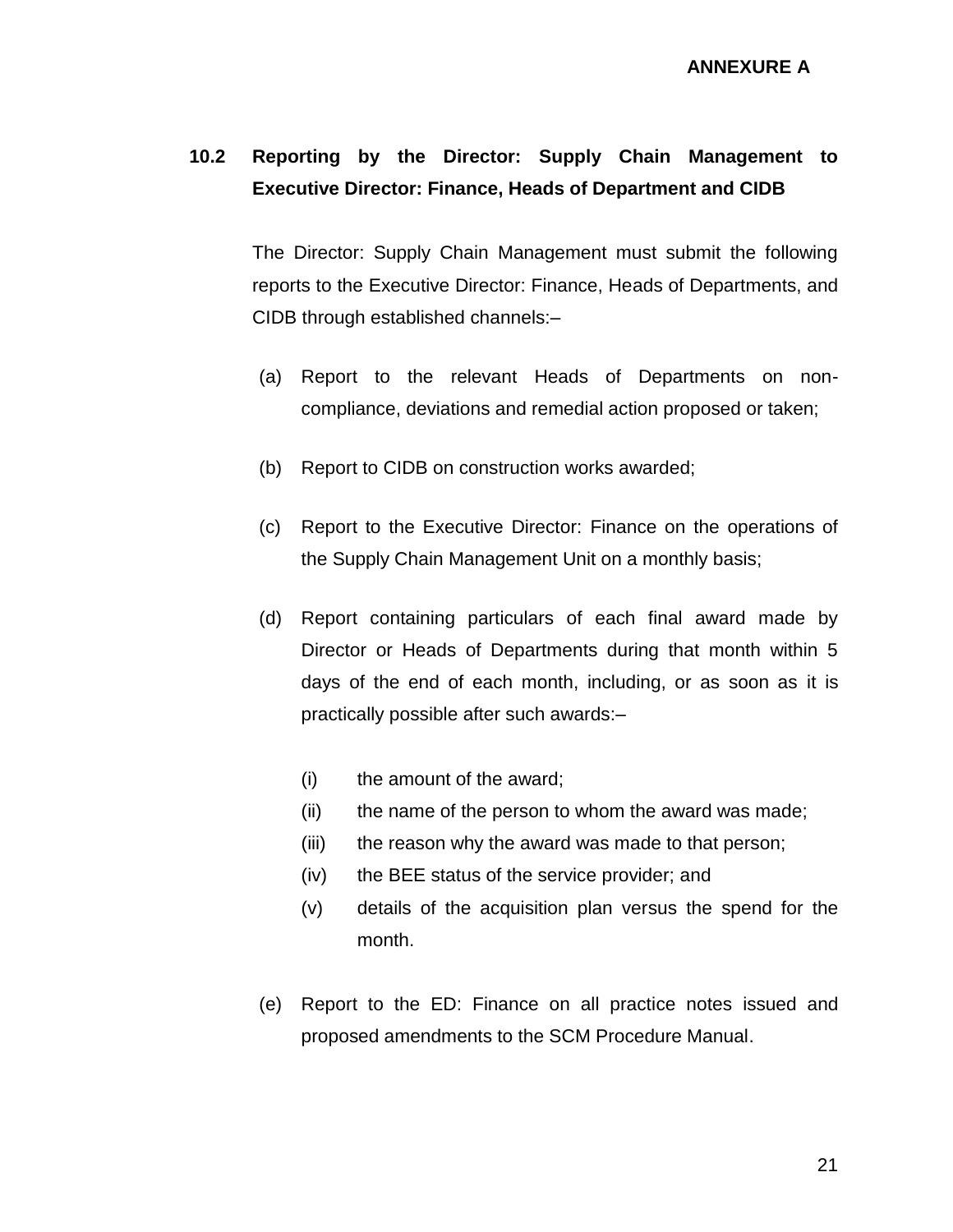# **10.3 Reporting by the Heads of Departments to the Executive Director: Finance (via the Director: Supply Chain Management)**

- (a) Heads of Departments must submit monthly petty cash procurement reports to the Executive Director: Finance. All such reports shall be routed through the Director: Supply Chain Management;
- (b) Heads of Departments must submit monthly reports to the Executive Director: Finance on final awards of transactions below R30 000, or such higher threshold as may be determined from time to time, within 5 days of the end of each month, or as soon as it is practically possible after such awards, including:–
	- (i) the amount of the award;
	- (ii) the name of the person to whom the award was made;
	- (iii) the BEE status of the service provider
	- (iv) the reason why the award was made to that person;
	- (v) details of the acquisition plan versus the spend for the month, and
	- (vi) The BEE status of service providers referred to in 10.4 above must not be interpreted as the City's performance towards BEE targets as monitored by Department of Economic Department.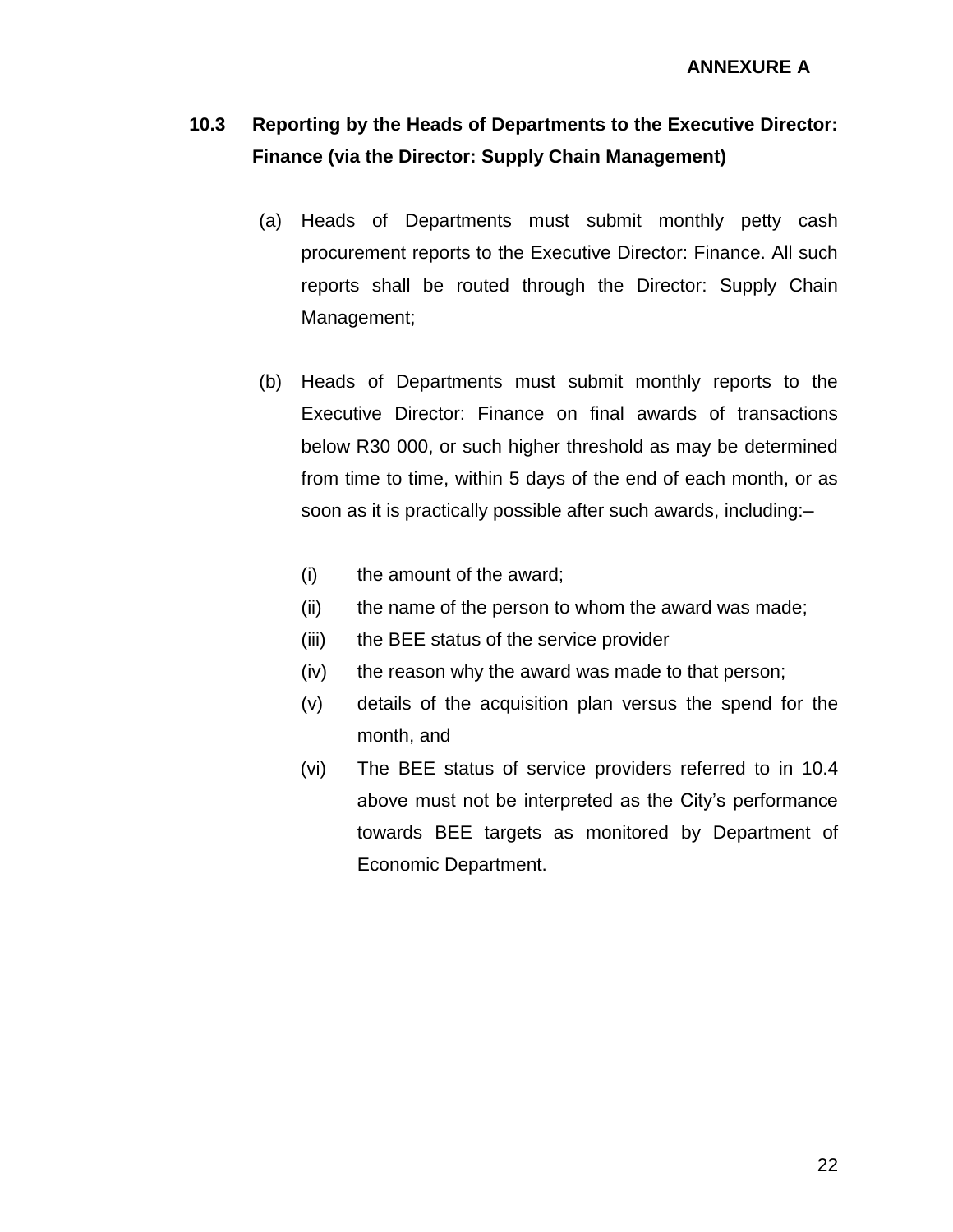**10.4 Reporting by the Heads of Departments to the Executive Adjudication Committee on the utilization of Approved and Established Panels of Service Providers (via the ED: Finance Department)**

Heads of Departments must submit quarterly reports to the Executive Adjudication Committee on the appointment of service providers on its approved and established panels of service providers. All such reports shall be routed through the Director: Supply Chain Management.

**10.5 Reporting by the ED Finance to the MMC: Finance Department**

The ED: Finance Department must submit on a quarterly basis to the MMC Finance Department reports outlined in paragraphs 10.2 to 10.4, including reports on the following:

- (a) Proposed amendments to the SCM Policy and Procedure Manual if any;
- (b) Proposed frameworks and practice notes and circulars issued by the National Treasury.

# **10.6 Reporting by the City to National Treasury and/or Provincial Treasury**

The Director: Supply Chain Management Unit shall, on behalf of the City, submit the following reports to National Treasury and/or Provincial Treasury-

(a) Reports on all purchases paid for in foreign currency;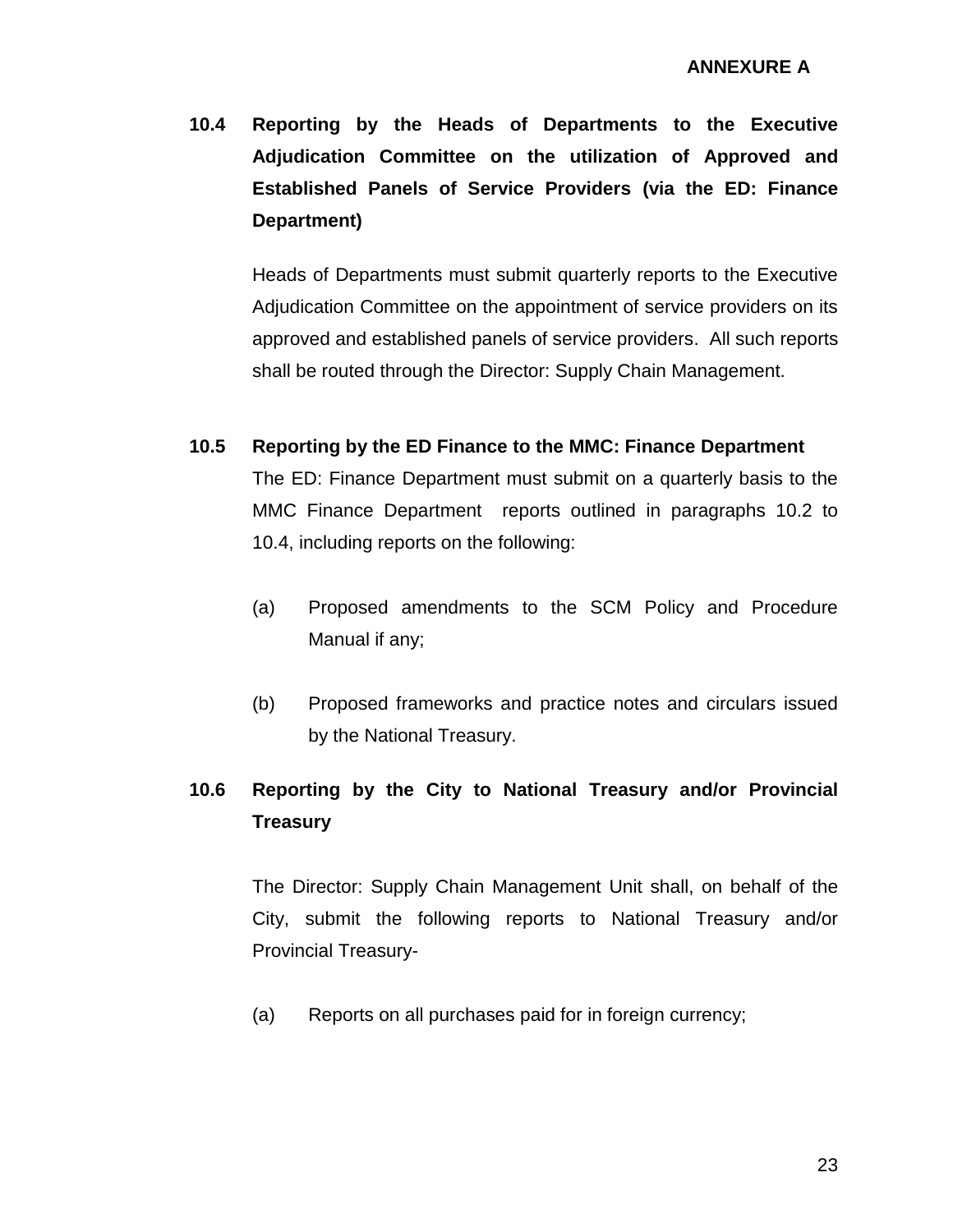- (b) Reports on contracts and/or transaction to the value of R100 million and more;
- (c) Reports on supplier or director thereof that has abused the Supply Chain Management system and has been found guilty of improper conduct;
- (d) Reports on awards of unsolicited bids;
- (e) Report on any sponsorship promised, offered or granted, whether directly or through a representative or intermediary, by any person who is:-
	- (i) a provider or prospective provider of goods or services;
	- (ii) a recipient or prospective recipient of goods disposed or to be disposed;
- (f) Reports on any service provider that has been found guilty of inducing or bribing City officials for the award of business;
- (g) Reports on all awards of more than R2 000 to a close family member of persons in the service of the state or has been in the service of the state in the previous 12 months;
- (h) Reports on abuses of Supply Chain Management and the remedial steps taken;
- (i) Reports on contracts awarded that the duration extends beyond three years; and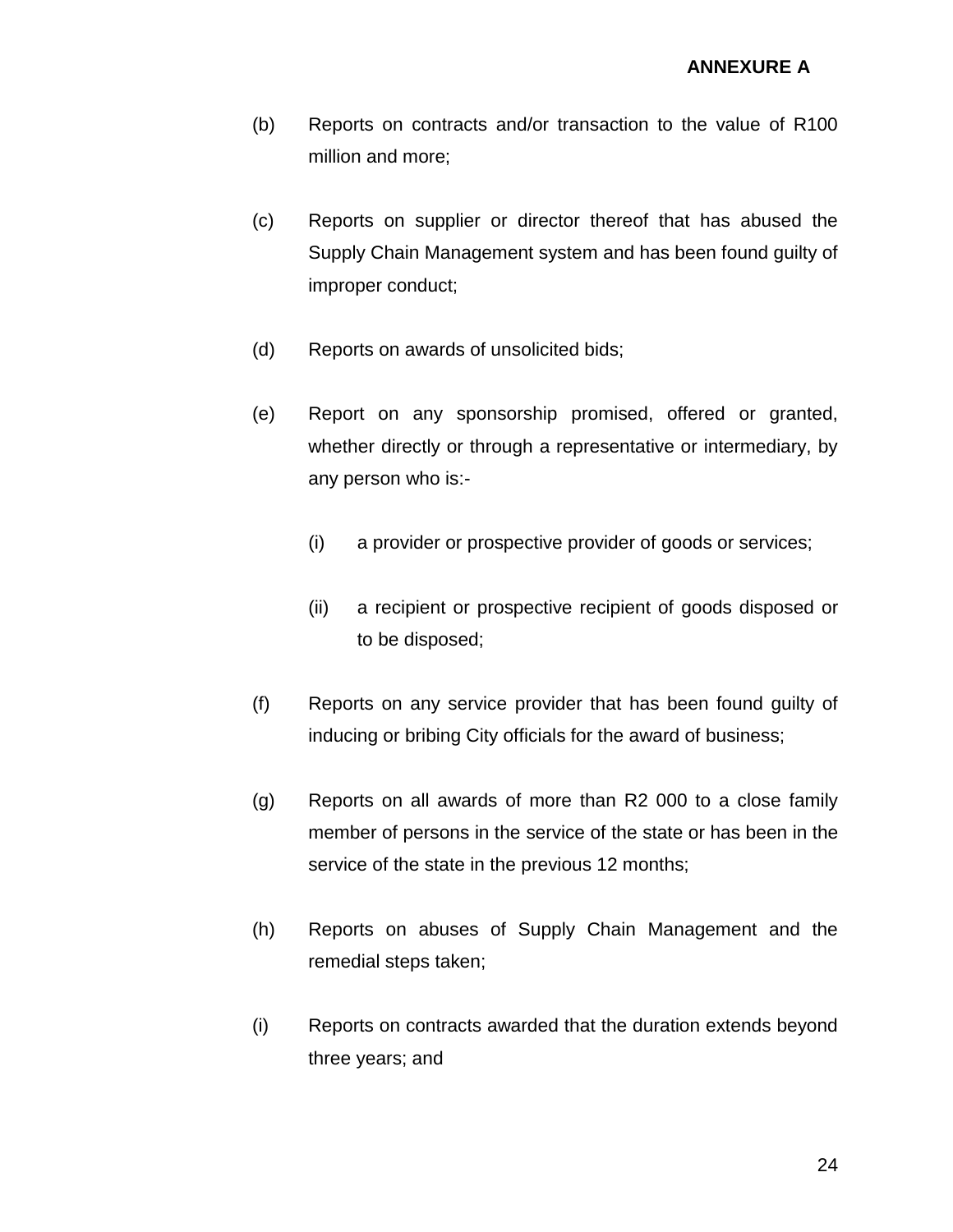(j) Reports on any deviation from the Model Policy or Regulations as contemplated in paragraph 7(1) above.

#### **10.7 Reporting by the City to Department of Trade and Industry-**

The Director: Supply Chain Management Unit shall, on behalf of the City, submit to the Department of Trade and Industry a report on all transactions/contracts to the value of R100 million and more with a foreign content of USD 10 million.

#### **10.8 Publication of Reports on the Official Website of the City**

All reports indicated above, excluding reports referred to in subparagraph (3) above, will be made public by the Director: Supply Chain Management Unit through the official website of the City.

#### **11. REPORTING STATUS OF THE SUPPLY CHAIN MANAGEMENT UNIT**

The Supply Chain Management Unit of the City shall report to the Executive Director: Finance, as the Group Chief Financial Officer.

#### **12. TRAINING OF SUPPLY CHAIN MANAGEMENT EMPLOYEES**

The training of employees involved in implementing this Policy shall comply with any applicable National Treasury Guidelines on Supply Chain Management training, the South African Qualification Authority Act 58 of 1995, the Skills Development Act 97 of 1998.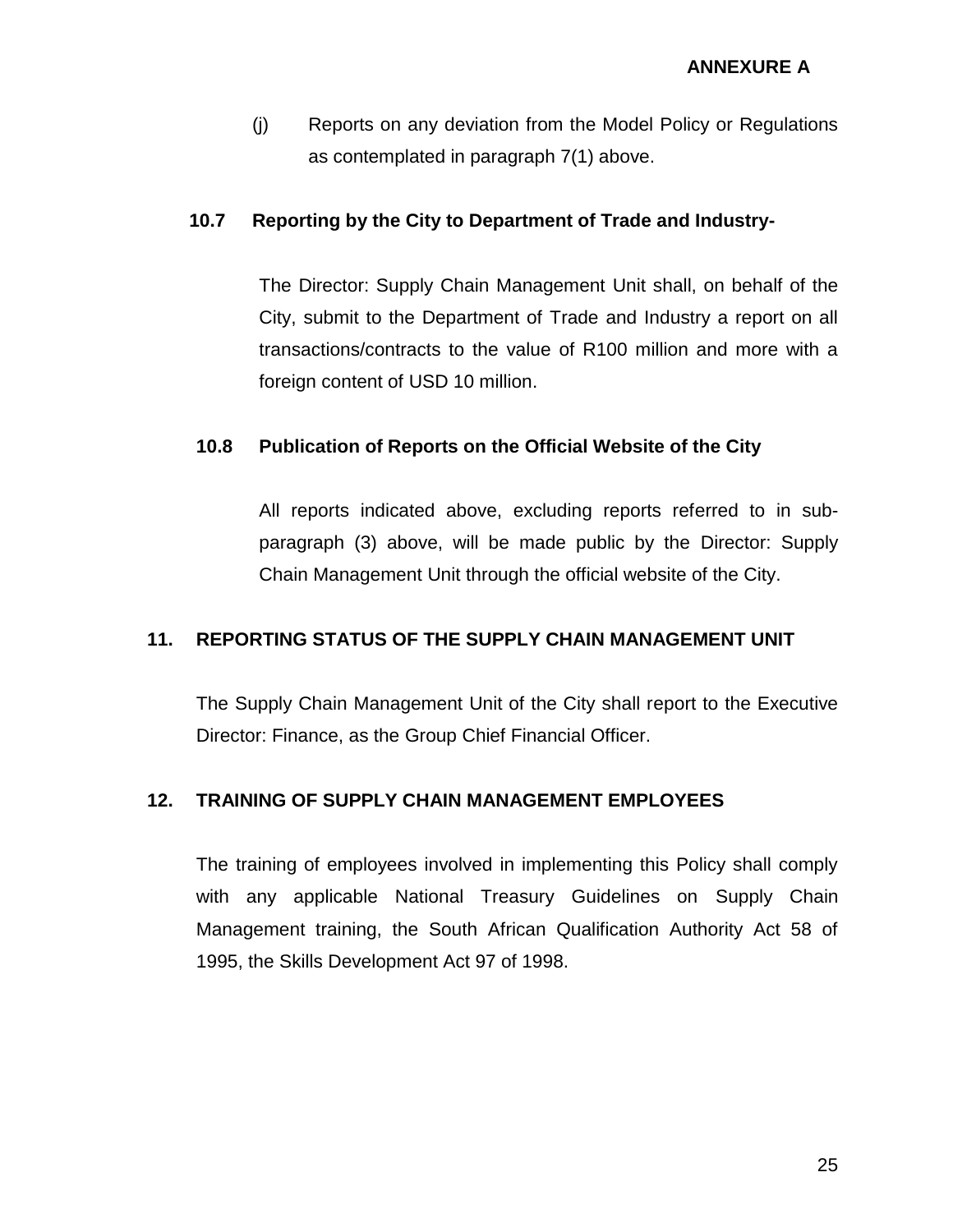#### **13. PERFORMANCE MANAGEMENT**

- (i) Compliance to this Policy will form an integral part of the City's performance measurement system for all Heads of Department and Supply Chain Management practitioners.
- (ii) The necessary Supply Chain Management Unit objectives will be set and measured annually as per the City's Integrated Development Plan.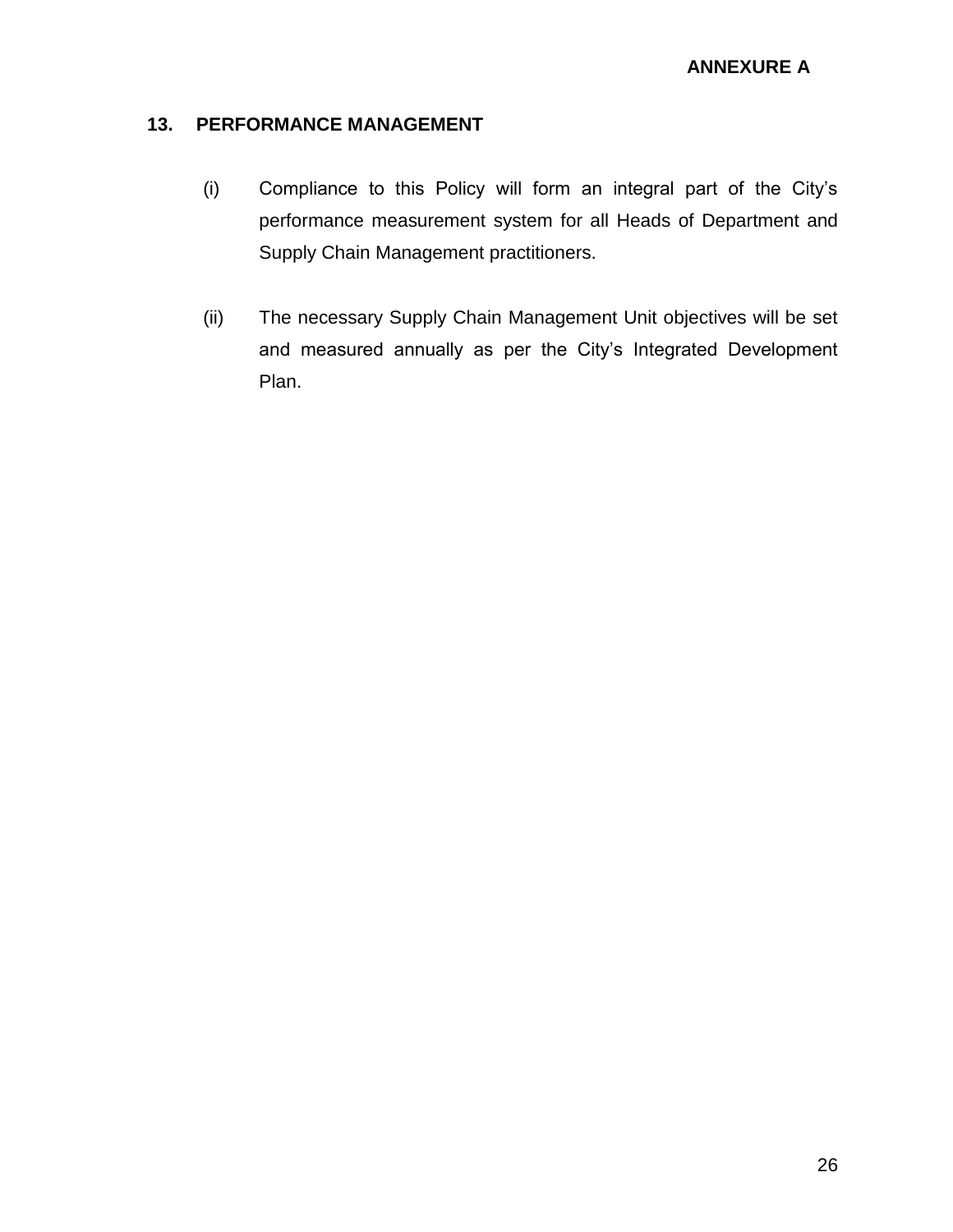# **CHAPTER 3**

# **FORMAT OF SUPPLY CHAIN MANAGEMENT**

#### **14. SUPPLY CHAIN MANAGEMENT SYSTEMS**

- (1) This Policy provides systems for
	- (a) Demand Management (**PART 1**);
	- (b) Acquisition Management (**PART 2**);
	- (c) Logistics Management (**PART 3**);
	- (d) Disposal Management (**PART 4**);
	- (e) Risk Management (**PART 5**); and
	- (f) Performance Management (**PARAGRAPH 14 ABOVE**).

### **PART 1**

### **DEMAND MANAGEMENT**

#### **15. DEMAND MANAGEMENT**

- (1) To implement an effective and efficient Supply Chain Management system that espouses cost savings, the City ascribes to the following principles of demand management:-
	- (a) Consolidation of the City's requirements through the Supply Chain Management Unit to maximize economies of scale. To this extent all requirements must be processed through the Supply Chain Management Unit;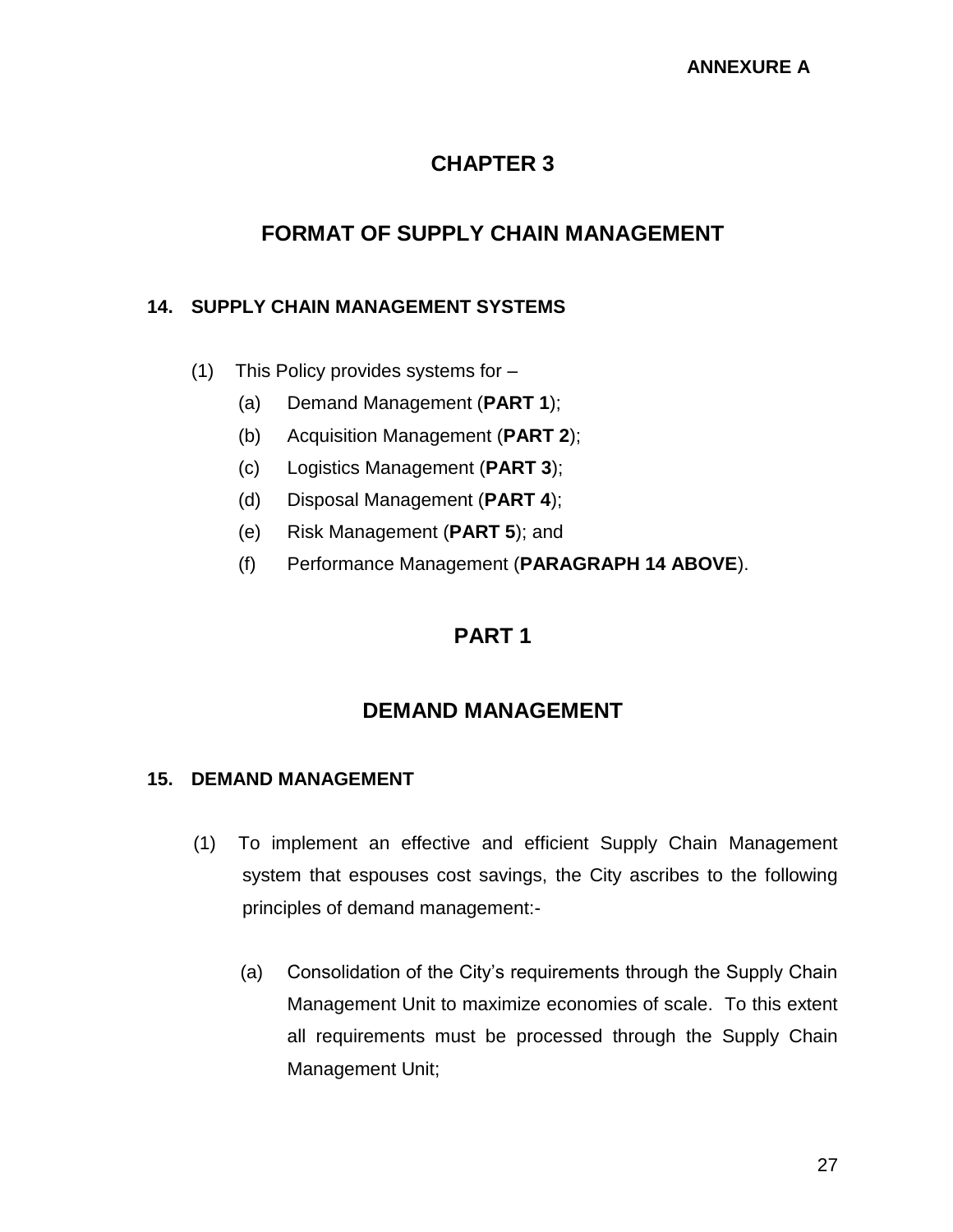- (b) Clearly articulated requirements and specifications that meet the needs and expectations of multiple users. The specifications shall be unbiased, functional and not brand specific;
- (c) Acquisition of all goods and services required must be outlined in terms of the Integrated Development Plan, quantified on monthly or quarterly basis;
- (d) Similar requirements will necessitate one contract;
- (e) Where necessary, industry analysis and research should be undertaken to ensure best value for money.

## **PART 2**

### **ACQUISITION MANAGEMENT**

#### **16. SYSTEM OF ACQUISITION MANAGEMENT**

- (1) The City shall, subject to sub-paragraph (5) below, only proceed with the acquisition of goods and services for which there is an approved budget. The onus will be on the relevant Head of Department to ensure that funds are available. All procurement of goods and services will be measured against approved acquisition plans. For any unplanned needs, permission shall be sought from the respective Heads of Departments.
- (2) The City's acquisition management will ensure:
	- (a) that goods and services are procured by the City in accordance with authorised processes only;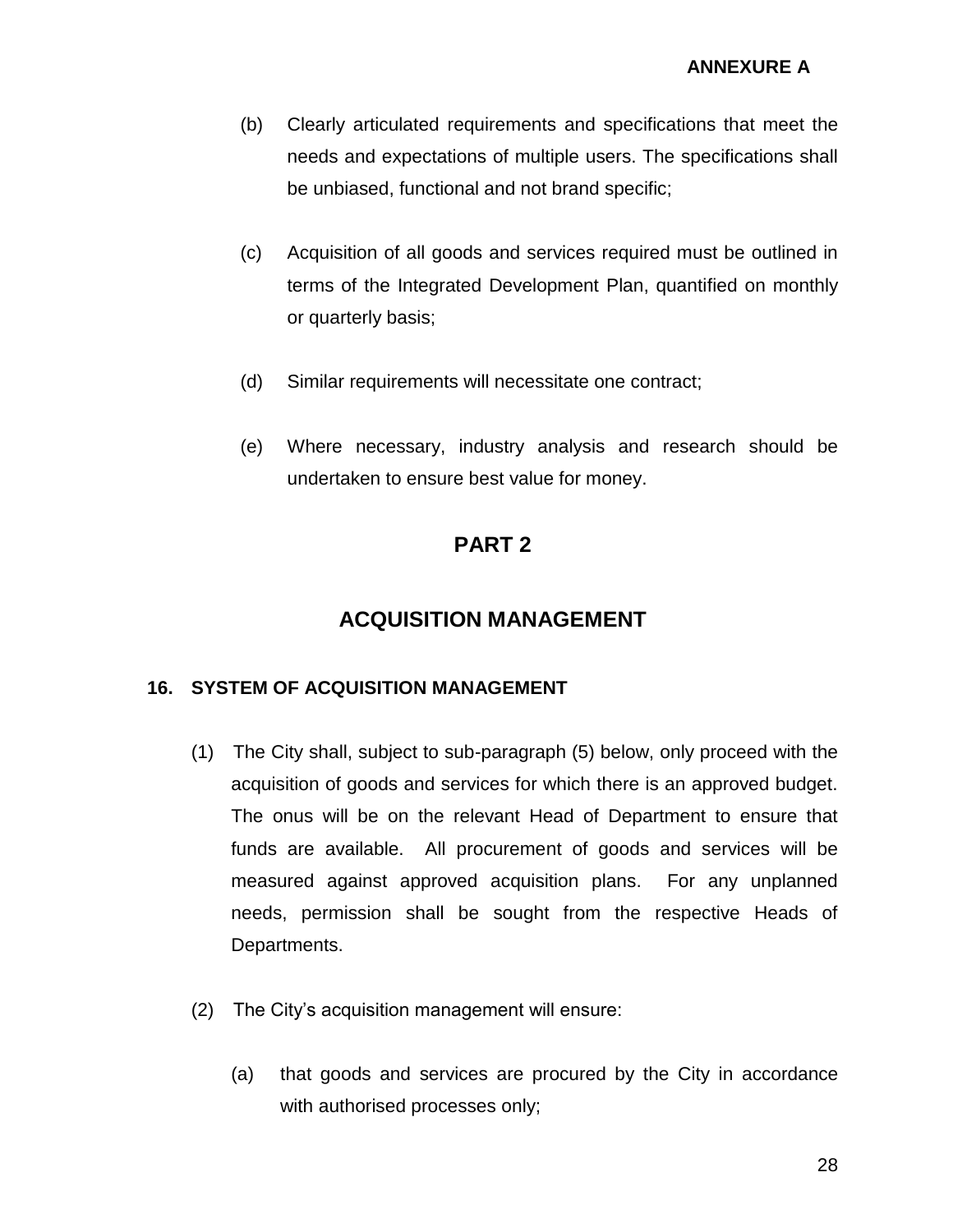- (b) that expenditure on goods and services is incurred in terms of an approved budget;
- (c) that the threshold values for the different procurement mechanisms as contained in 17 below are complied with;
- (d) that bid documentation including compiled bid specification where applicable, evaluation and adjudication criteria, and general conditions of a contract, are in accordance with any applicable legislation; and
- (e) that any National Treasury guidelines on acquisition management are properly taken into account.
- (3) This Policy, except where otherwise provide for herein, does not apply in respect of the procurement of goods and services contemplated in section 110 (2) of the Act, including:
	- (a) water from the Department of Water Affairs or a public entity, another municipality or a municipal entity; and
	- (b) electricity from Eskom or another public entity, another municipality or a municipal entity.
- (4) The following information will be made public whenever goods or services contemplated in section 110 (2) of the Act are procured other than through the Supply Chain Management system –
	- (a) the kind of goods or services;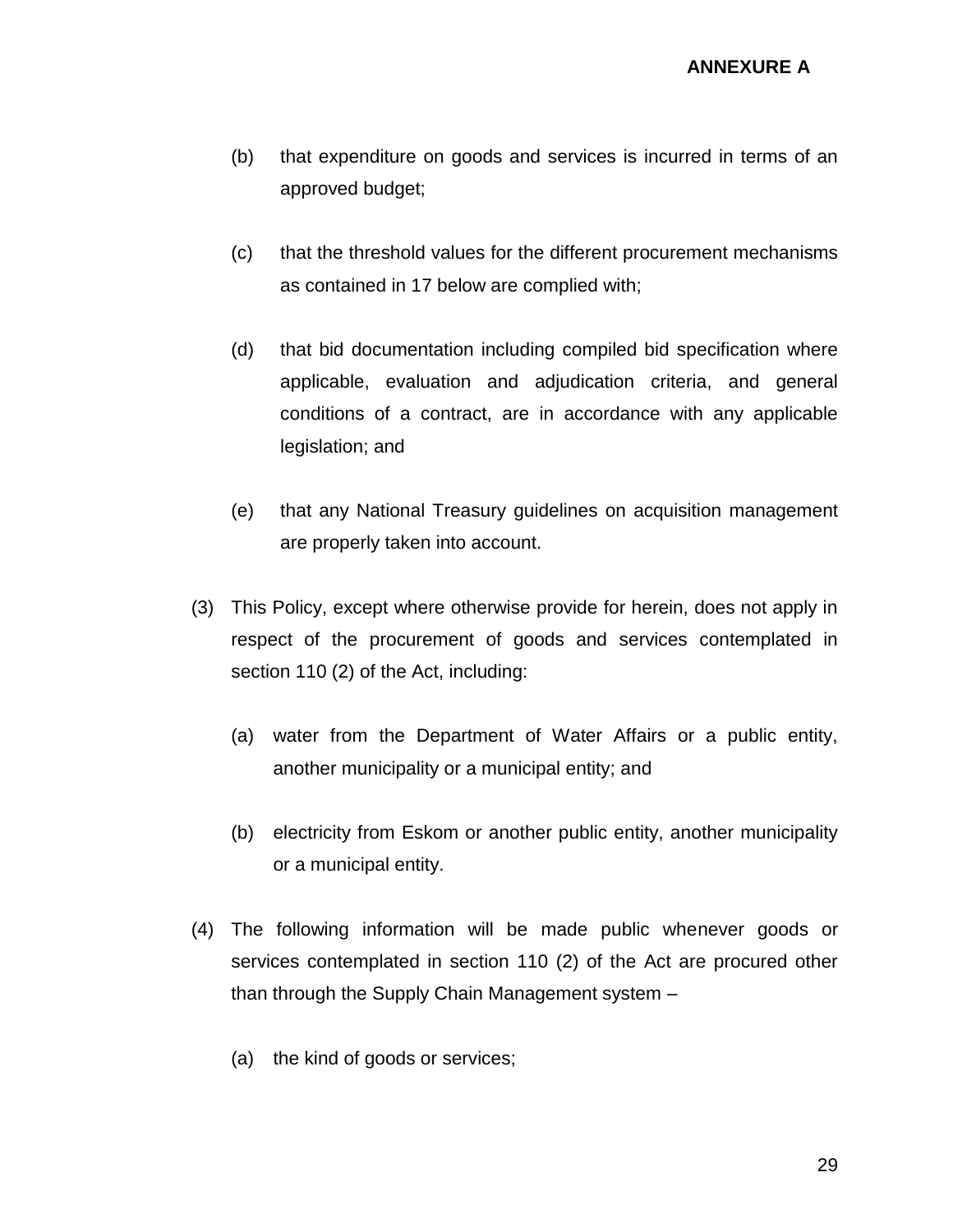- (b) the name of the supplier;
- (c) the total value of the contract or project; and
- (d) delivery /completion period for the kind of goods or service.
- (5) Notwithstanding the provisions of sub-paragraph (1) above, the City may during any given financial year commence with the procurement processes with the view of procuring goods or services in respect of an ensuing financial year, provided that:
	- (a) the order for such goods or services shall only be placed after the commencement of the ensuing financial year; and
	- (b) budgetary provision has been made for the resultant expenditure.

#### **17. PROCUREMENT MECHANISMS**

- (1) The City shall adhere to the principles of fair, equitable and transparent procurement systems whenever sourcing goods and services from the market.
- (2) All cost escalations pertaining to established contracts are to be reported to the Mayoral Committee
- (3) When procuring goods and services on behalf of the City, the appropriate procurement mechanisms as listed in Table 17 hereunder, shall apply: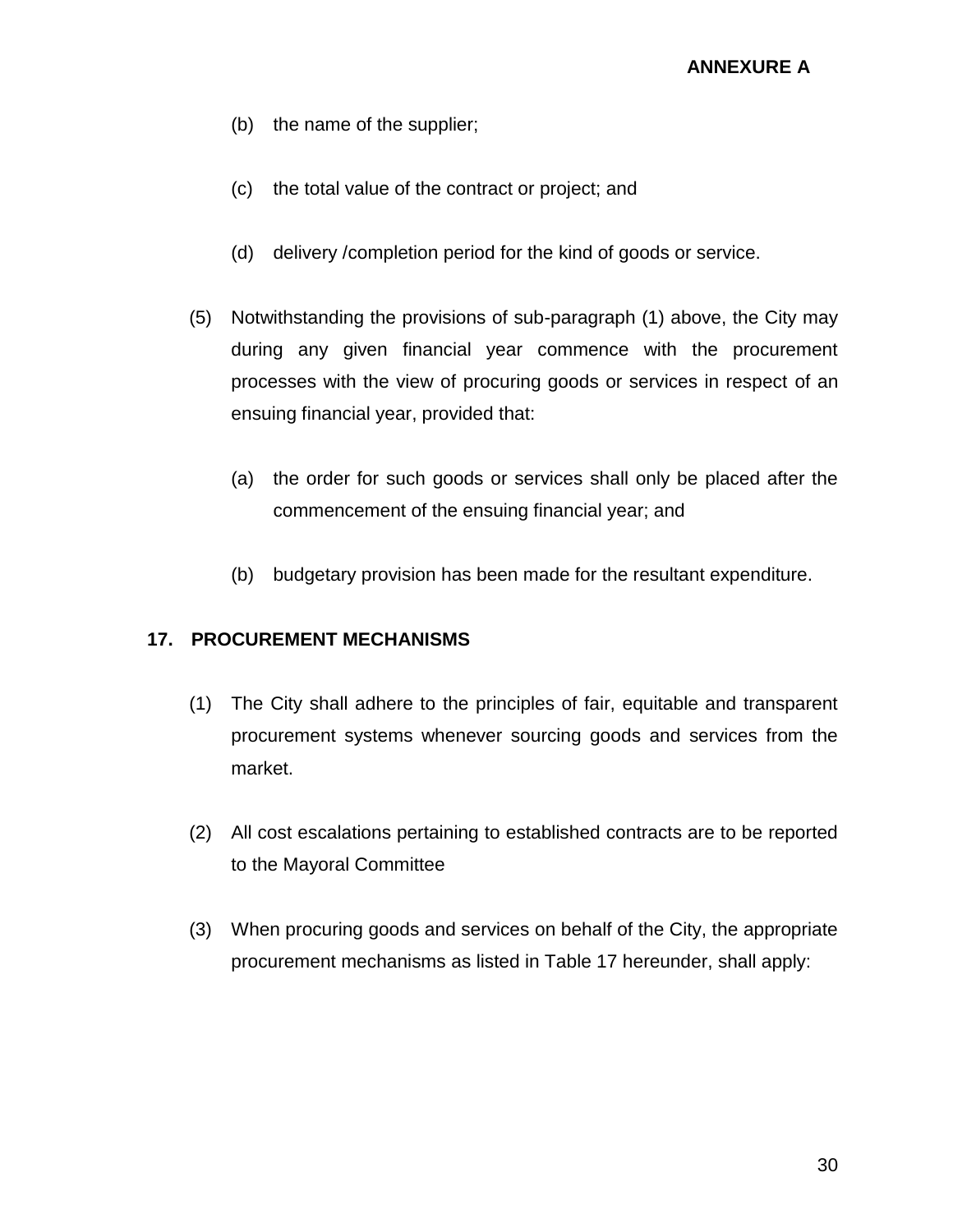**TABLE 17**

| <b>Procurement Mechanism</b>       | <b>Total Transaction Value</b>                                                                                                                                    |
|------------------------------------|-------------------------------------------------------------------------------------------------------------------------------------------------------------------|
| <b>Petty Cash Purchases</b>        | R nil to R2 000 (VAT Inclusive)                                                                                                                                   |
| <b>Written Quotations</b>          | 1. R 2000 to R200 000 (VAT Inclusive); and<br>When procuring goods or services from<br>2.<br>accredited service providers, subject to<br>paragraph 17.2(8) below. |
| <b>Competitive Bidding Process</b> | Above R200 000 (VAT Inclusive)                                                                                                                                    |
| <b>Negotiations</b>                | Any Value                                                                                                                                                         |
| <b>Sole Suppliers</b>              | Any Value                                                                                                                                                         |
| <b>Unsolicited Bids</b>            | Any Value                                                                                                                                                         |

#### **17.1 PETTY CASH PURCHASES**

- (1) Petty cash purchases may be allowed in cases where it is not possible or economically viable to procure goods and services through written quotation or competitive bidding processes. This situation will arise where the total costs of engaging in written quotation or competitive bidding far outweighs the value of the item(s) or services been sought.
- (2) Petty cash purchases shall be limited for the procurement of items or services below R2 000 (VAT inclusive) only. The amount of R2 000 (VAT inclusive) should be the total value of all of the Department's requirements for a particular item or service per occasion, or the requirements must be so incidental that it is not viable/feasible for the City to establish a contract or keep stock.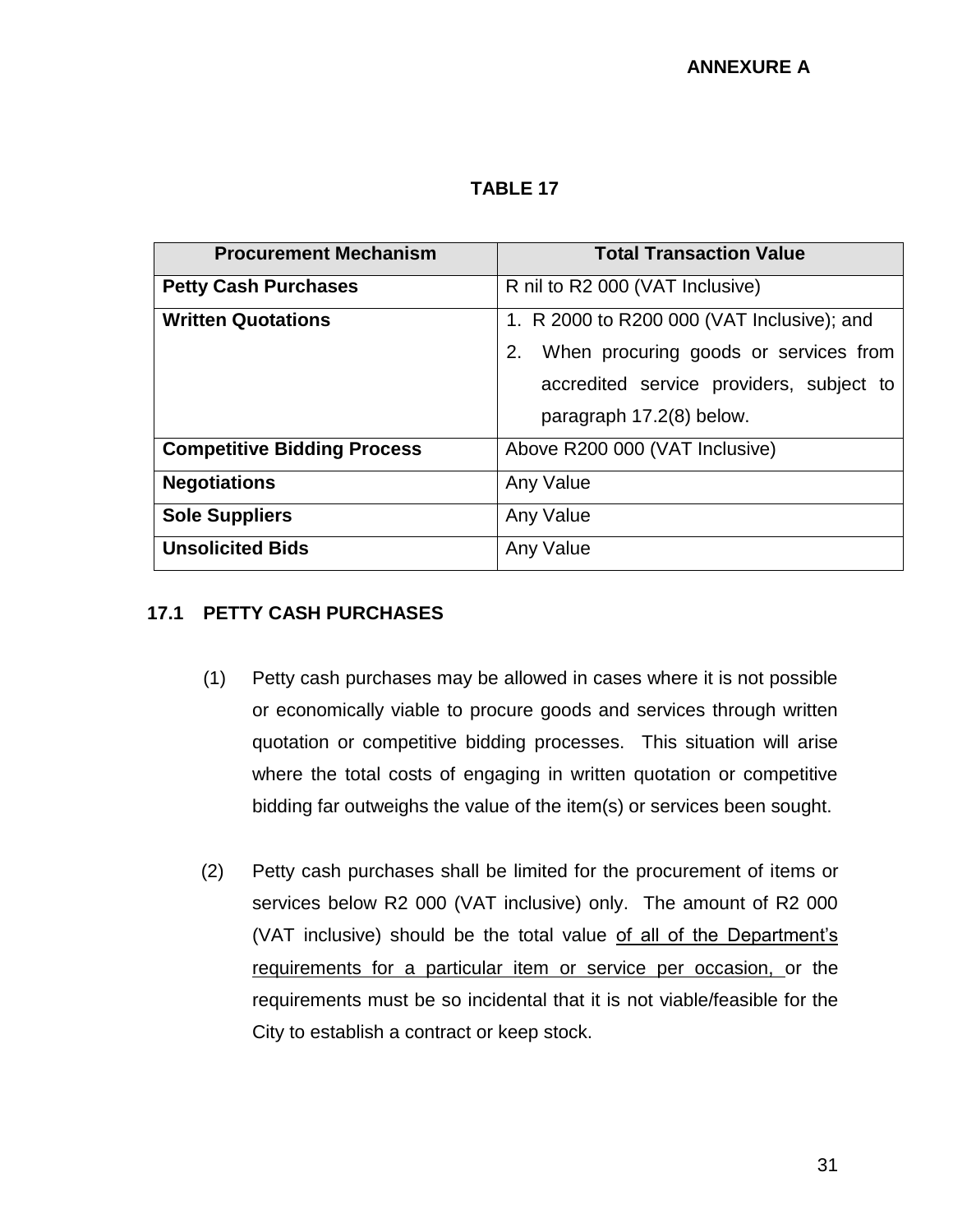#### **17.2 WRITTEN QUOTATIONS**

- (1) To ensure that transparent and equitable objectives are adhered to at all times when procuring different goods and services, the City shall use the written quotation mechanism when:-
	- (a) The total value of goods and services is more than R2 000 but below R200 000 inclusive of VAT. These thresholds shall, where possible, apply to the yearly-consolidated requirements of the City; and
	- (b) Goods and services are required from service providers on any panel of service providers approved by the appropriate Adjudication Committee, in which event the provisions of subparagraph 8 below shall apply.
- (2) For this procurement mechanism, the City may only obtain quotations from accredited suppliers registered on its database. Only when there are no technically suitable suppliers on the database will the City be entitled to appoint suppliers not so registered: Provided that in such event, the relevant Head of Department shall ensure that the service provider so appointed shall submit a fully compliant application to register on the official database of the City within 14 days from date of appointment, failing which the City shall be entitled to terminate the appointment of such service provider with immediate effect.
- (3) Quotations must be obtained in writing from at least three different suppliers, subject to sub-paragraph 8 below. As far as possible all suppliers must be afforded an opportunity to quote on a rotational basis.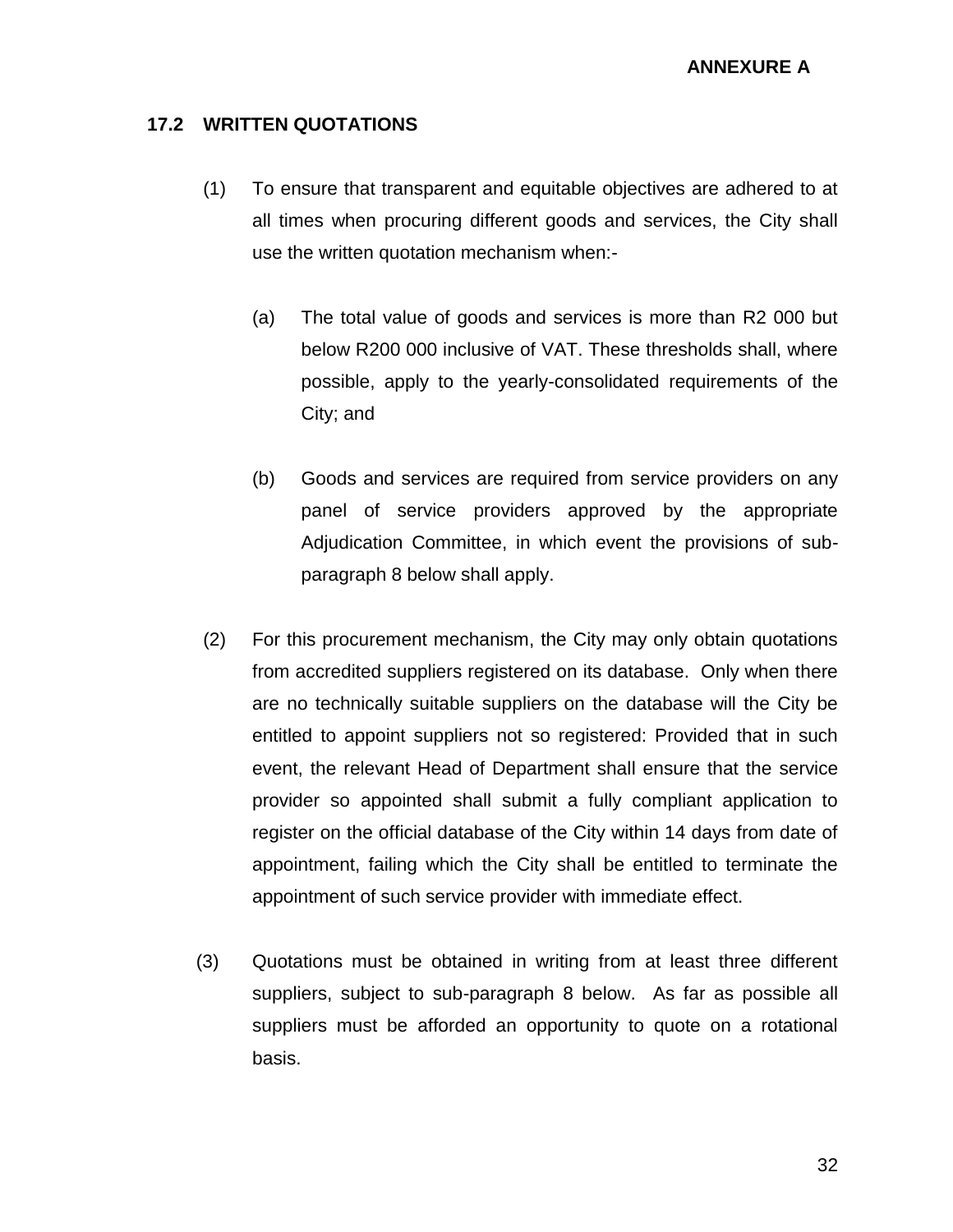- (4) Should it not be possible to obtain three quotations, the reasons must be recorded in the relevant report and supported by the Director Supply Chain Management or the Head of Department as per their individual delegated authorities.
- (5) If there are frequent requirements, in respect of which the amount per individual transaction is less than R200 000 per user, such requirements must be consolidated and a contract be established through competitive bidding process.
- (6) Splitting of requirements with the sole intention of circumventing any of the procurement mechanisms listed shall not be allowed.
- (7) All written quotations solicited above the R30 000 threshold must be processed in accordance with the Preferential Procurement Policy Framework Act and its Regulations.
- (8) In the event of the appointment of service providers on any panel of service providers approved by the appropriate authority, the successful bidder shall be appointed by the relevant Head of Department contemplated in Annexure B, after having obtained three quotations from any of the service providers on the approved panel of service providers: Provided that:
	- (a) service providers shall be afforded at least 3 days to provide their quotations ; and
	- (b) in the event of the appointment of attorneys, it shall not be necessary to obtain three quotations, on condition that as far as possible attorneys shall be appointed on a rotational basis.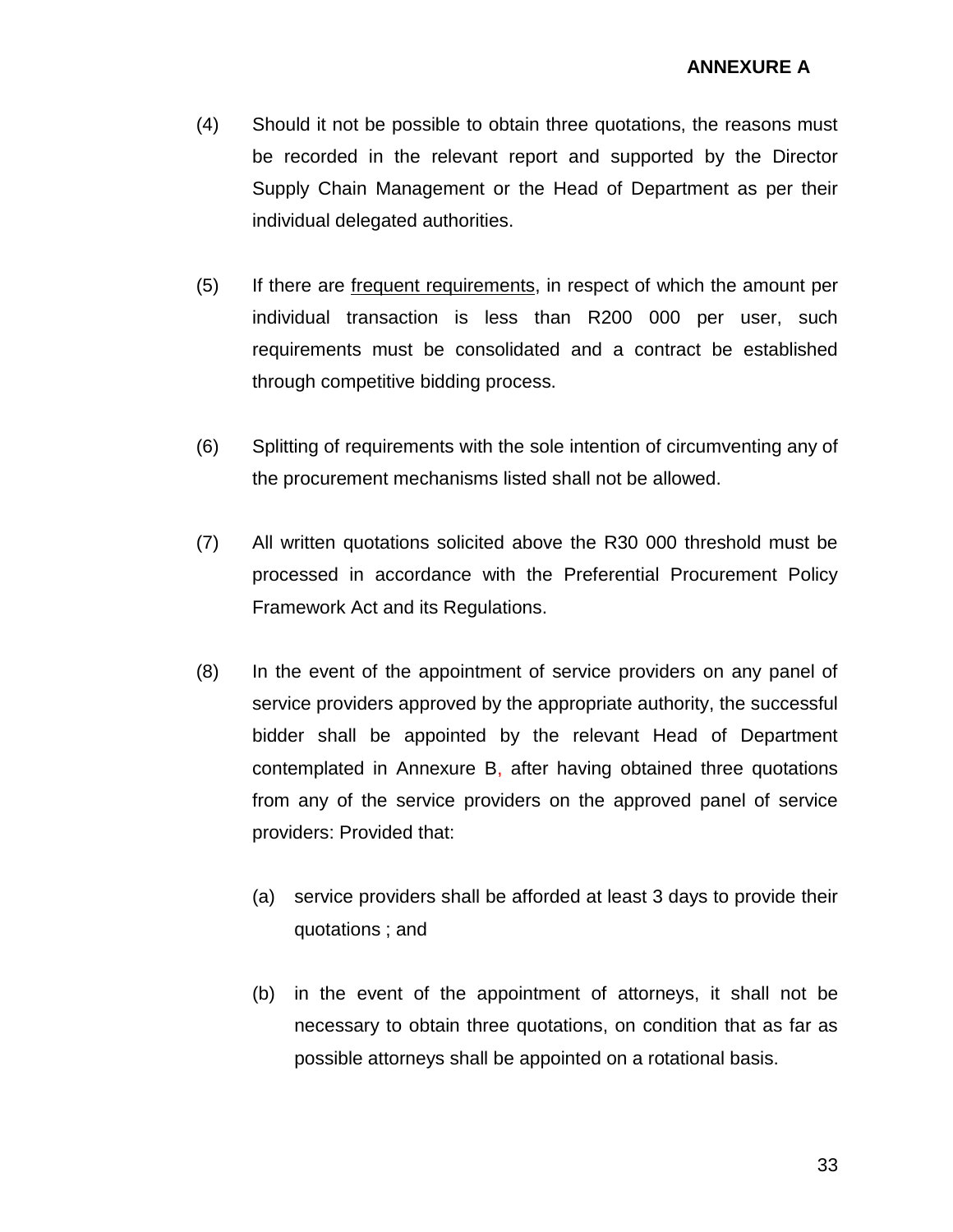(9) All requirements in excess of R30 000 (VAT included) that are to be procured by means of written quotations, excluding goods or services available on contract and goods and services to be procured from service providers on any panel of service providers approved by the appropriate authority, must be advertised for at least seven days on the official website and notice board of the City.

#### **17.3 COMPETITIVE BIDDING PROCESS**

# **17.3.1 GENERAL CONDITIONS APPLICABLE TO A COMPETITIVE BIDDING PROCESS**

- (1) In order to ensure transparency and equitability when procuring goods and services, the City shall use the competitive bidding process mechanism when: -
	- (a) Procuring goods or services above a value of R200 000 (VAT inclusive);
	- (b) Procuring goods and services requiring long-term contracts as defined; and
	- (c) Procuring of banking services.
- (2) Services classified as essential shall only be procured through a competitive bidding process.
- (3) The competitive bidding process mechanism shall be utilised in the manner prescribed in the appropriate Procedure Manual.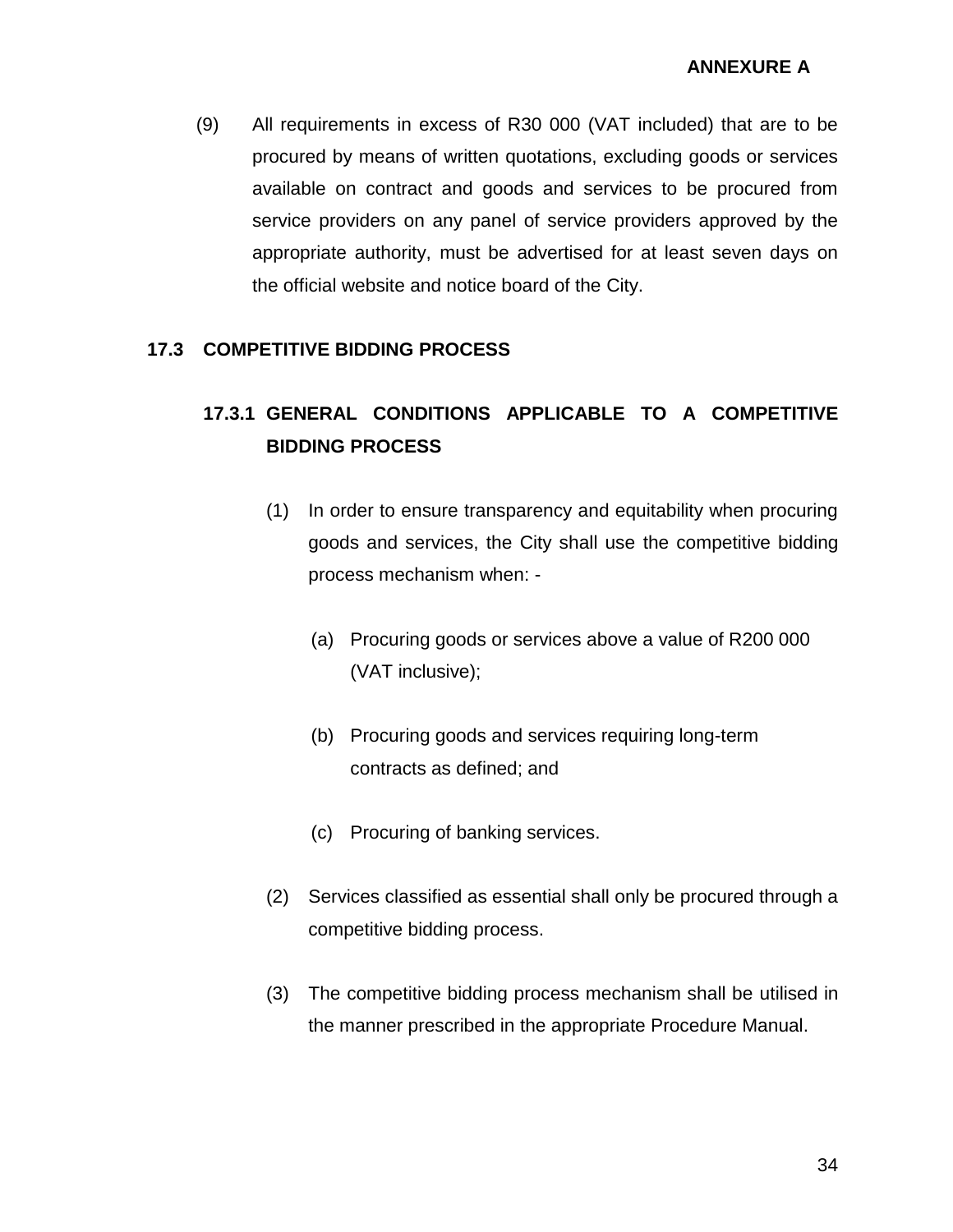(4) Splitting of requirements with the sole intention of circumventing any of the procurement mechanisms listed in this Policy shall not be allowed.

#### **17.3.2 TWO-STAGE COMPETITIVE BIDDING PROCESS**

- (1) A two-stage bidding process may be followed:–
	- (a) When the requirements are not easily determinable and it is ideal to engage the market in firming up the requirements;
	- (b) When sensitive projects or services requiring security clearance prior to the award or where it is undesirable to prepare complete detailed technical specifications; or
	- (c) In the case of complex projects that require multiple stages before award and are requiring a period of three years;
- (2) A two-stage competitive bidding process shall ascribe to the following:
	- (a) The first stage shall entail the issuing by the City of a Request for Information to the market through public invitations;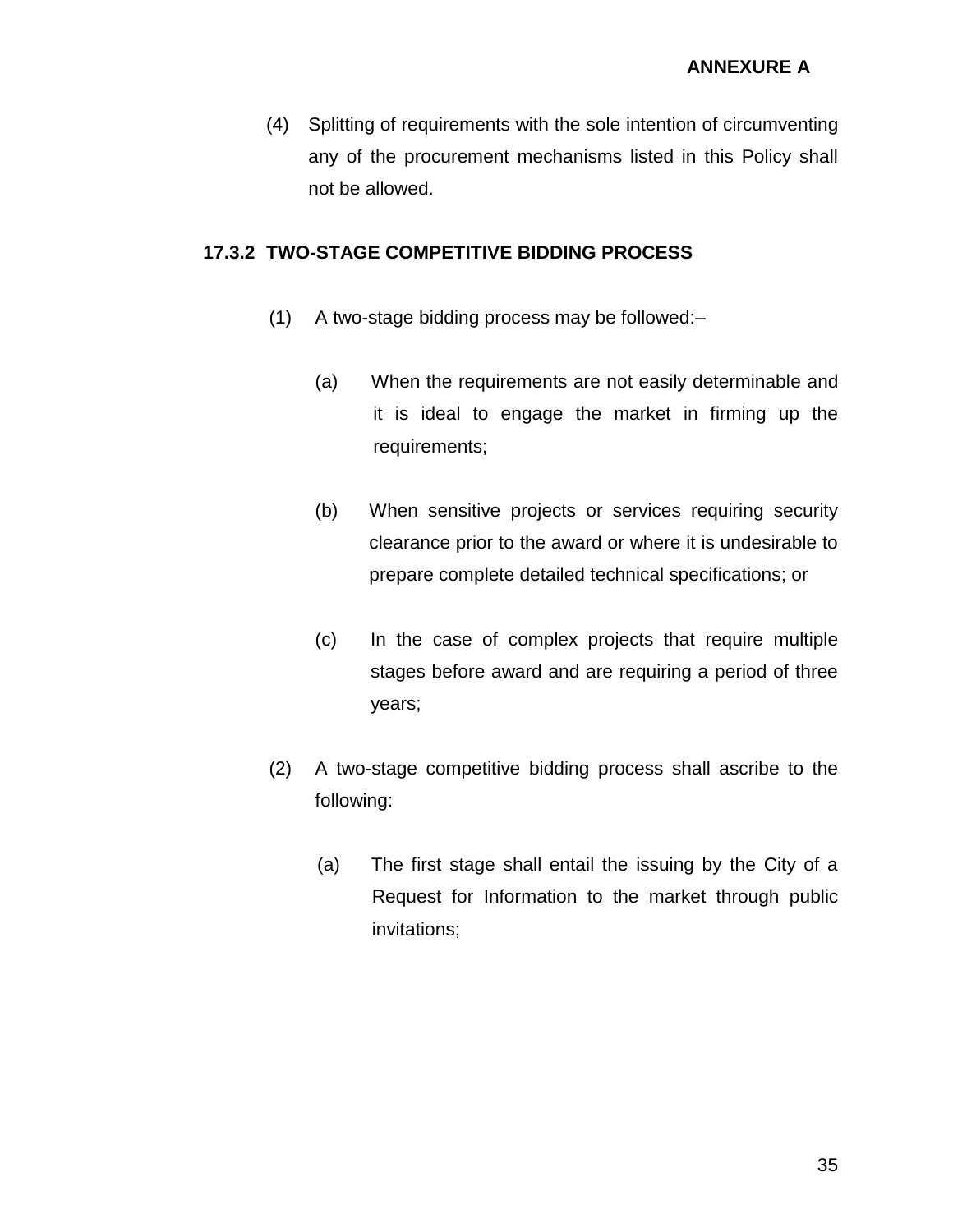(b) The second stage shall entail the issuing by the City of a detailed Request for Proposals or an Expression of Interests to only short listed suppliers who have responded to the Request for Information referred to in sub-paragraph (a) above.

#### **17.4 NEGOTIATIONS**

- (1) The necessary prior approval or mandate to negotiate with any service providers must be obtained in writing from the relevant Adjudication Committee or City Manager, as the case may be.
- (2) The negotiation mechanism may be used only when:-
	- (a) procuring goods and services from single or sole suppliers;
	- (b) annual price increases in respect of existing contracts are requested;
	- (c) terms and conditions in respect of existing contracts require amendment;
	- (d) finalising the award of business with preferred bidders provided that:
		- (i) such negotiations do not allow any preferred bidder a second or unfair opportunity;
		- (ii) such negotiations are not to the detriment of any other bidder;

36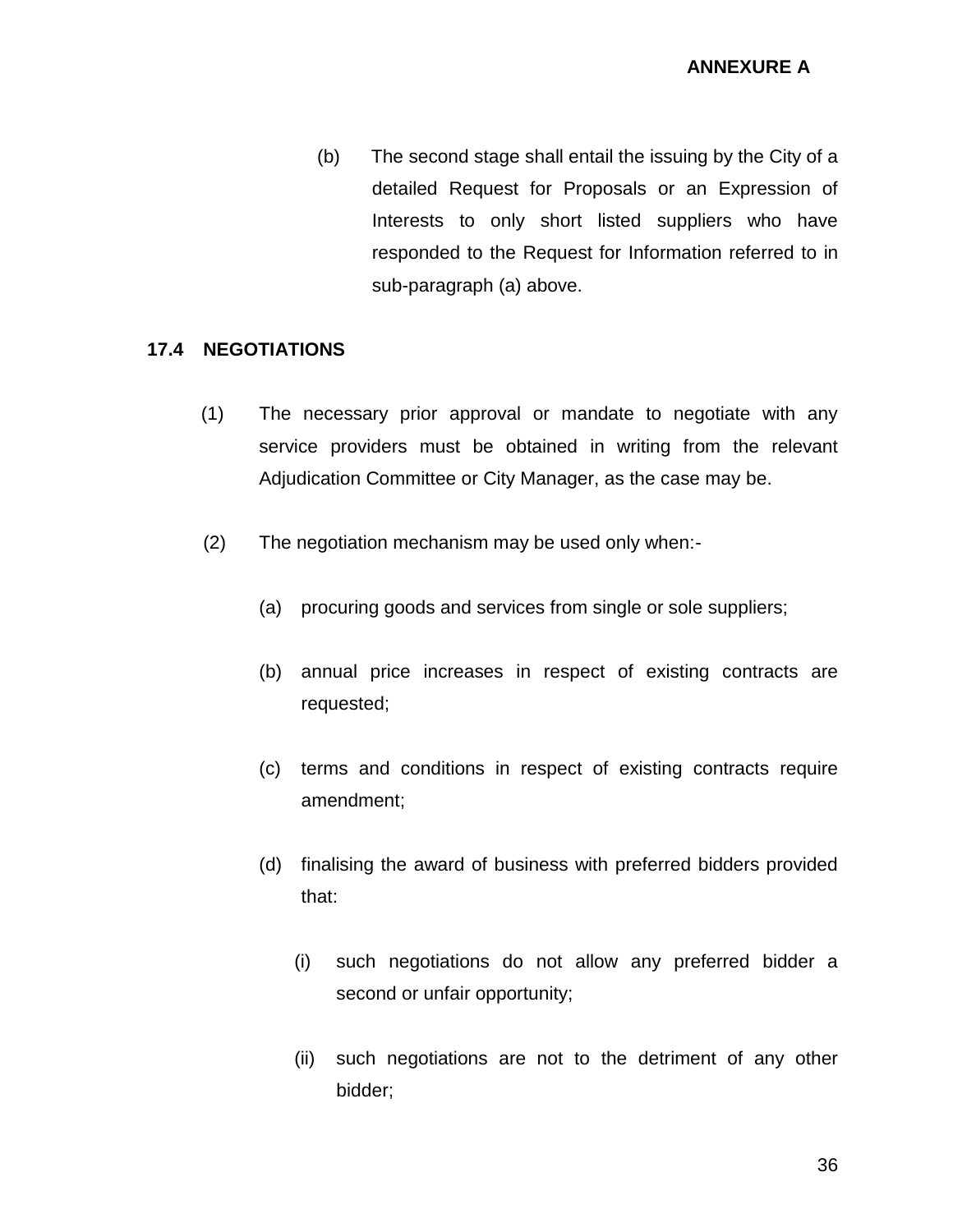- (iii) such negotiations do not lead to a higher price than the bid as submitted; and
- (iv) the circumstances contemplated in paragraph 18.2(6) below apply.
- (3) The approval or mandate to negotiate must at least include the following:
	- (a) Reasons for negotiations;
	- (b) Negotiations parameters;
	- (c) Objectives of the negotiations;
	- (d) Names of identified service providers (s) to negotiate with; and
	- (e) Names of the persons authorised to conduct the negotiations.
- (4) The outcome of the negotiations must be approved by the relevant Adjudication Committee or City Manager, as the case may be, before award.
	- (a) Records of all negotiations must be kept.

## **17.5 SOLE SUPPLIERS**

- (1) Procuring goods and services from sole suppliers occur when:-
	- (a) Only one service provider manufactures or renders goods and services due to the unique nature of the requirements;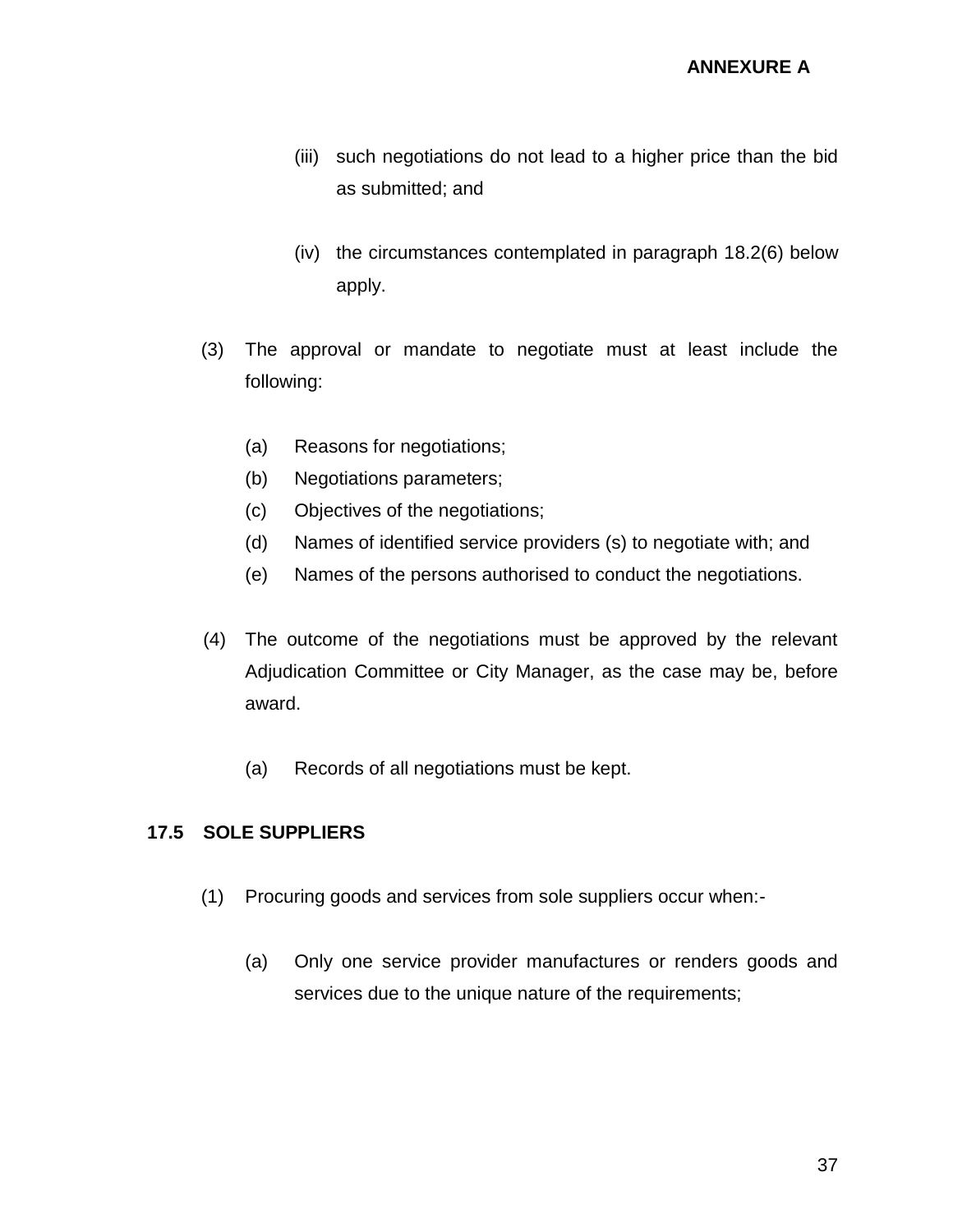- (b) Goods and services already in the City's value chain / employ are only supplied by an Original Equipment Manufacturer (OEM) or by a licensed agent thereof; or
- (c) There is a requirement for compatibility, continuity and/or alignment.
- (2) Authorized agents must produce:
	- (a) an appropriate letter from the relevant OEM before the award is made; and
	- (b) documentary evidence confirming its status as a licensed owned agent.
- (3) For the sake of transparency and fairness all requirements categorized to be sourced from sole service providers shall be advertised for 14 calendar days, Provided that in respect of banking services and bids valued above R10 million (Inclusive of VAT), the periods contemplated in paragraph 19(1)(b)(i) shall apply.

### **17.6 UNSOLICITED BIDS**

(1) Unsolicited bids are bids that are pre-emptively submitted by the prospective service provider(s) to the City without any requirements being identified and advertised by the City. This situation arises when the service provider(s) identify an opportunity to render services or supply products not ordinarily required by the City, or where the need for such services or goods have not yet been identified by the City.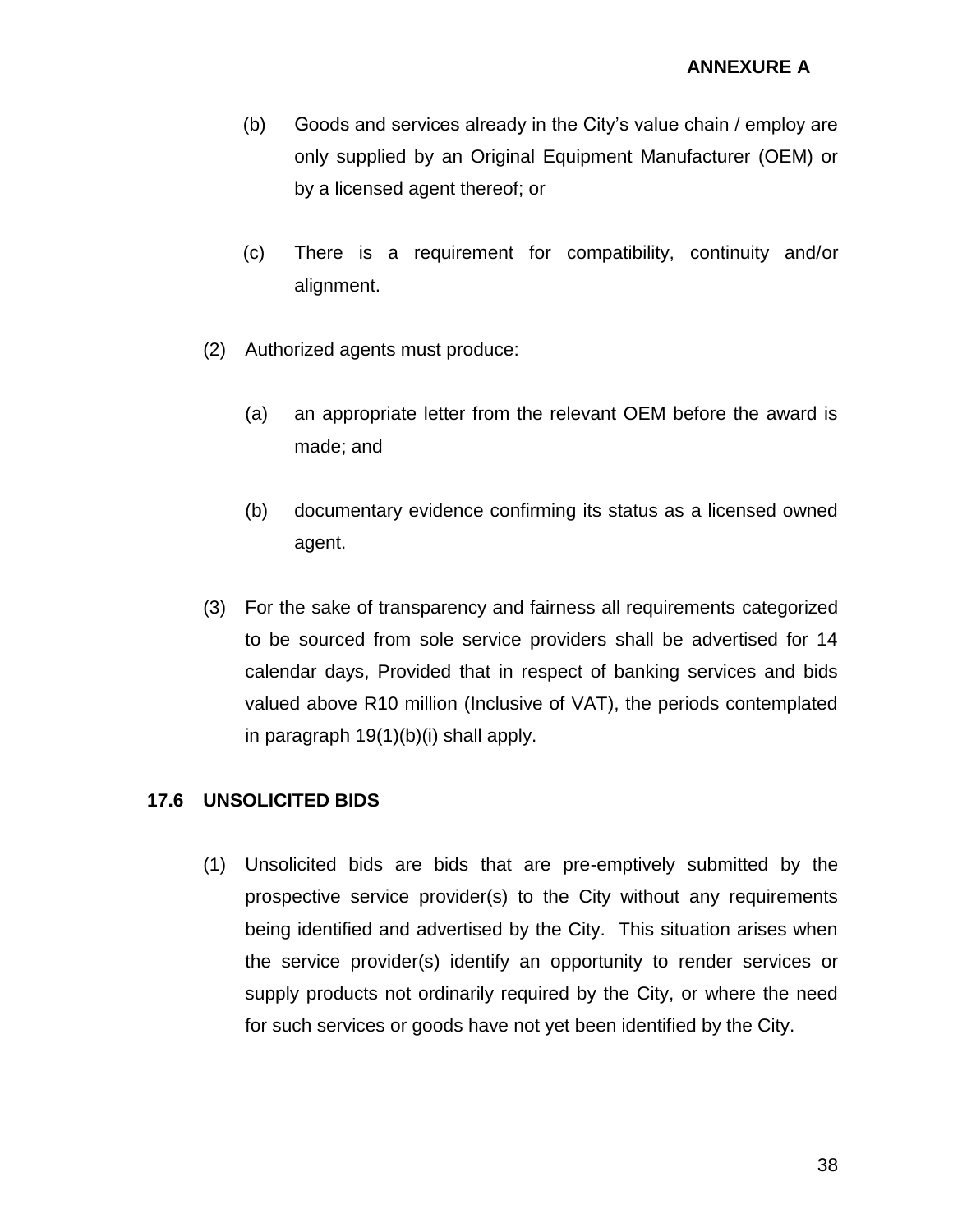- (2) The City shall not be obliged to consider unsolicited bids received outside the normal bidding process.
- (3) The City Manager may consider an unsolicited bid, but only if:
	- (a) the product or service offered in terms of the bid is a demonstrably or proven unique innovative concept;
	- (b) the product or service will be exceptionally beneficial to, or have exceptional cost advantages;
	- (c) the person who made the bid is the sole provider of the product or service; and
	- (d) the reasons for not going through the normal bidding processes are approved by the accounting officer.
- (4) If the City Manager decides to consider an unsolicited bid that complies with sub-paragraph (3) above, the decision must be made public in accordance with section 21A of the Municipal Systems Act, together with:
	- (a) reasons as to why the bid should not be open to other competitors;
	- (b) an explanation of the potential benefits if the unsolicited bid is accepted;
	- (c) an invitation to the public or other potential suppliers to submit their comments within 30 days of the date the decision has been published.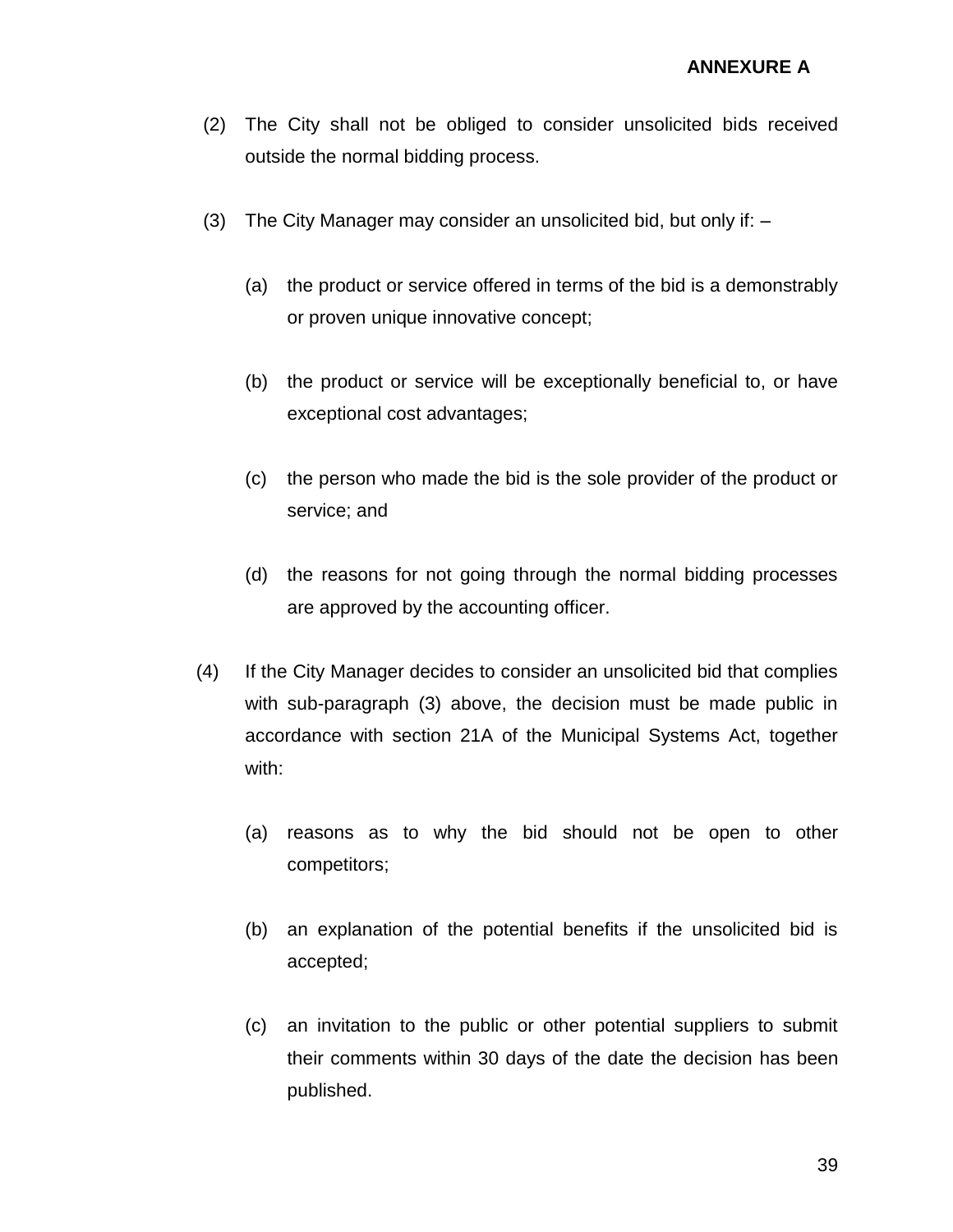- (5) The City Manager shall submit all written comments received pursuant to sub-paragraph (4), including any responses from the unsolicited bidder, to the National Treasury and the relevant provincial treasury for comment.
- (6) The Executive Adjudication Committee must consider the unsolicited bid and may award the bid or make a recommendation to the City Manager, depending on its delegations.
- (7) A meeting of the Executive Adjudication Committee to consider an unsolicited bid must be open to the public.
- (8) When considering the matter, the Executive Adjudication Committee must take into account –
	- (a) any comments submitted by the public, as well as the response received from the unsolicited bidder, if any; and
	- (b) any written comments and recommendations of the National Treasury or the relevant provincial treasury.
- (9) If any recommendations of the National Treasury or provincial treasury are rejected or not followed, the City Manager must submit to the Auditor General and the Provincial and National Treasury the reasons for rejecting or not following those recommendations.
- (10) The submission referred to in sub-paragraph (9) must be made within 7 days after the decision on the award of the unsolicited bid is taken, but no contract committing the City to the bid shall be entered into or signed within 30 days of the submission.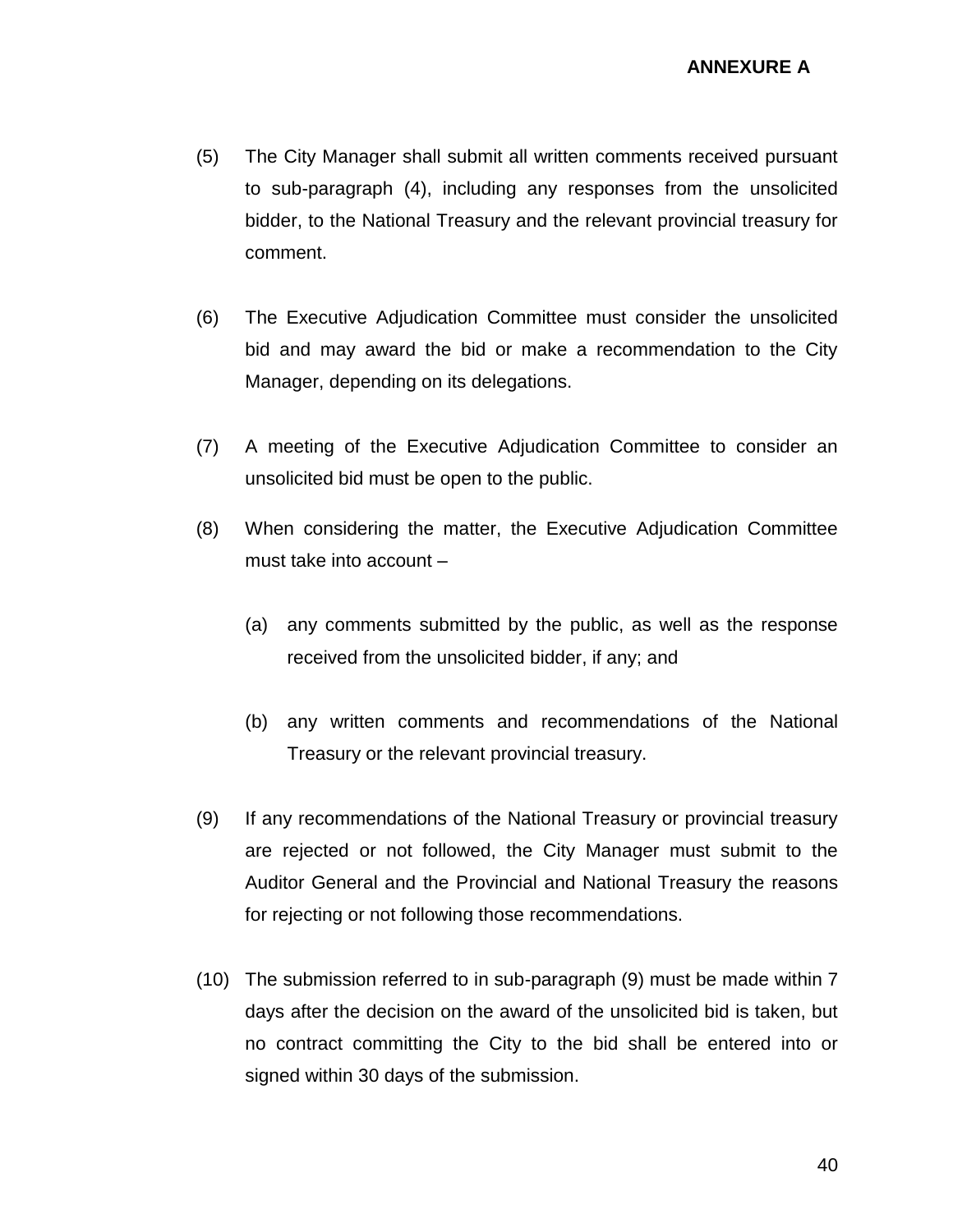- (11) The City reserves the right:
	- (a) not to award the business to the bidder that has made the unsolicited bid;
	- (b) to award the business to any competitive bidder instead of the unsolicited bidder; and/or
	- (c) to reject any bidder who may have generated an unsolicited bid having used privileged information owned by the City.

# **17.7 PROCUREMENT OF CONSULTING SERVICES (APPOINTMENT OF CONSULTANTS)**

- (1) The City may procure consulting services provided that any Treasury Guidelines in respect of consulting services are taken into account when such procurements are made.
- (2) Consultancy services must, subject to paragraph 17.2(8) above, be procured through competitive bids if:-
	- (a) the value of the contract exceeds R200 000 (VAT included); or
	- (b) the duration period of the contract exceeds one year.
- (3) In addition to any requirements prescribed by this Policy for competitive bids, bidders must furnish particulars of –
	- (a) all consultancy services provided to an organ of state in the last five years; and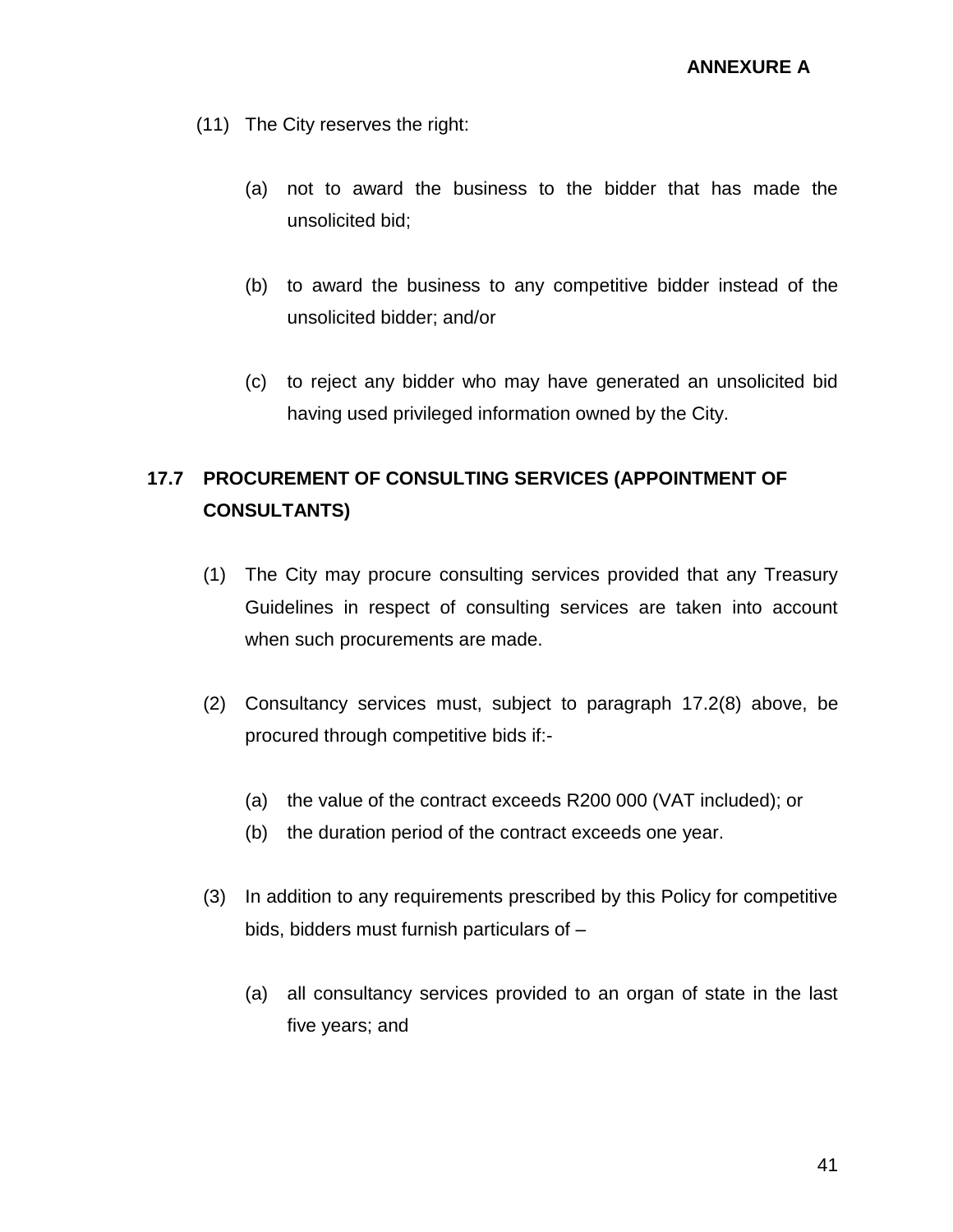- (b) any similar consultancy services provided to an organ of state in the last five years.
- (4) Copyright in any document produced, and the patent rights and ownership in any plant, machinery, thing, system or process designed or devised by a consultant in the course of the consultancy service shall vest in the City.
- (5) The City Manager shall introduce such steps as may be required to ensure that the provisions of sub-paragraph (4) above are complied with.

### **17.8. PROCUREMENT OF BANKING SERVICES**

- (1) A contract for banking services
	- (a) must be procured through competitive bids;
	- (b) must be consistent with section 7 or 85 of the Act; and
	- (c) may not be for a period of more than five years at a time.
- (2) The process for procuring a contract for banking services must commence at least 9 months before the end of an existing contract.
- (3) The closure date for the submission of bids may not be less than 60 days from the date on which the advertisement is placed in a newspaper in terms of paragraph 19(1) below. Bids must be restricted to banks registered in terms of the Banks Act, 1990 (Act No. 94 of 1990).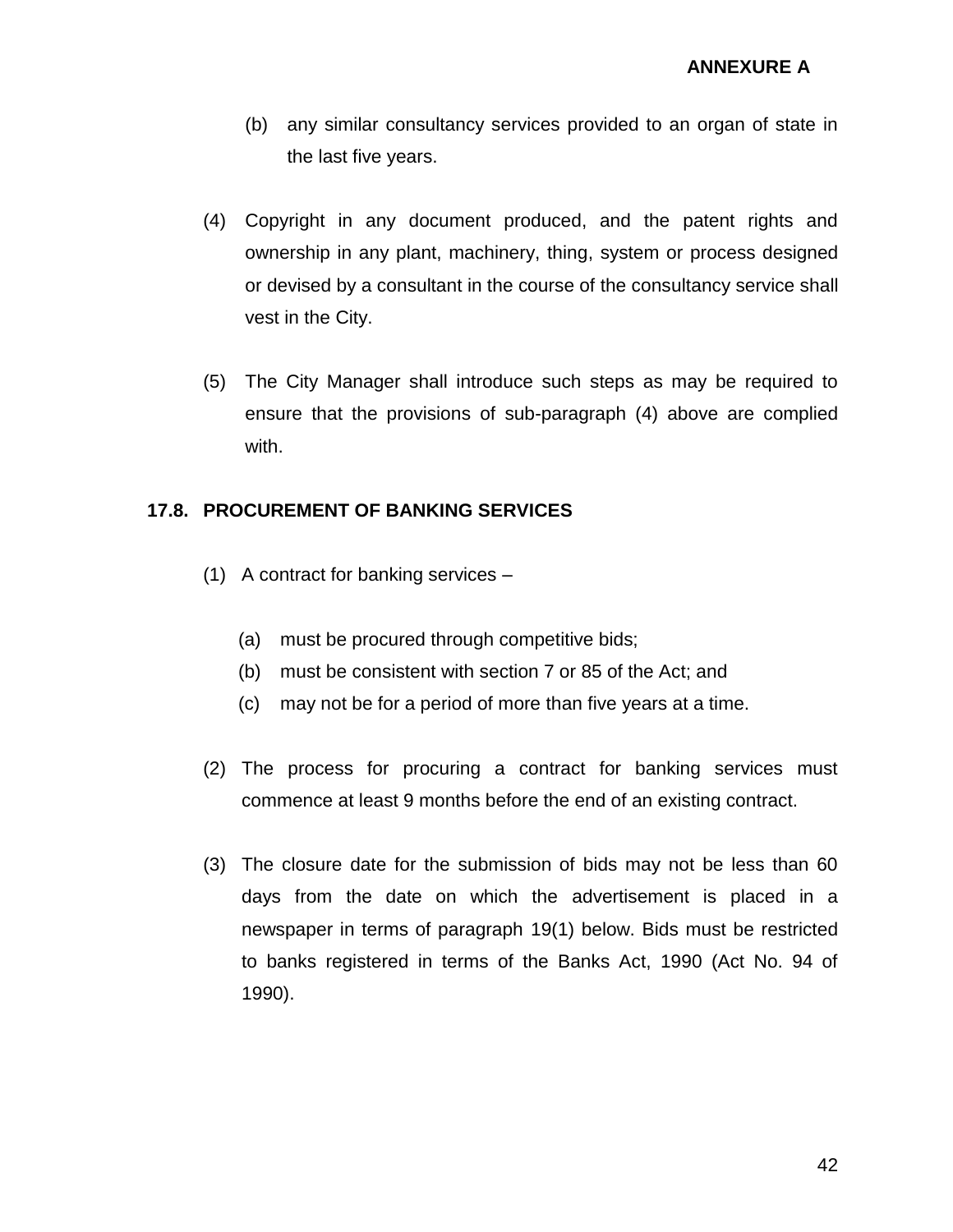#### **17.9. PROCUREMENT OF IT RELATED GOODS OR SERVICES**

- (1) The procurement of all of the IT related goods or services must be made in accordance with the City's approved IT strategy.
- (2) The City Manager may request the State Information Technology Agency (SITA) to assist with the acquisition of IT related goods or services through a competitive bidding process.
- (3) Both parties must enter into a written agreement to regulate the services rendered by, and the payments to be made to, SITA.
- (4) The City Manager must notify SITA together with a motivation of the IT needs if –
	- (a) the transaction value of IT related goods or services required in any financial year will exceed R50 million (VAT included); or
	- (b) the transaction value of a contract to be procured whether for one or more years exceeds R50 million (VAT included).
- (5) If SITA comments on the submission and the City disagrees with such comments, the comments and the reasons for rejecting or not following such comments must be submitted to the Council, the National Treasury, the relevant provincial treasury and the Auditor General.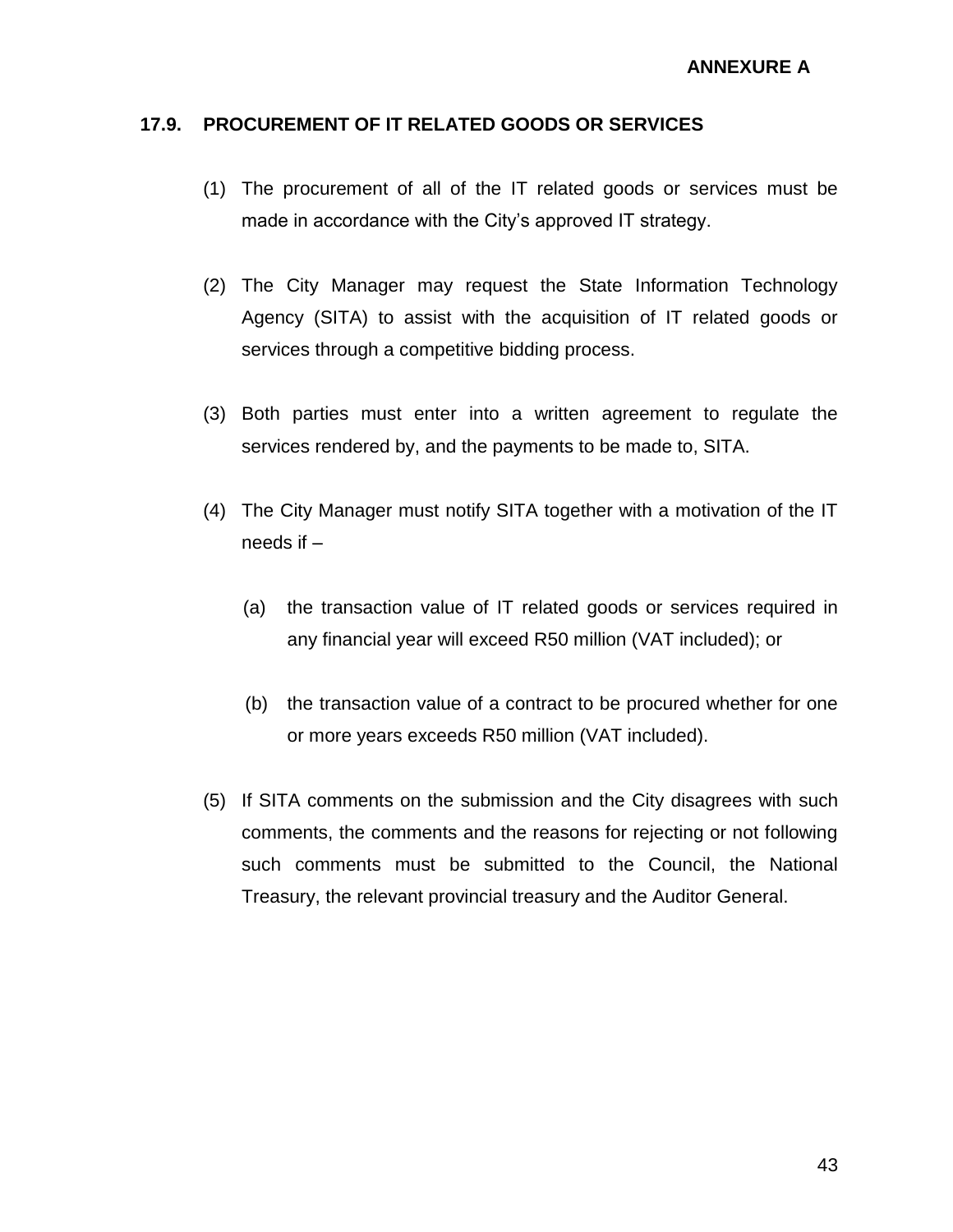# **18. GENERAL CONDITIONS APPLICABLE TO THE CONSIDERATION OF WRITTEN QUOTATIONS OR BIDS**

### **18.1 General Conditions**

- (1) The City shall not consider any written quotation or bid, unless the provider who submitted the quotation or bid has submitted:
	- (a) a signed binding quotation or bid that contains the service provider's:–
		- (i) full name; and
		- (ii) identity number or company or other registration number.
	- (b) a signed declaration form under oath
		- (i) stating whether he or she is in the service of the state, or has been in the service of the state in the previous twelve months;
		- (ii) stating if the provider is not a natural person, whether any of its directors, managers, principal shareholders or stakeholder is in the service of the state, or has been in the service of the state in the previous twelve months; or
		- (iii) stating whether a spouse, child or parent of the service provider or of a director, manager, shareholder or stakeholder referred to in subparagraph (ii) is in the service of the state, or has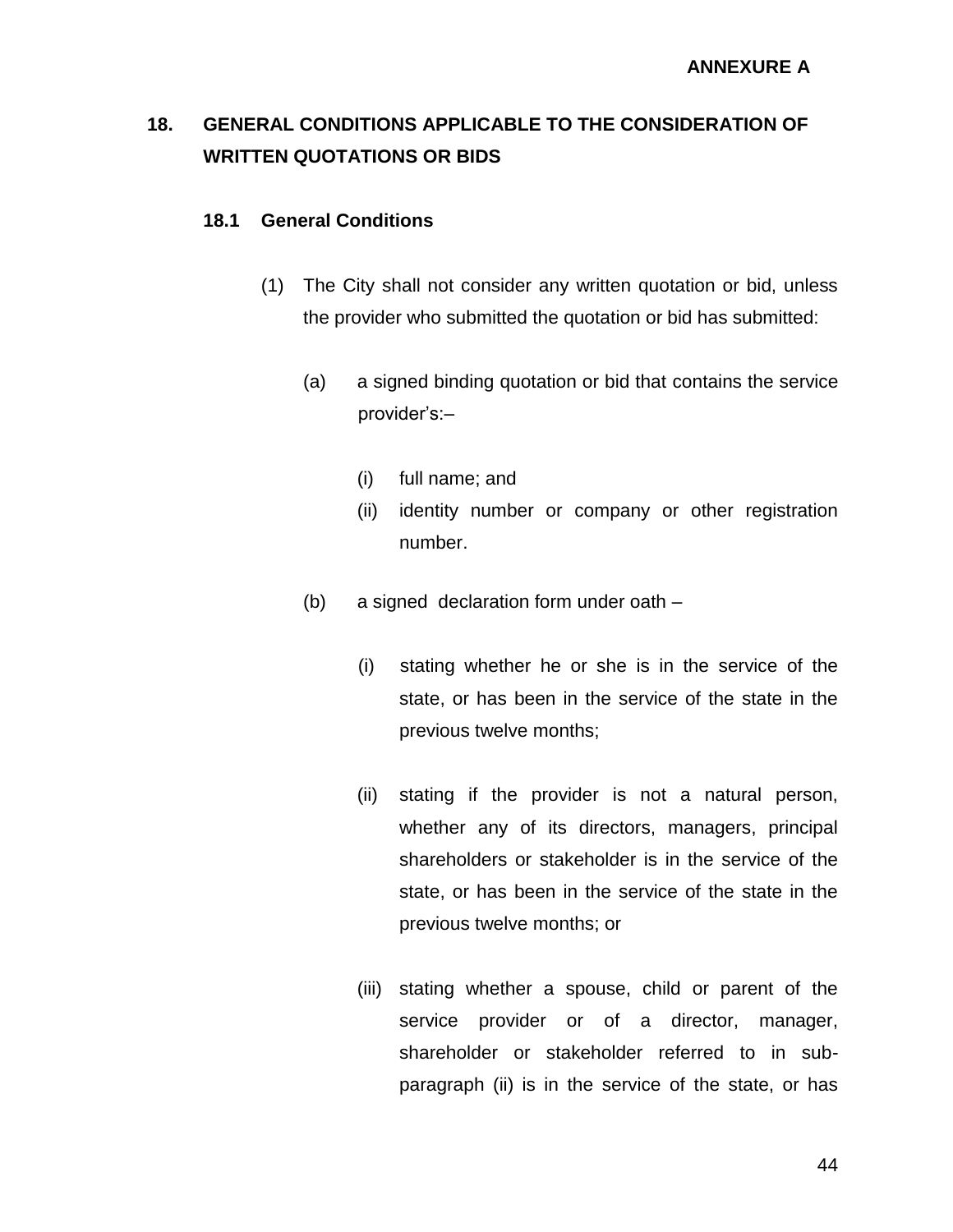been in the service of the state in the previous twelve months; and

- (iv) declaring any conflict of interest the provider may have in the transaction for which the quotation or bid is submitted;
- (c) a copy of Form VAT 103 as proof of VAT registration, if applicable;
- (d) an original valid Tax Clearance Certificate;
- (e) a certificate signed by the provider certifying that the service provider has no undisputed commitments for municipal services towards the City or other service provider in respect of which payment is overdue for more than 30 days, or certifying that an appropriate agreement has been entered into between the City and the relevant service provider for the repayment of all undisputed commitments for municipal services, in respect of which no payment is overdue for more than 30 days;
- $(f)$  if the value of the transaction is expected to exceed R10 million (VAT included):
	- (i) and the service provider is required by law to prepare annual financial statements for auditing, its audited annual financial statements -
		- (aa) for the past three years; or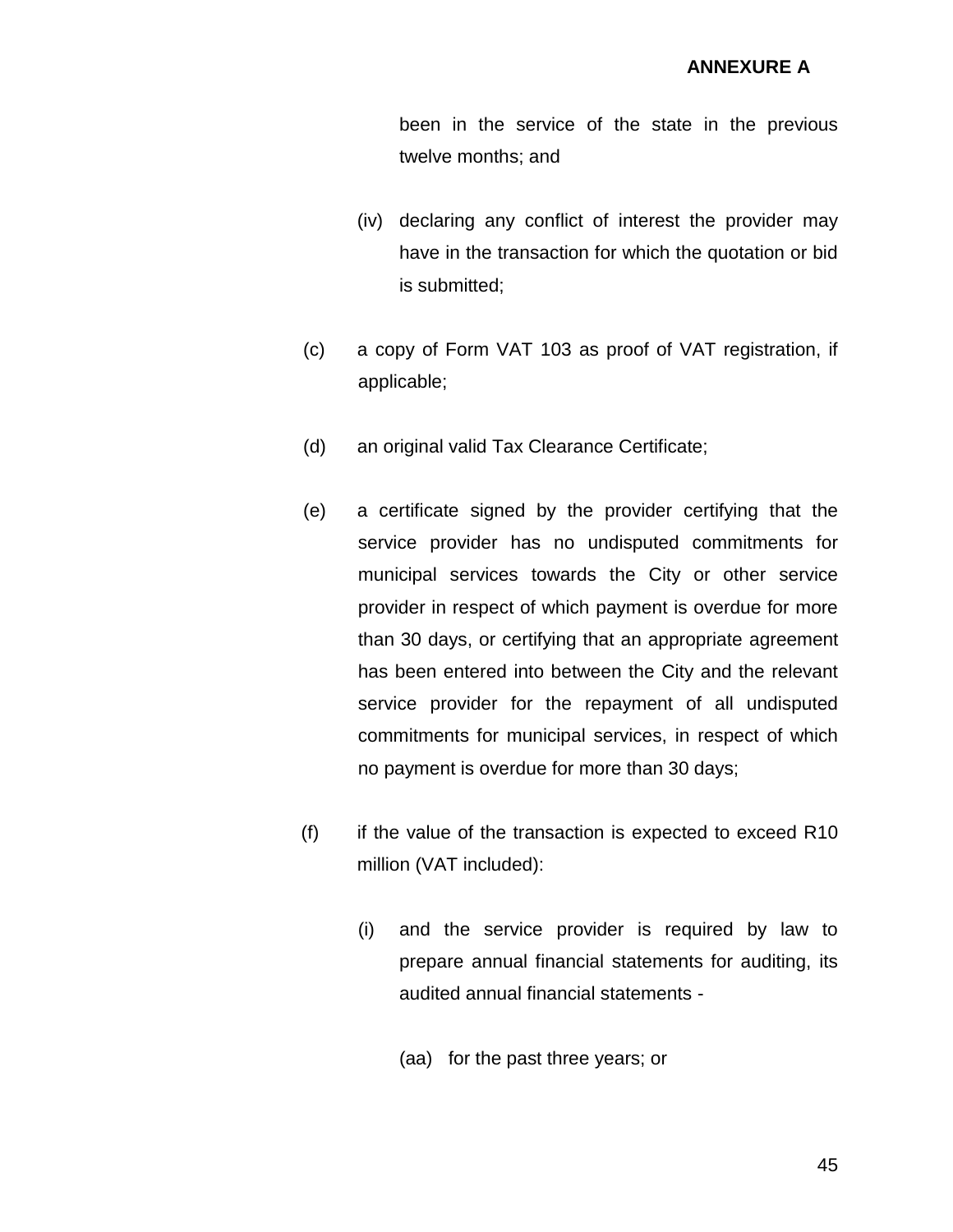- (bb) since its establishment, if established during the last three years.
- (ii) particulars of any contract awarded to the provider by an organ of state during the past five years , including particulars of any material non-compliance or dispute concerning the execution of such contract; and
- (iii) a statement indicating whether any portion of the goods or services are expected to be sourced from outside the Republic of South Africa, and, if so, what portion and whether any portion of payment from the City is expected to be transferred out of the Republic.

#### **18.2 Rejection of Bids/Non-Responsive Bids**

- (1) Bidding documents must provide for the rejection of all bids if and when deemed necessary. This is justified when there is lack of effective competition or bids are not substantially responsive, provided that lack of competition should not be determined solely on the basis of the number of bidders.
- (2) If all bids were rejected, the City must review the causes justifying the rejection and consider making revisions to the specific conditions of contract, design and specifications, scope of the contract, or a combination of these, before inviting new bids.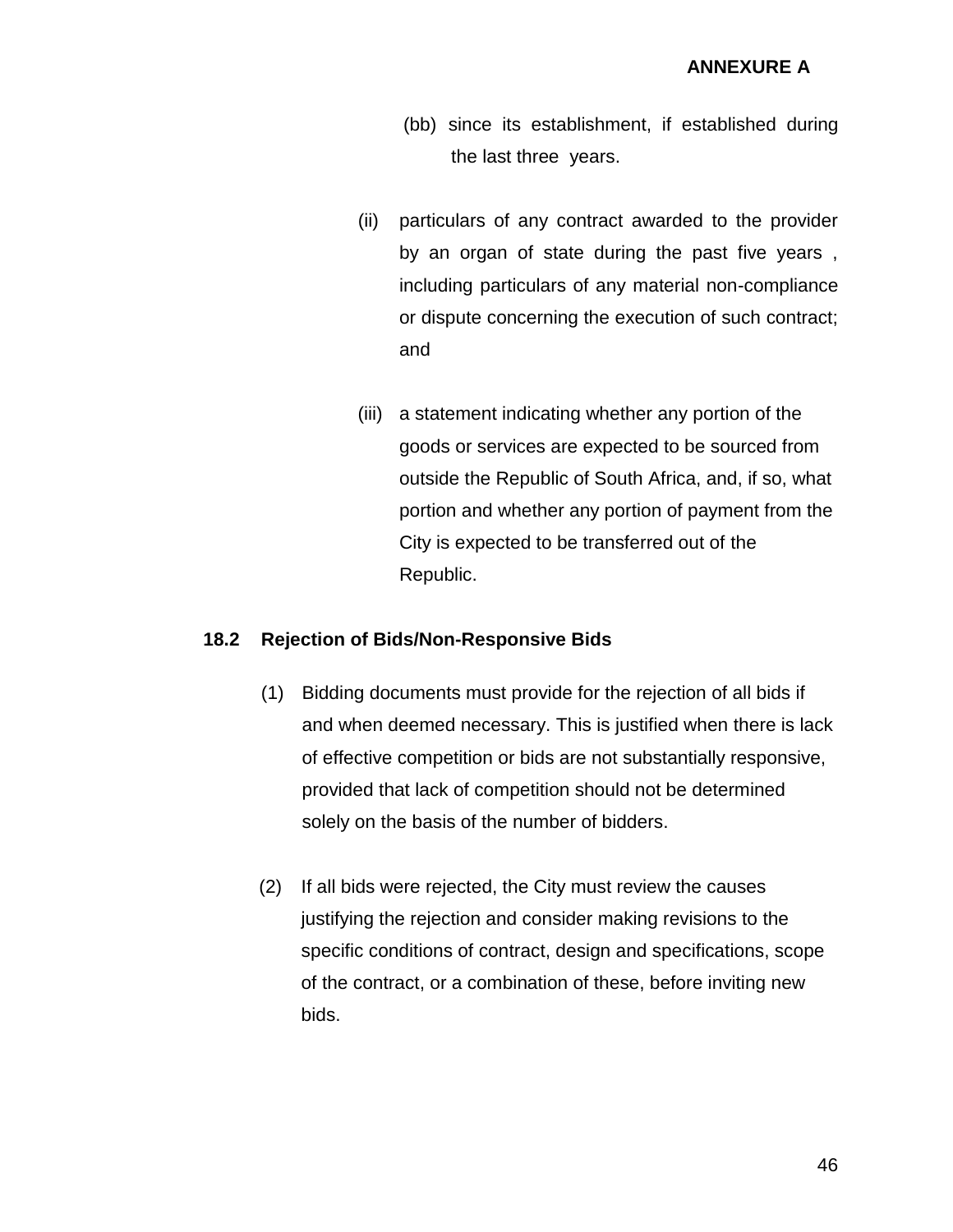- (3) If rejection is due to lack of competition, wider advertising should be considered.
- (4) If the rejection was due to most or all of the bids being non responsive, new bids may be invited from the initially prequalified bidders, or with the agreement of the City Manager, from only those that submitted bids in the first instance.
- (5) All bids should not be rejected solely for the purpose of obtaining lower prices. If the lowest evaluated responsive bid exceeds the City's pre-bid cost estimates by a substantial margin, the City must investigate the causes for the excessive cost and consider requesting new bids as described above.
- (6) Alternatively to sub-paragraph (5), the City may negotiate with the identified preferred bidder(s) to try to obtain a satisfactory contract through a reduction in the scope and/or a reallocation of risk and responsibility that can be reflected in a reduction of the contract price, provided that a substantial reduction in the scope or modification to the contract documents may require rebidding.
- (7) The City Manager's prior approval must be obtained before rejecting all bids, soliciting new bids, or entering into negotiations with the identified preferred bidder. This approval should be recorded for auditing purposes.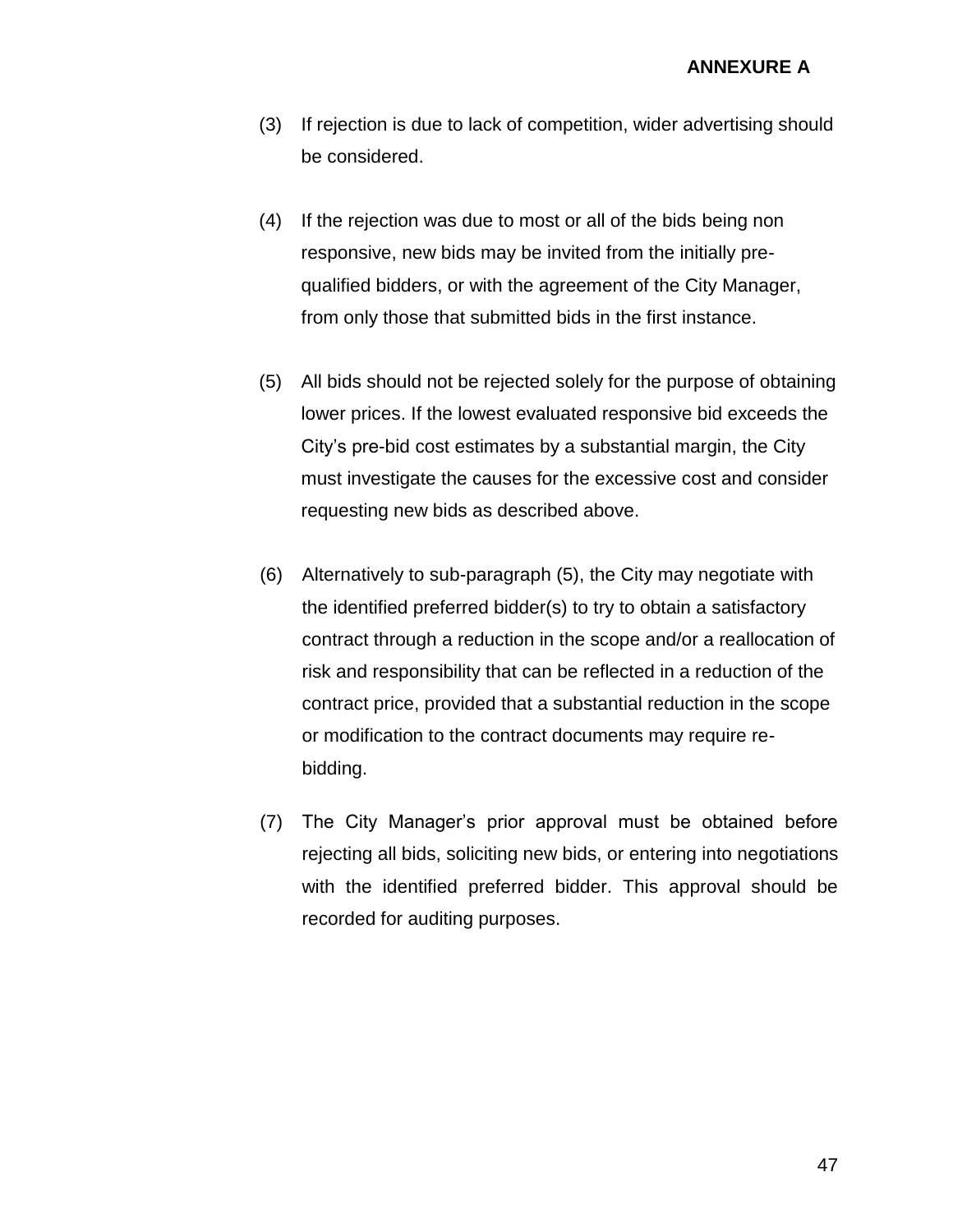# **19. PUBLIC INVITATION AND BID DOCUMENTATION FOR COMPETITIVE BIDS**

- (1) The following procedure shall apply to the invitation of competitive bids:
	- (a) Any invitation to prospective providers to submit bids must be by means of a public advertisement in newspapers commonly circulating locally, the website of the City or any other appropriate ways (which may include an advertisement in the Government Tender Bulletin); and
	- (b) The information contained in a public advertisement, must include:
		- (i) the closure date for the submission of bids, which may not be less than 60 days in the case of a banking tender contemplated in paragraph 18.8 below, or 30 days in the case of transactions over R10 million (VAT included) or which are of a long term nature, or 14 days in any other case, from the date on which the advertisement is placed in a newspaper, subject to sub-paragraphs (2) and (5) below;
		- (ii) a statement that bids may only be submitted on the bid documentation provided by the City; and
		- (iii) the date, time and venue of any proposed site meetings or briefing sessions.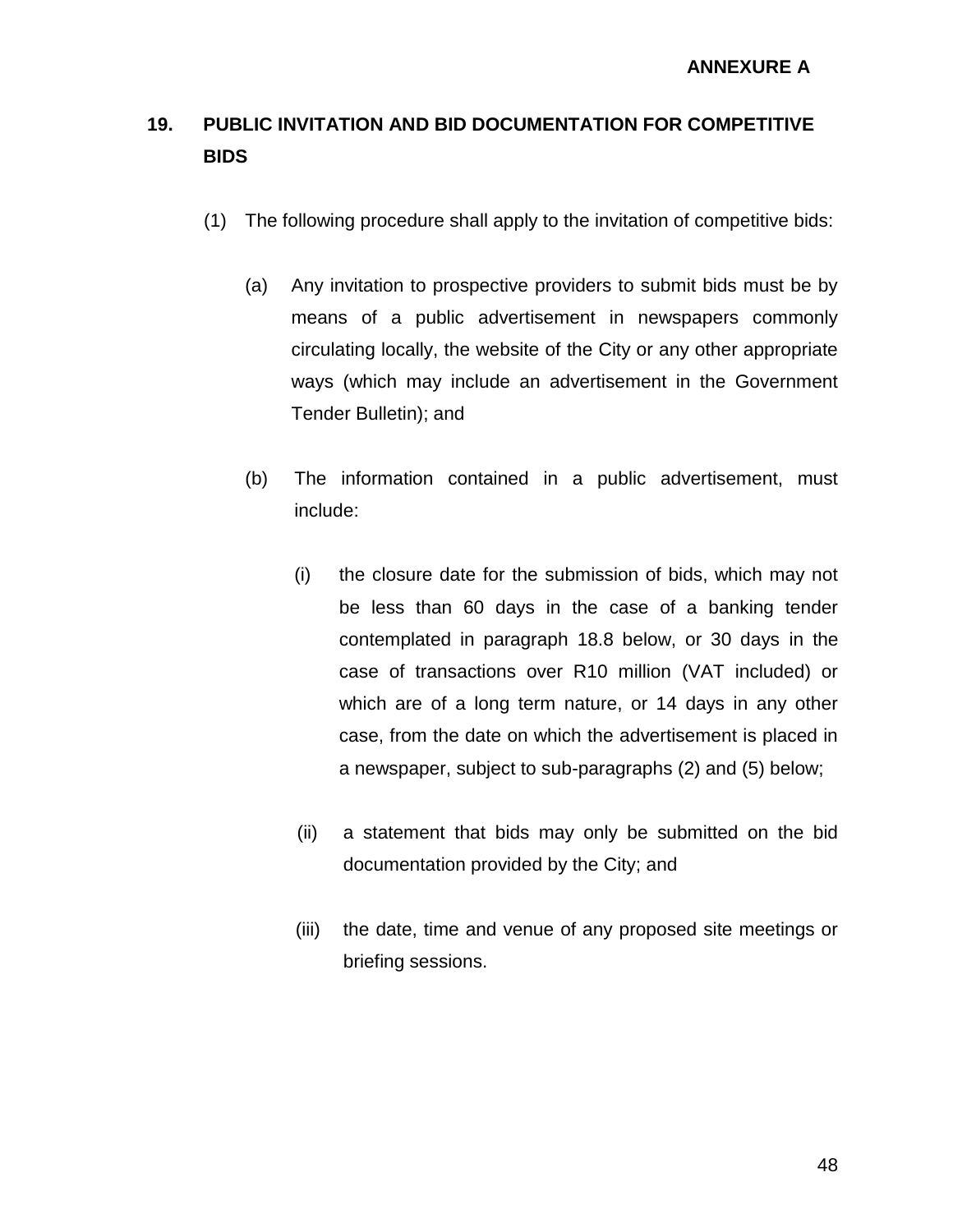- (2) The City Manager may determine a closure date for the submission of bids which is less than the 30 or 14 days requirement, but only if such shorter period can be justified on the grounds of urgency or emergency or any exceptional case where it is impractical or impossible to follow the official procurement process.
- (3) All bids submitted must be sealed.
- (4) Where bids are requested in electronic format, such bids must be supplemented by sealed hard copies.
- (5) In the case of a two-stage bidding process for transactions over R10 million (VAT included), a closing date of 30 days shall apply in respect of at least one of the stages whilst a closing date of 14 days shall apply to the other stage. The relevant Head of Department may determine which closing date period shall apply to which stage.
- (6) Bid documentation for a competitive bidding process must :–
	- (a) take into account
		- (i) the general conditions of contract and any special conditions of contract, if specified;
		- (ii) any Treasury guidelines on bid documentation; and
		- (iii) the requirements of the Construction Industry Development Board, in the case of a bid relating to construction, upgrading or refurbishment of buildings or infrastructure;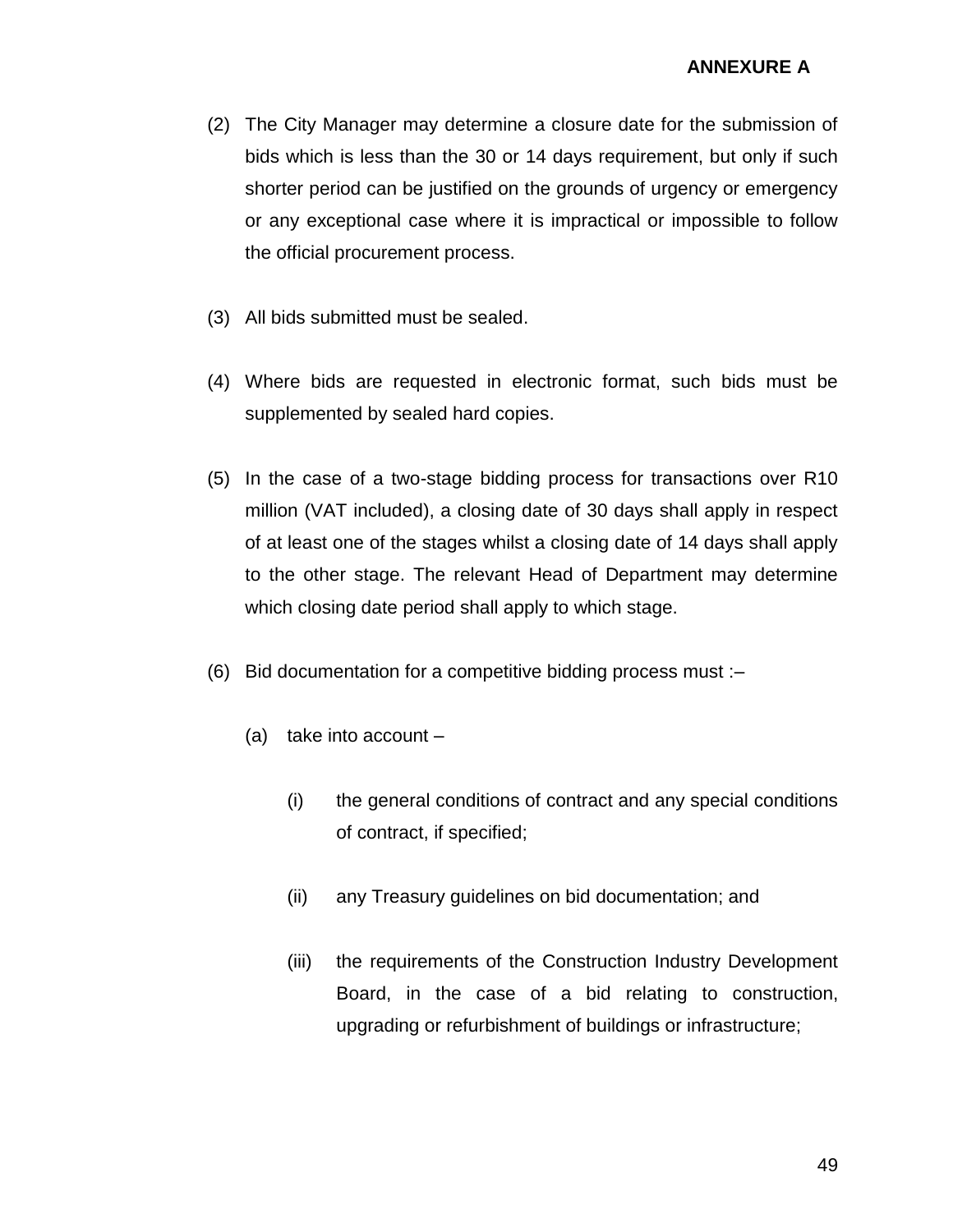### **ANNEXURE A**

- (b) include the preference points system to be used, goals as contemplated in the Preferential Procurement Regulations and evaluation and adjudication criteria, including any criteria required by other applicable legislation;
- (c) compel bidders to declare any conflict of interest they may have in the transaction for which the bid is submitted;
- (d) if the value of the transaction is expected to exceed R10 million (VAT included), require bidders to furnish–
	- (i) if the bidder is required by law to prepare annual financial statements for auditing, their audited annual financial statements –
		- (aa) for the past three years; or
		- (bb) since their establishment if established during the past three years;
	- (ii) a certificate signed by the bidder certifying that the bidder has no undisputed commitments for municipal services towards a municipality or other service provider in respect of which payment is overdue for more than 30 days, or certifying that an appropriate agreement has been entered into between the City and the relevant service provider for the repayment of all undisputed commitments for municipal services, in respect of which no payment is overdue for more than 30 days;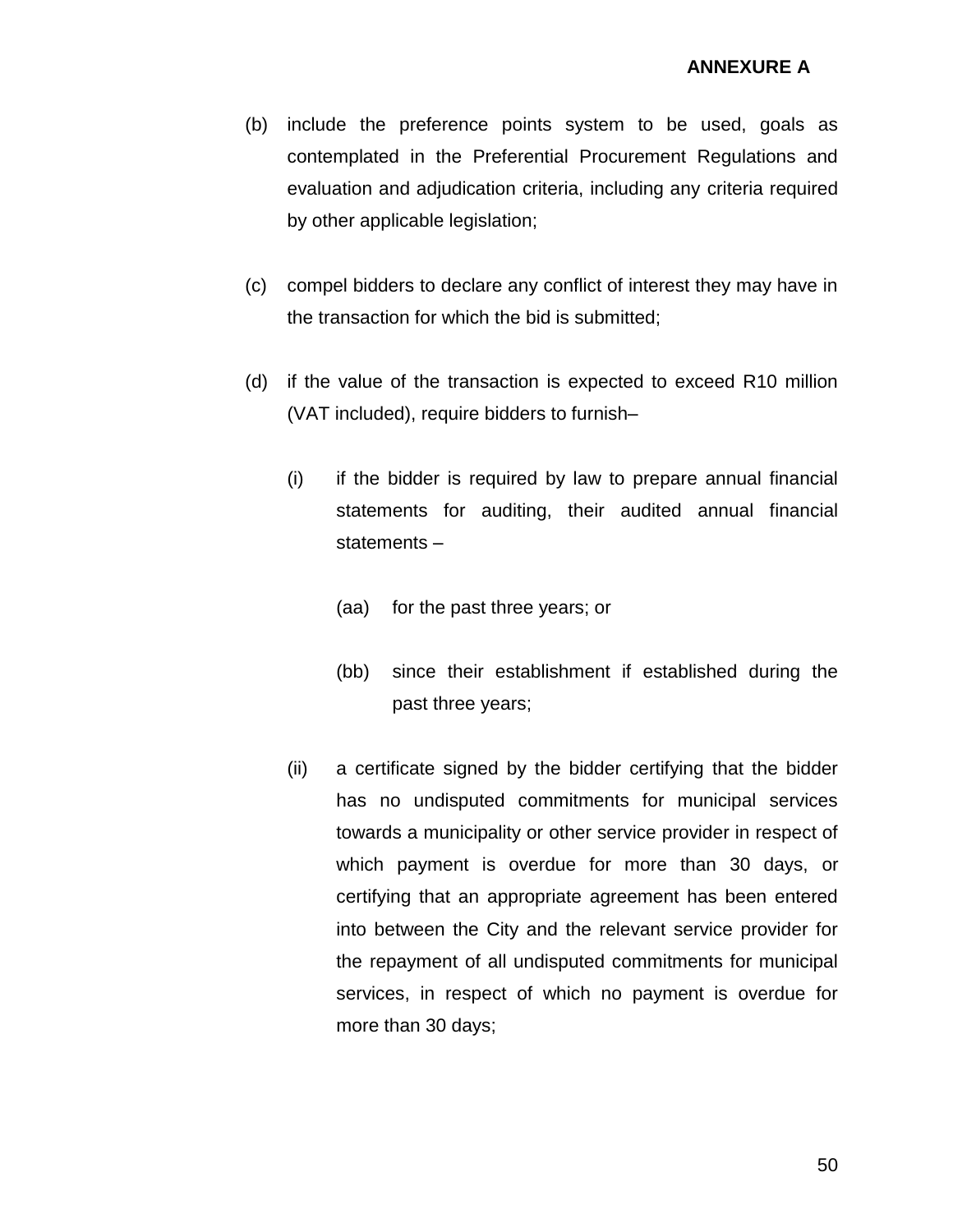- (iii) particulars of any contracts awarded to the bidder by an organ of state during the past five years, including particulars of any material non-compliance or dispute concerning the execution of such contract;
- (iv) a statement indicating whether any portion of the goods or services are expected to be sourced from outside the Republic, and, if so, what portion and whether any portion of payment from the municipality or municipal entity is expected to be transferred out of the Republic; and
- (e) stipulate that disputes must be settled by means of mutual consultation, mediation (with or without legal representation), or, when unsuccessful, in a South African Court of Law in accordance with the provisions of applicable South African Law.

### **20. PROCEDURE FOR HANDLING, OPENING AND RECORDING OF BIDS**

- (1) The following procedures for the handling, opening and recording of bids shall apply:
	- (a) Bids–
		- (i) must be opened in public;
		- (ii) must be opened at the same time and as soon as possible after the period for the submission of bids has expired; and
		- (iii) received after the closing time shall not be considered and shall be returned unopened without delay.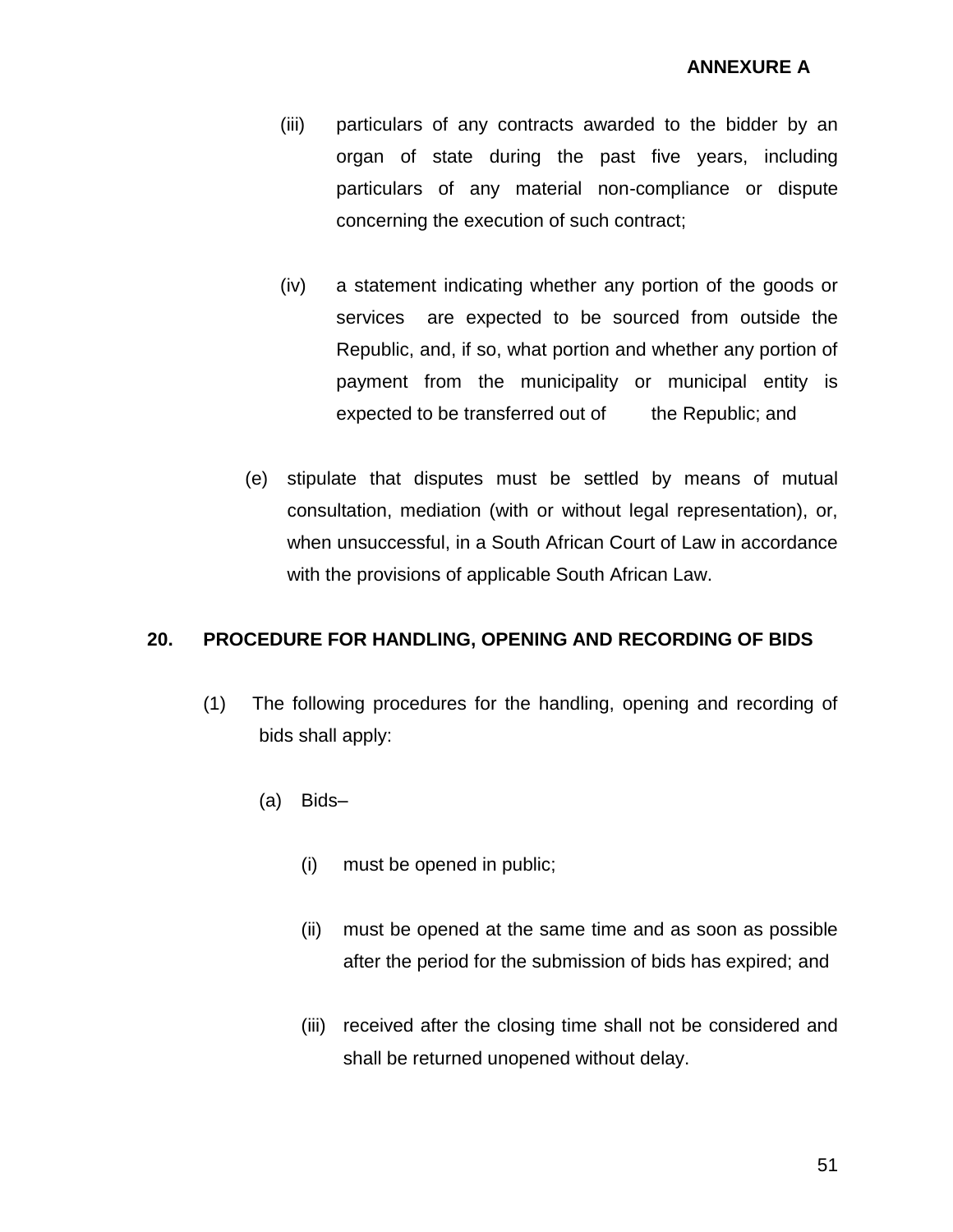- (b) Any bidder or member of the public has the right to request that the names of the bidders who submitted bids in time must be read out and, if practical, also each bidder's total bidding price;
- (c) No information, except the information referred to in subparagraph (b), relating to the bid shall be disclosed to bidders or other persons until the successful bidder is notified of the award; and
- (d) The City Manager must
	- (i) record all bids received in time in an appropriate register;
	- (ii) make the register available for public inspection; and
	- (iii) publish the entries in the register and the bid results on the website.

## **21. DEVIATION FROM AND RATIFICATION OF MINOR BREACHES OF THE PROCUREMENT PROCESSES**

- (1) Deviations from the procurement processes contained in this Policy are not encouraged and shall only be allowed in the circumstances provided for in this paragraph.
- (2) The City Manager may:
	- (a) deviate from the official procurement processes contained in this Policy and approve the procurement of any required goods or services through any convenient process, which may include direct negotiations, but only-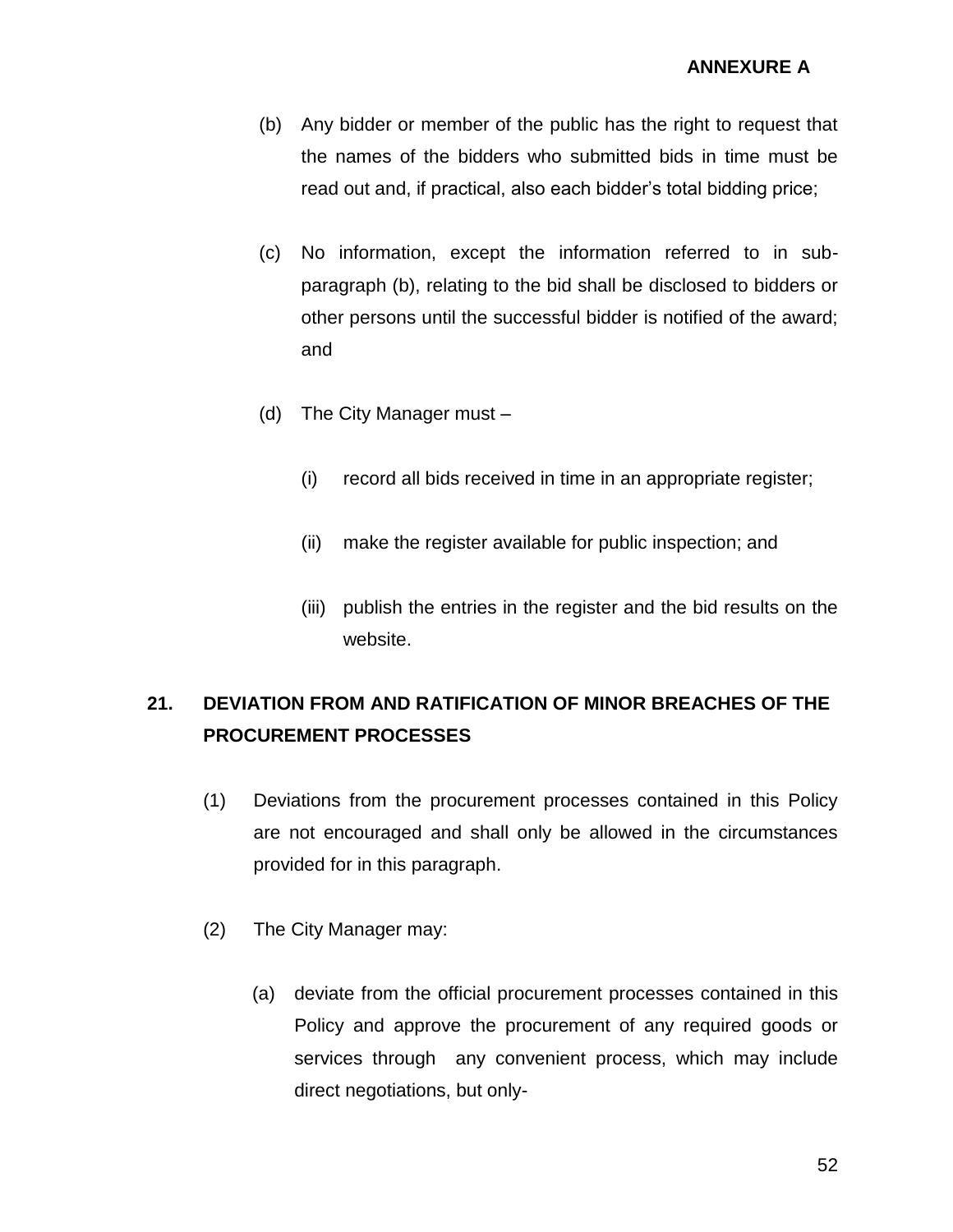- (i) in an emergency;
- (ii) if such goods or services are produced or available from a single/sole provider as contemplated in paragraph 18.5 above;
- (iii) for the acquisition of special works of art or historical objects where specifications are difficult to compile;
- (iv) for the acquisition of animals for zoos, including the acquisition of animals for Johannesburg Metro Police Academy; and/or
- (v) in any exceptional case where it is impractical or impossible to follow the official procurement processes.
- (b) ratify any minor breeches of the procurement processes by an official or committee acting in terms of delegated powers or duties, which are purely of a technical nature.
- (3) Reasons for the deviation or ratification must be motivated and recommended by the responsible Head of Department in the relevant report for consideration by the City Manager.
- (4) The City Manager must record the reasons for any approved deviation or ratification in terms of sub-paragraphs (2)(a) and (b), must report them to the next meeting of the Council and must include any such deviation or ratification as a note to the annual financial statements.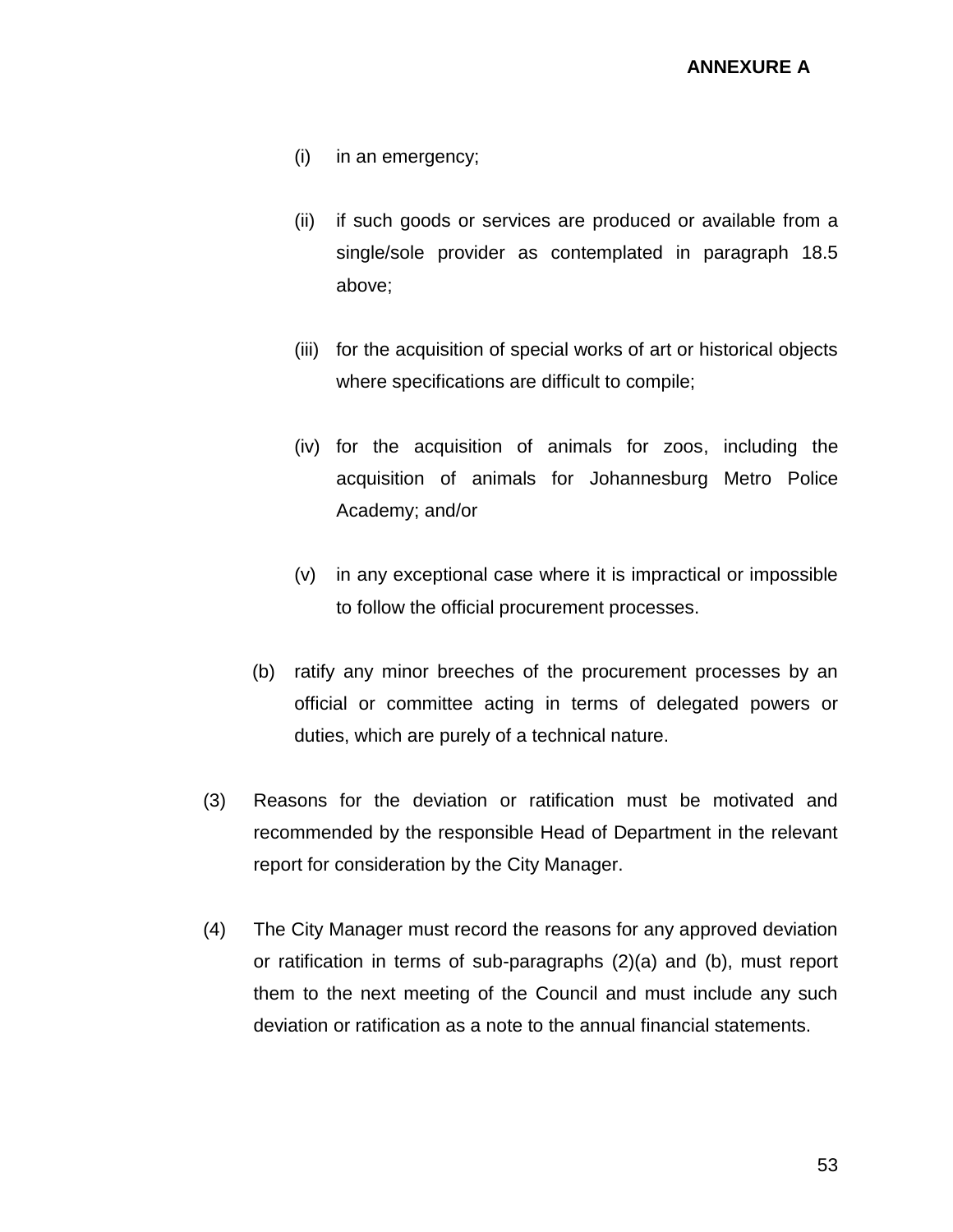(5) Sub-paragraph 3 does not apply to the procurement of goods and services contemplated in paragraph 16(3) of this Policy.

# **22. PROCUREMENT OF GOODS AND SERVICES UNDER CONTRACTS SECURED BY OTHER ORGANS OF STATE**

- (1) The City Manager may approve the procurement of goods and/or services under a contract secured by another organ of state, but only if:–
	- (a) the contract has been secured by such other organ of state by means of a competitive bidding process applicable to that organ of state;
	- (b) there is no reason to believe that such contract was not validly procured;
	- (c) there are demonstrable discounts or benefits to do so;
	- (d) the other organ of state and the provider has consented to such procurement in writing; and
	- (e) the goods or services required by the City are similar to those on contract.
- (2) The respective departments within the City must solicit prior approval from the Executive Adjudication Committee for participation in a contract established by other organs of state.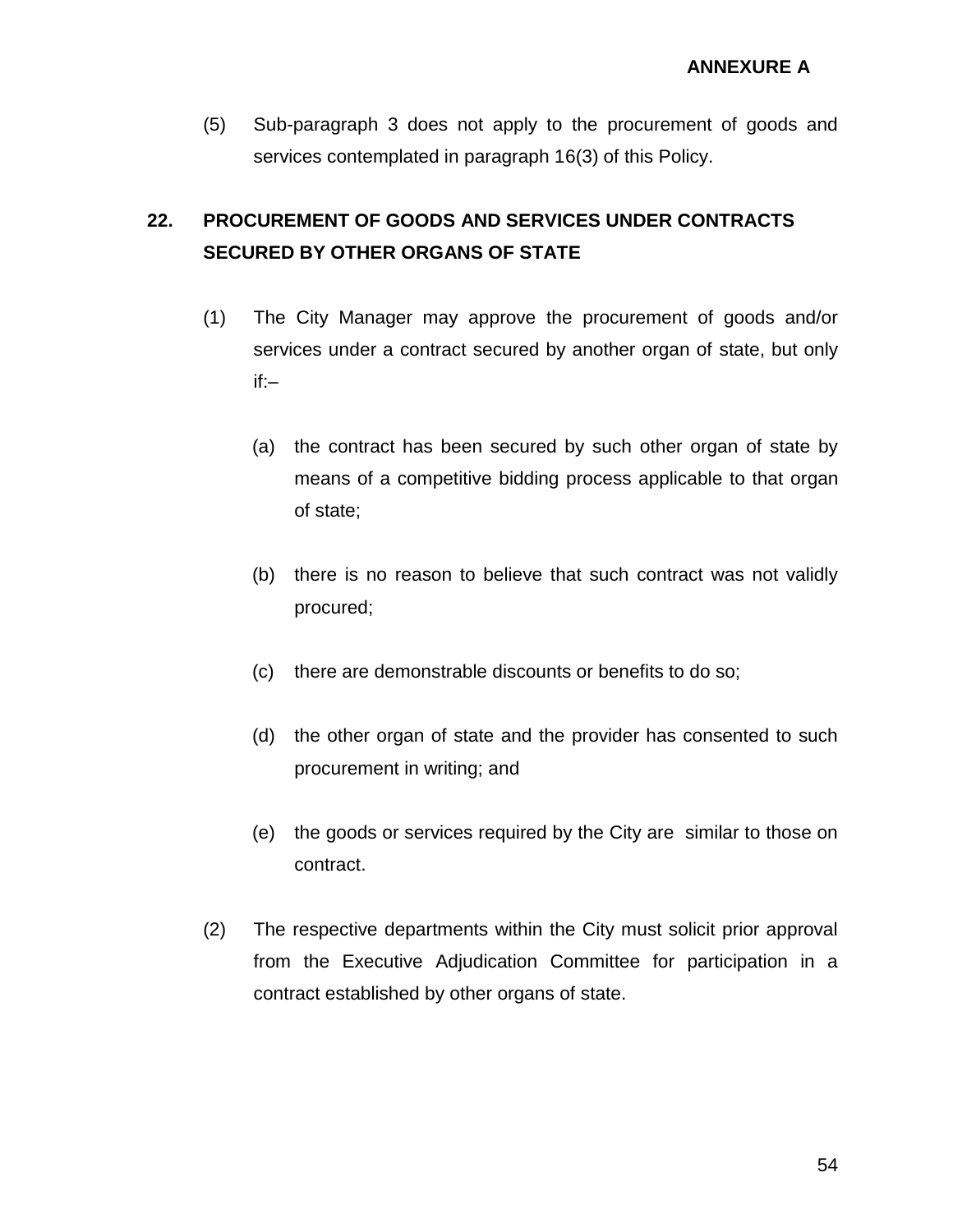(3) Sub-paragraphs (1) (c) and (d) above do not apply if the City procures goods or services through a contract secured by any municipal entity of the City.

### **23. SUPPLY CHAIN MANAGEMENT COMMITTEE SYSTEMS**

- (1) The City shall, through its Supply Chain Management committee system, ensure that the acquisition process for goods and services is open, fair and transparent.
- (2) The committee system must ensure that objectivity, value for money and cost effectiveness principles are espoused in all phases of the acquisition process.
- (3) The City will make use of the following committees in the manner detailed hereunder:

| <b>Committee</b>                      | <b>Function</b>                                                                                                                                           | <b>Composition</b>                                                                                                                                                                                                                        |
|---------------------------------------|-----------------------------------------------------------------------------------------------------------------------------------------------------------|-------------------------------------------------------------------------------------------------------------------------------------------------------------------------------------------------------------------------------------------|
| <b>Bid Specification</b><br>Committee | Compiling technical specifications<br>incorporating set criteria for the<br>City's requirements to be acquired                                            | At least three City officials, comprising:<br>officials from the user department; and<br>SCM representatives. When necessary:<br>Representatives from the Legal and<br>Compliance Department; and external<br>specialist Advisors.        |
| <b>Bid Evaluation</b><br>Committee    | Evaluation of bids, compilation of<br>comprehensive reports & making<br>recommendations for<br>consideration by the respective<br>adjudication committees | At least 3 City officials, comprising:<br>an official from the user department;<br>SCM representatives; representatives<br>from the Finance and Legal and<br>Compliance Departments; and when<br>necessary: external specialist advisors. |
| <b>Bid Adjudication</b><br>Committee  | Consideration of the<br>recommendations, making final<br>awards and /or referring back to the<br><b>Bid Evaluation Committee for</b><br>further analyses  | As per terms of reference                                                                                                                                                                                                                 |

## **TABLE 23**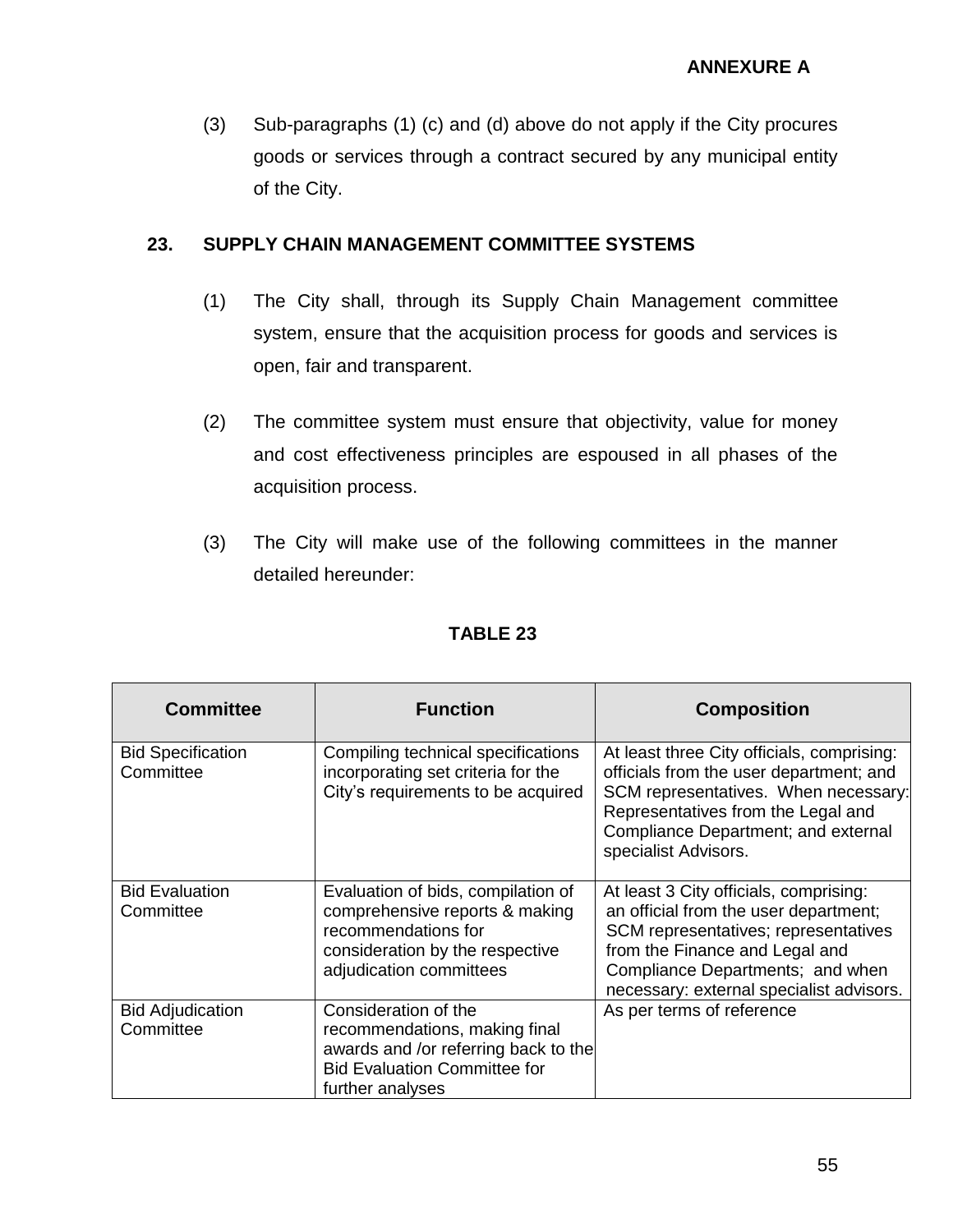#### **23.1 BID SPECIFICATION COMMITTEES**

- (1) A bid specification committee must compile the technical specifications for each requirement**.**
- (2) The technical specifications:
	- (a) must be drafted in an unbiased manner to allow all potential service providers to offer their goods or services;
	- (b) must take account of any accepted standards such as those issued by South Africa Bureau of Standards (SABS), the International Standards Organisation (ISO), or an authority accredited or recognised by the South African National Accreditation System (SANAS);
	- (c) must be functional and not be outcome based or brand inclined;
	- (d) must not create trade barriers in contract requirements in the forms of plans, drawings, designs, testing and test methods, packaging, marking or labelling of conformity certification;
	- (e) shall not make reference to any particular trade mark, name, patent, design, type, specific origin or producer unless there is no other sufficiently precise or intelligible way of describing the characteristics of the work, in which case such reference must be accompanied by the words "equivalent";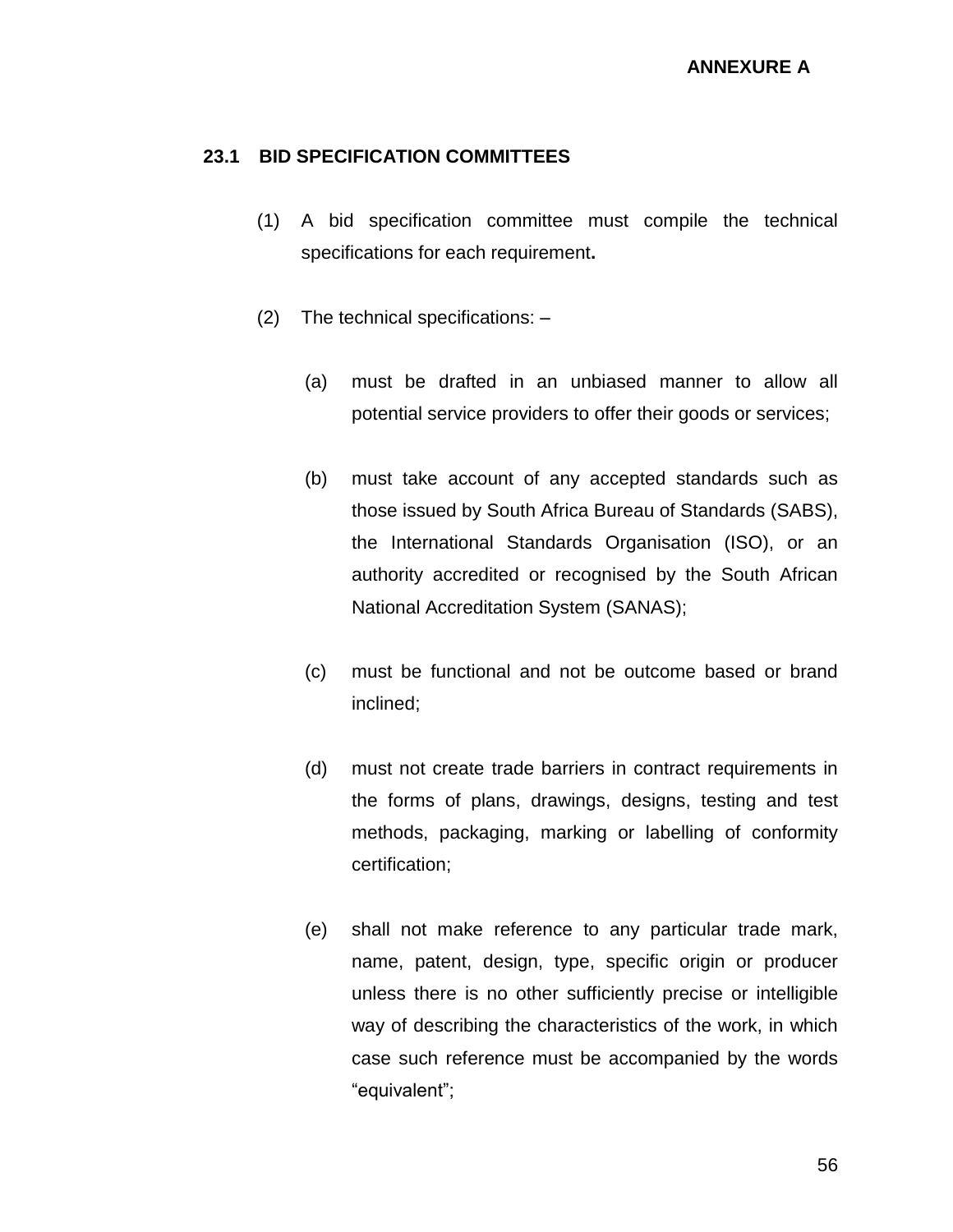- (f) must indicate each specific goal for which points shall be awarded in terms of the points system set out in the Preferential Procurement Regulations 2001; and
- (g) must be approved by:
	- (i) The City Manager or his or her delegated authority for bids above R5 million, prior to publication of the invitation for bids in terms of paragraph 20 of this Policy;
	- (ii) The relevant Head of Department or his or her delegated authority for bids less than R5 million, prior to publication of the invitation for bids in terms of paragraph 19 of this Policy.
- (3) The bid specification committee must be composed of at least three officials of the City in compliance with Table 23, and preferably include the manager responsible for the function, and shall, when appropriate, include external specialist advisors.
- (4) No person, advisor or corporate entity involved with the bid specification committee, or director of such a corporate entity, shall bid for any resulting bids.

### **23.2 BID EVALUATION COMMITTEES**

- (1) A bid evaluation committee must;–
	- (a) evaluate bids in accordance with
		- (i) the approved specification; and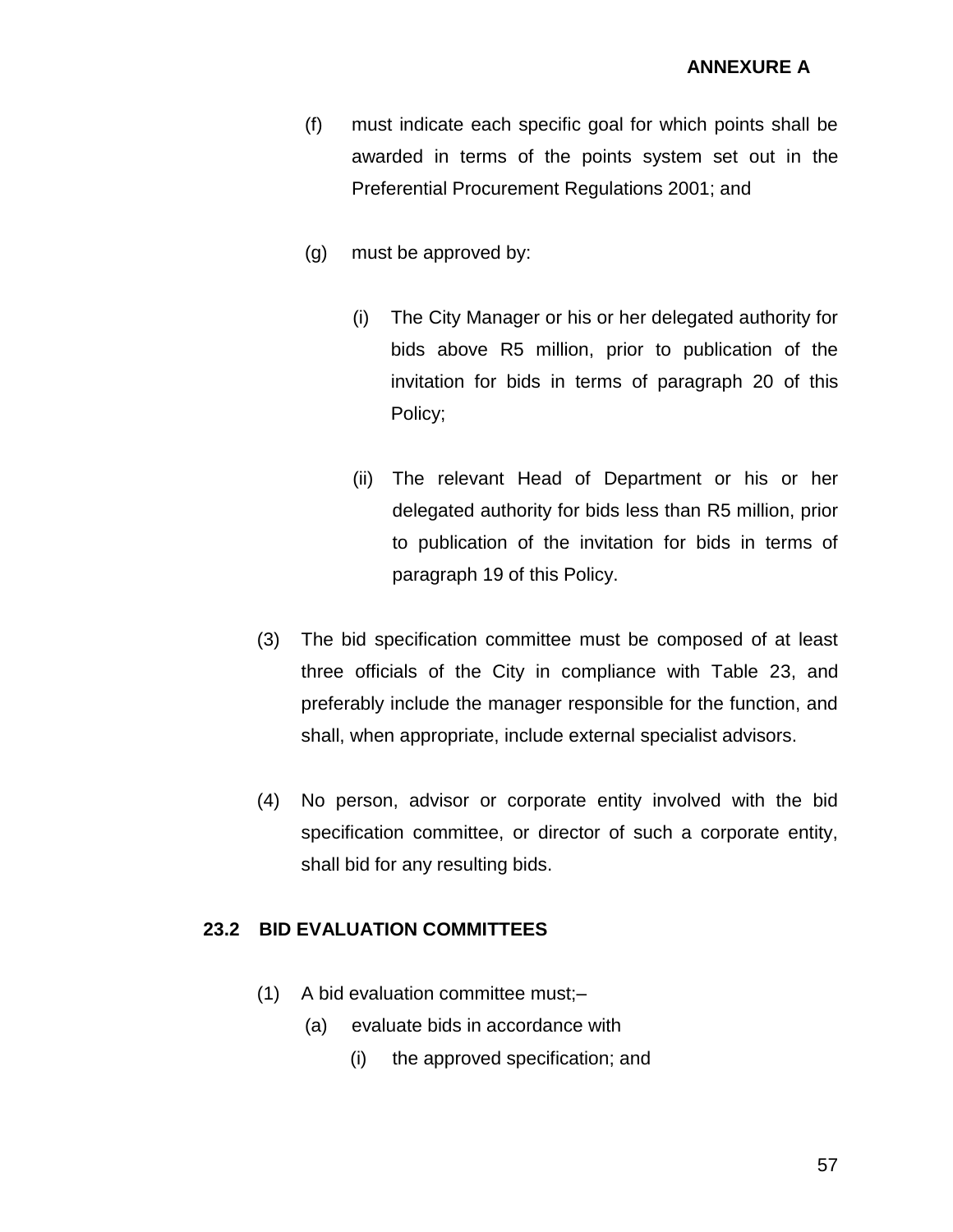- (ii) the points system set out in terms of paragraph  $23.1(2)(f)$  above.
- (b) evaluate each bidder's capability to execute the contract from a technical, financial and commercial perspective;
- (c) ascertain whether the bidder complies to all the general conditions as set out in paragraph 18 above; and
- (d) submit to the adjudication committee a report and recommendations regarding the award of the bid or any other related matter pertaining to the bid/s.
- (2) A bid evaluation committee must be composed of at least three officials of the City in compliance with Table 23, and preferably include-
	- (a) officials from departments requiring the goods or services; and
	- (b) at least one supply chain management practitioner of the City.

### **23.3 BID ADJUDICATION COMMITTEES**

- (1) A bid adjudication committee must
	- (a) consider the report and recommendations of the bid evaluation committee; and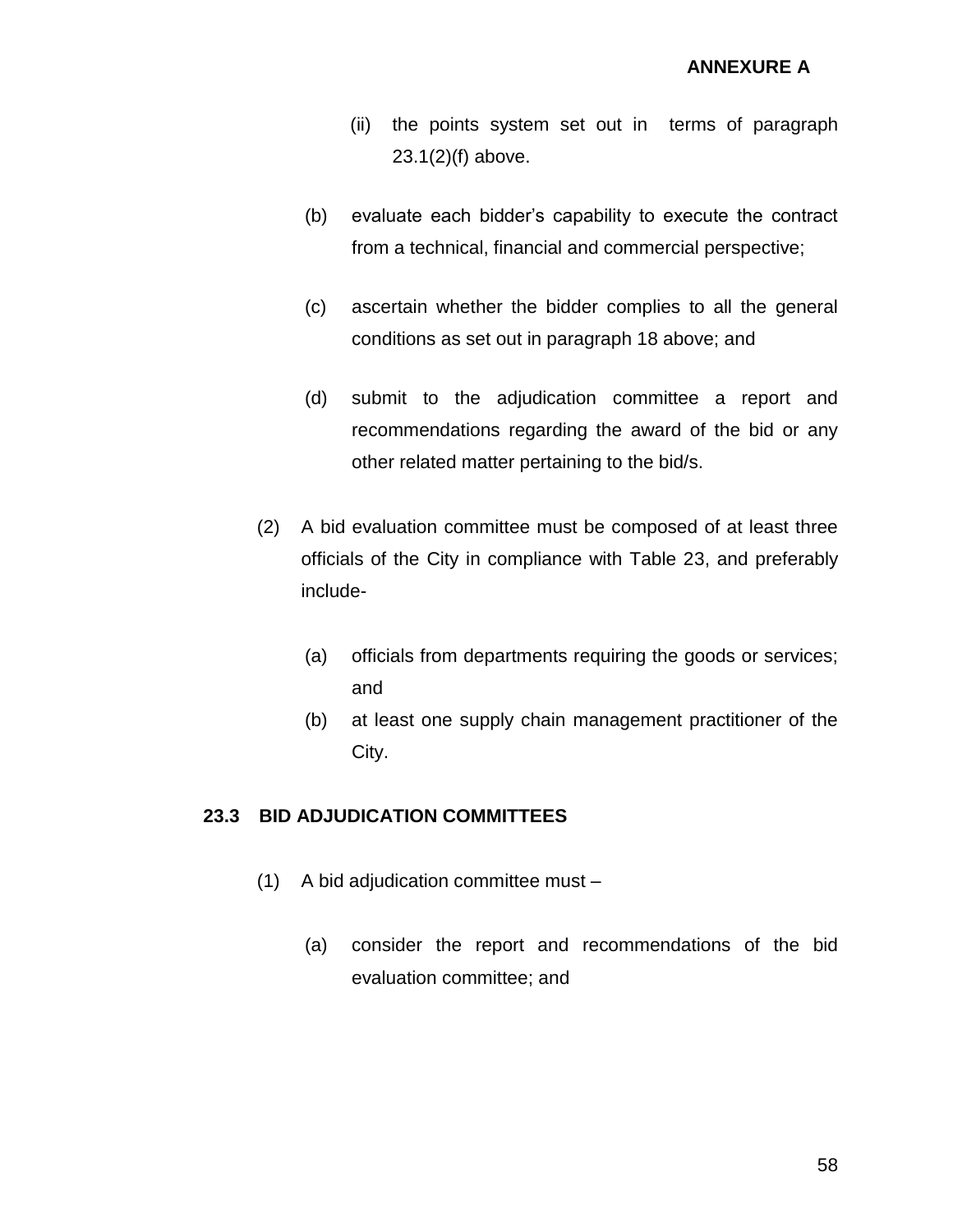- (b) either
	- (i) depending on its delegations, make a final award or a recommendation to the City Manager to make the final award; or
	- (ii) make another recommendation to the City Manager on how to proceed with the relevant procurement.
- (2) A bid adjudication committee must consist of at least four senior managers of the City, which must include –
	- (a) the chief financial officer or, if the chief financial officer is not available, another manager in the Budget, Treasury or other office reporting directly to the chief financial officer and designated by the chief financial officer; and
	- (b) at least one senior supply chain management practitioner who is an official of the City;
	- (c) a technical expert in the relevant field who is an official, if such an expert exists; and
	- (d) any other officials which the City Manager may deem appropriate.
- (3) The City Manager must appoint the chairperson of the bid adjudication committees. If the chairperson is absent from a meeting, the members of that committee who are present must elect one of them to preside at the meeting.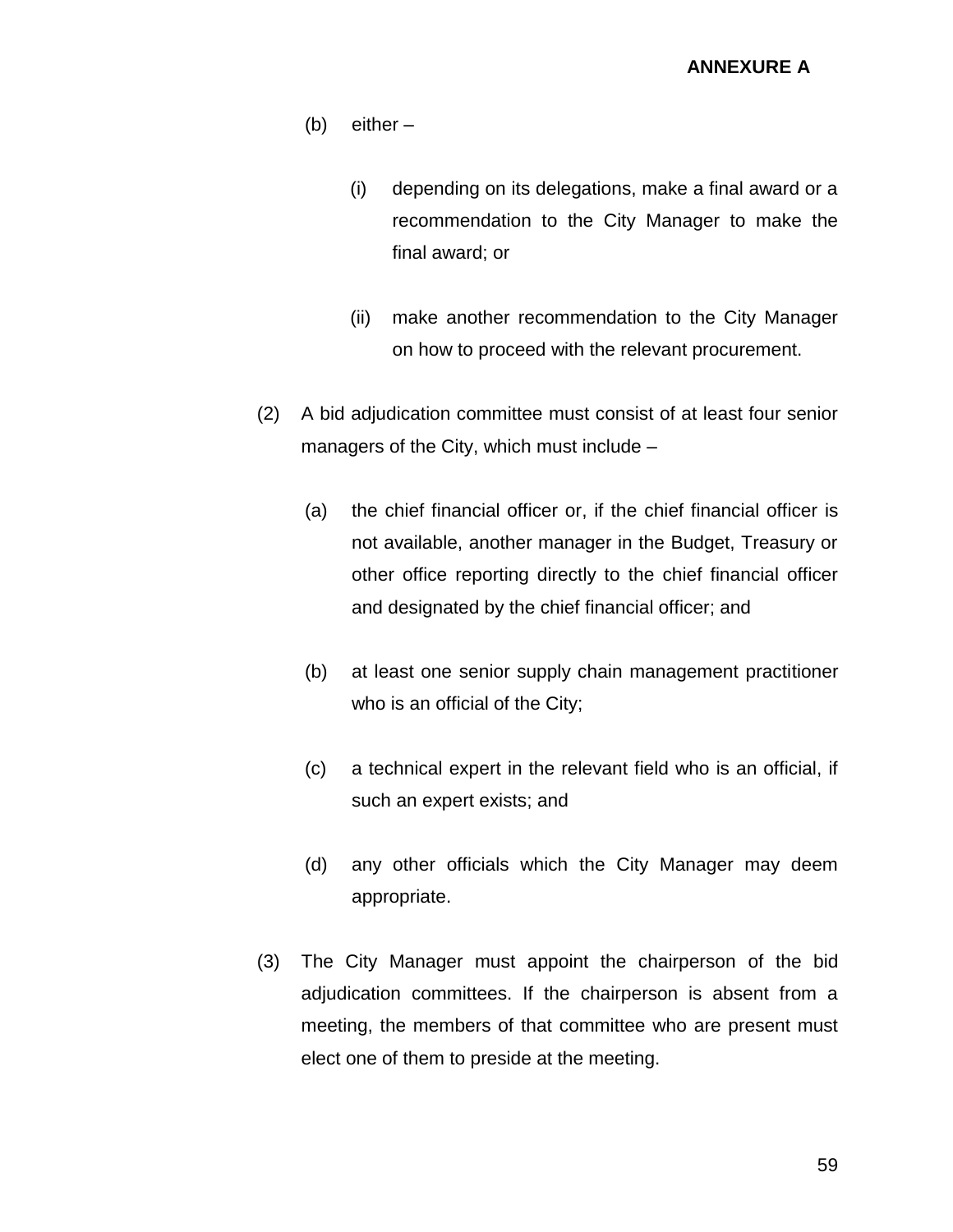#### **ANNEXURE A**

- (4) Neither a member of a bid evaluation committee, nor an advisor or person assisting the evaluation committee, may be a member of a bid adjudication committee.
- (5) (a) If the bid adjudication committee decides to award a bid other than the one recommended by the bid evaluation committee, the bid adjudication committee must prior to awarding the bid:-
	- (i) ensure in respect of the preferred bidder whether that bidder's municipal rates and taxes and municipal service charges are not in arrears, and;
	- (ii) notify the City Manager.
	- (b) The City Manager may
		- (i) after due consideration of the reasons for the deviation, ratify or reject the decision of the bid adjudication committee referred to in paragraph (a) above; and
		- (ii) if the decision of the bid adjudication committee is rejected, refer the decision of the adjudication committee back to that committee for reconsideration.
- (6) The City Manager may at any stage of a bidding process, refer any recommendation made by the evaluation committee or the adjudication committee back to that committee for reconsideration of the recommendation.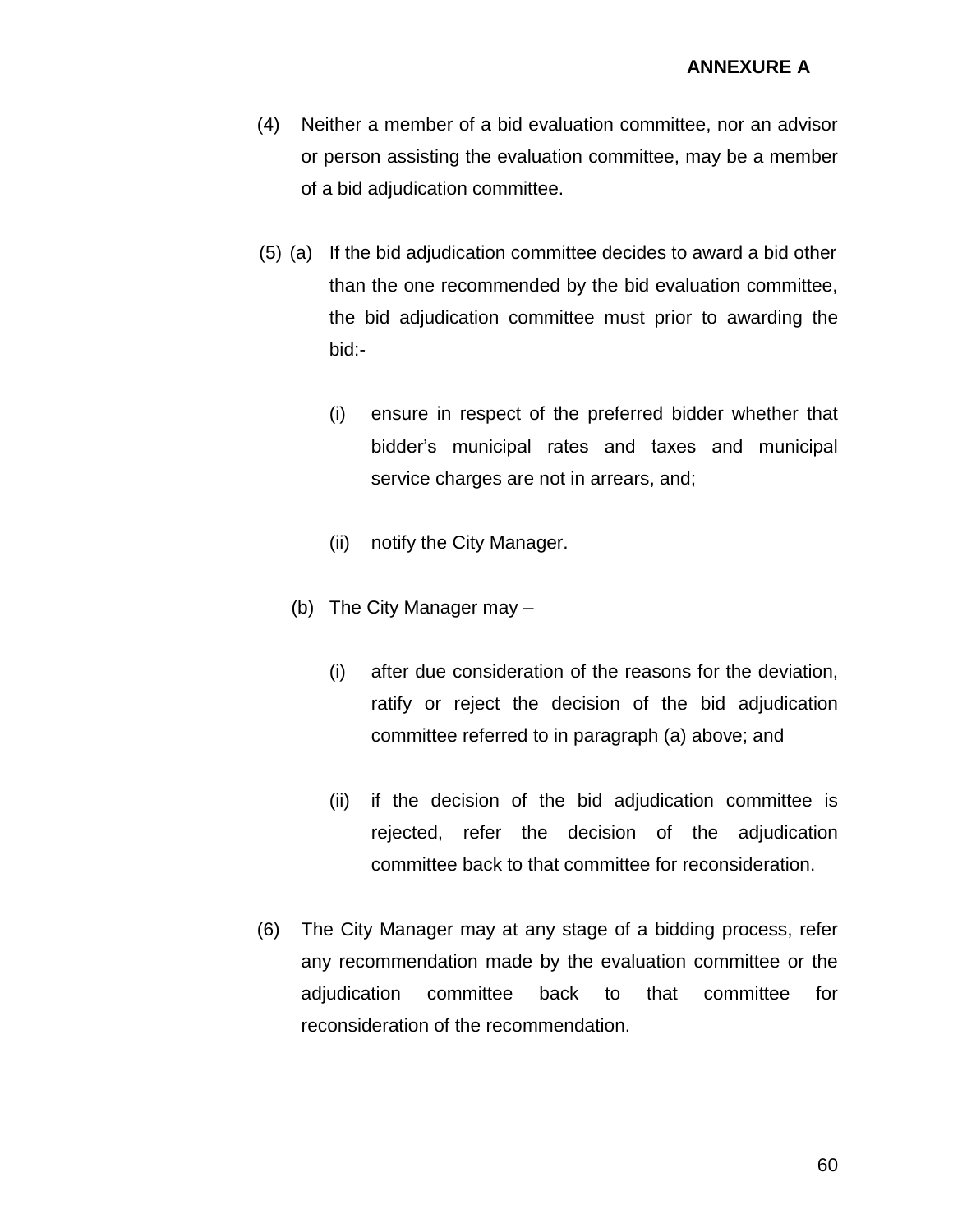- (7) The City Manager shall, in accordance with Section 114 of the Act, notify the Auditor-General, the Provincial Treasury and National Treasury within 10 working days where a bid, other than the one recommended in the normal course of implementing this Policy, has been approved.
- (8) The bid adjudication committees must consider all reports and recommendations of the bid evaluation committee in terms of their respective mandates/Terms of References as determined from time to time.
- (9) The bid adjudication committees shall make the award based on their satisfaction with the integrity of the bid evaluation process being followed and compliance to this Policy.

## **24. SUPPLIER MANAGEMENT AND DEVELOPMENT**

- (1) The City ascribes to sound principles and practices directed at supplier management and development to ensure the following:
	- (a) equal opportunities on a rotational basis where possible for all service providers, except for continuity, compatibility, alignment and cost effectiveness of the goods and / or professional services required by the City;
	- (b) development and management of SMME and BBBEE; and
	- (c) mutually beneficial relationships based on fairness, transparency, trust and good ethical conduct.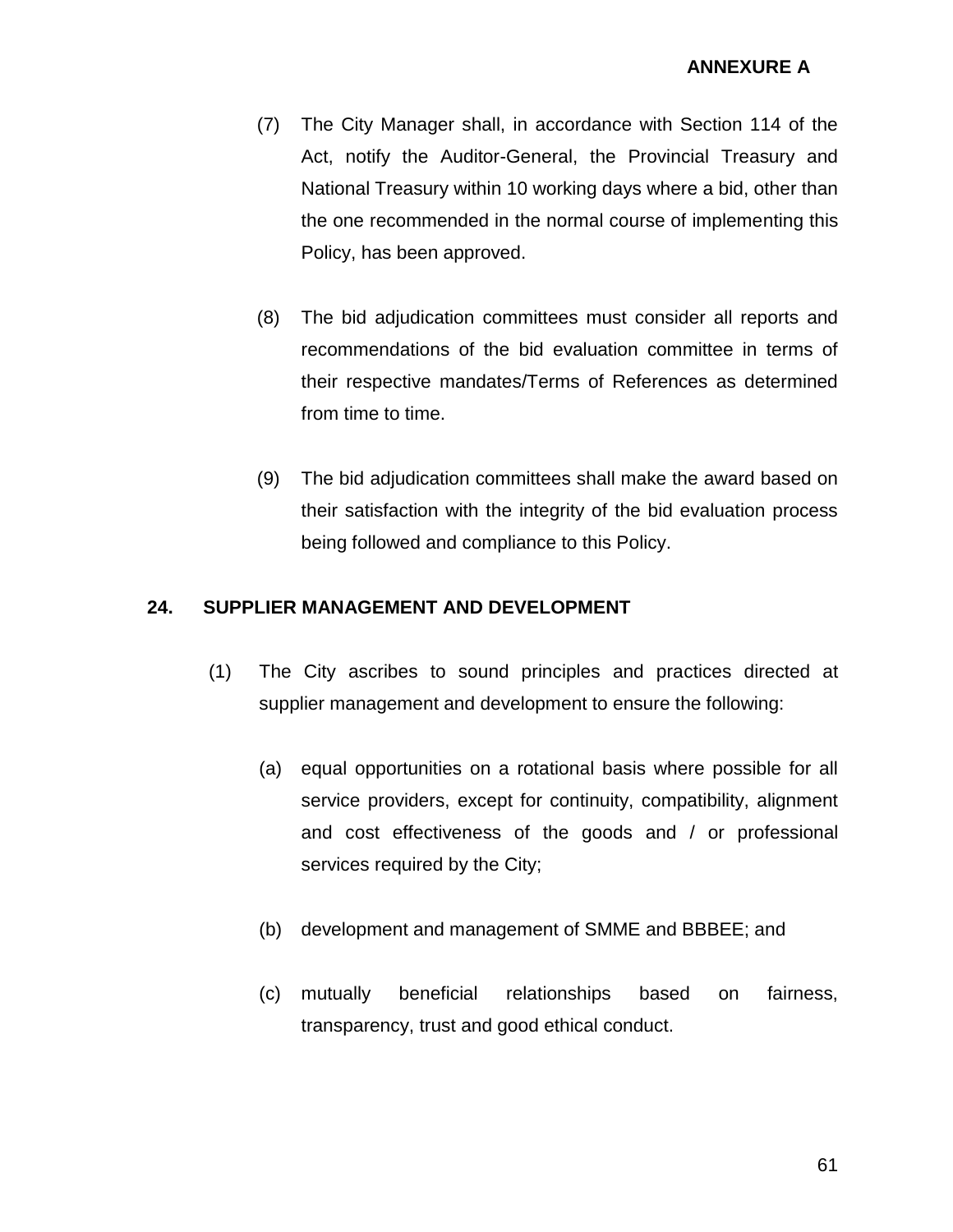- (2) To ensure that the above mentioned objectives are met the City must:-
	- (a) keep a list of accredited prospective service providers of goods and services;
	- (b) at least once a year through public invitation including the City's website **<http://www.joburg.org.za/>** invite prospective service providers of goods or services to apply for accreditation and registration;
	- (c) specify the listing criteria for accredited prospective service providers; and
	- (d) the list will be updated at least quarterly to make provision for new registrations
- (3) The City will not register and/or do business with service providers whose names appear on the National Treasury's database as a person or entity prohibited from doing business with the public sector.
- (4) The City will develop, implement and maintain a Supplier Management and Development Policy.

### **25. PENALTIES FOR ABUSE OF THIS POLICY**

- (1) No abuse or contravention of this Policy shall be tolerated. Any abuse or contravention of this Policy shall be brought to the attention of the City Manager for his further consideration.
- (2) Any official who abuses or contravenes this Policy shall be dealt with in terms of clause 25 (1) above.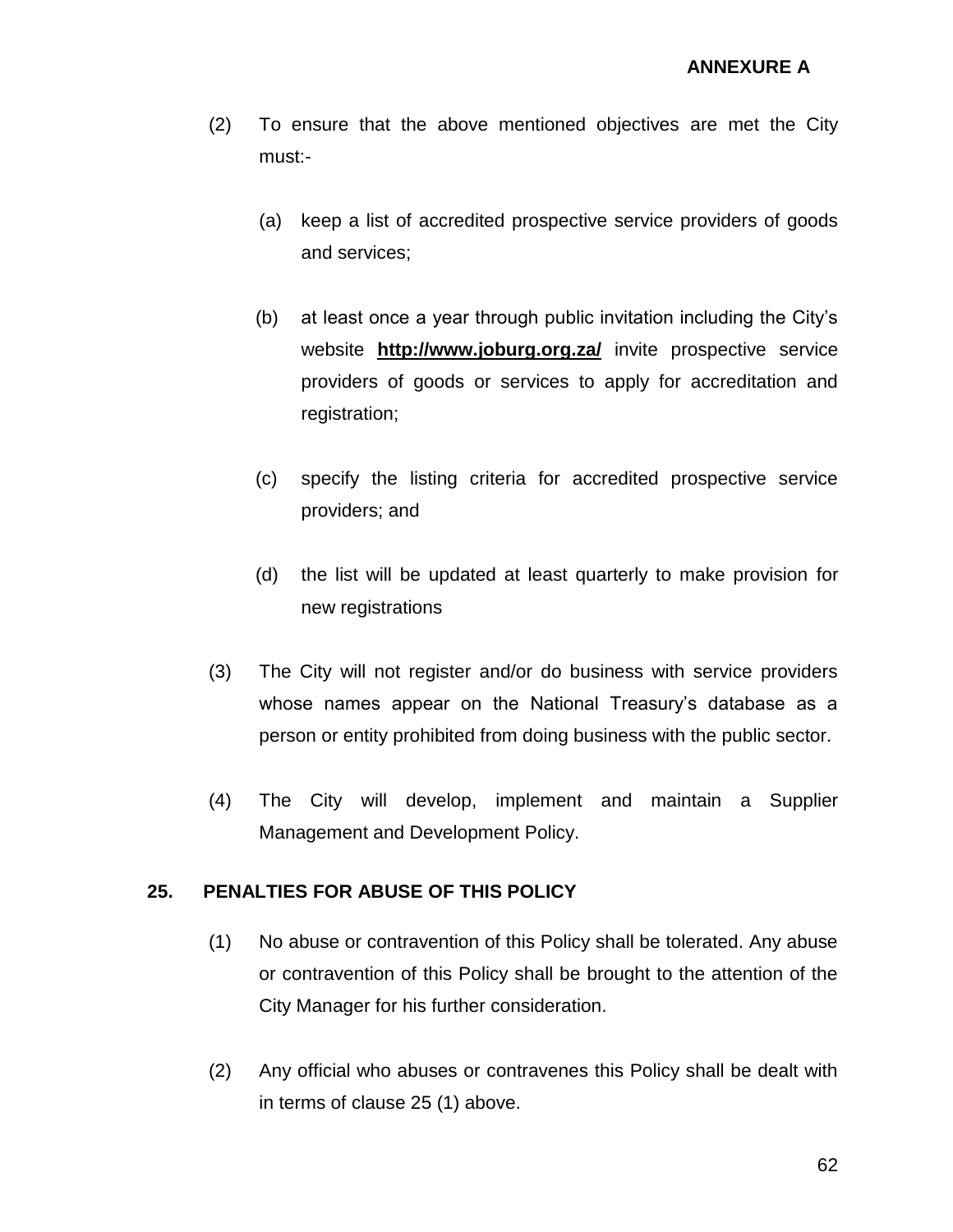- (3) Service providers and their directors/representatives who have been found guilty of abusing this Policy will be barred/suspended from doing business with the City and National Treasury will be informed accordingly.
- (4) The City reserves the right to criminally prosecute any person found to have contravened or abused this Policy.
- (5) The City reserves the right to cancel or not to award business to service providers found to have:
	- (a) unfairly influenced the process of award and have been found guilty of improper conduct;
	- (b) has been convicted for fraud or corruption during the past 5 years;
	- (c) has wilfully neglected, reneged on or failed to comply and deliver on any government, municipal or other public sector contract during the past five years; or
	- (d) has been listed in the Register for Bid Defaulters In terms of section 29 of the Prevention and Combating of Corrupt Activities Act 12 of 2004.
- (6) All officials are expected to assist the City in fighting corruption and to this extent are encouraged to report all suspicious acts in terms of the City's Anticorruption Policy.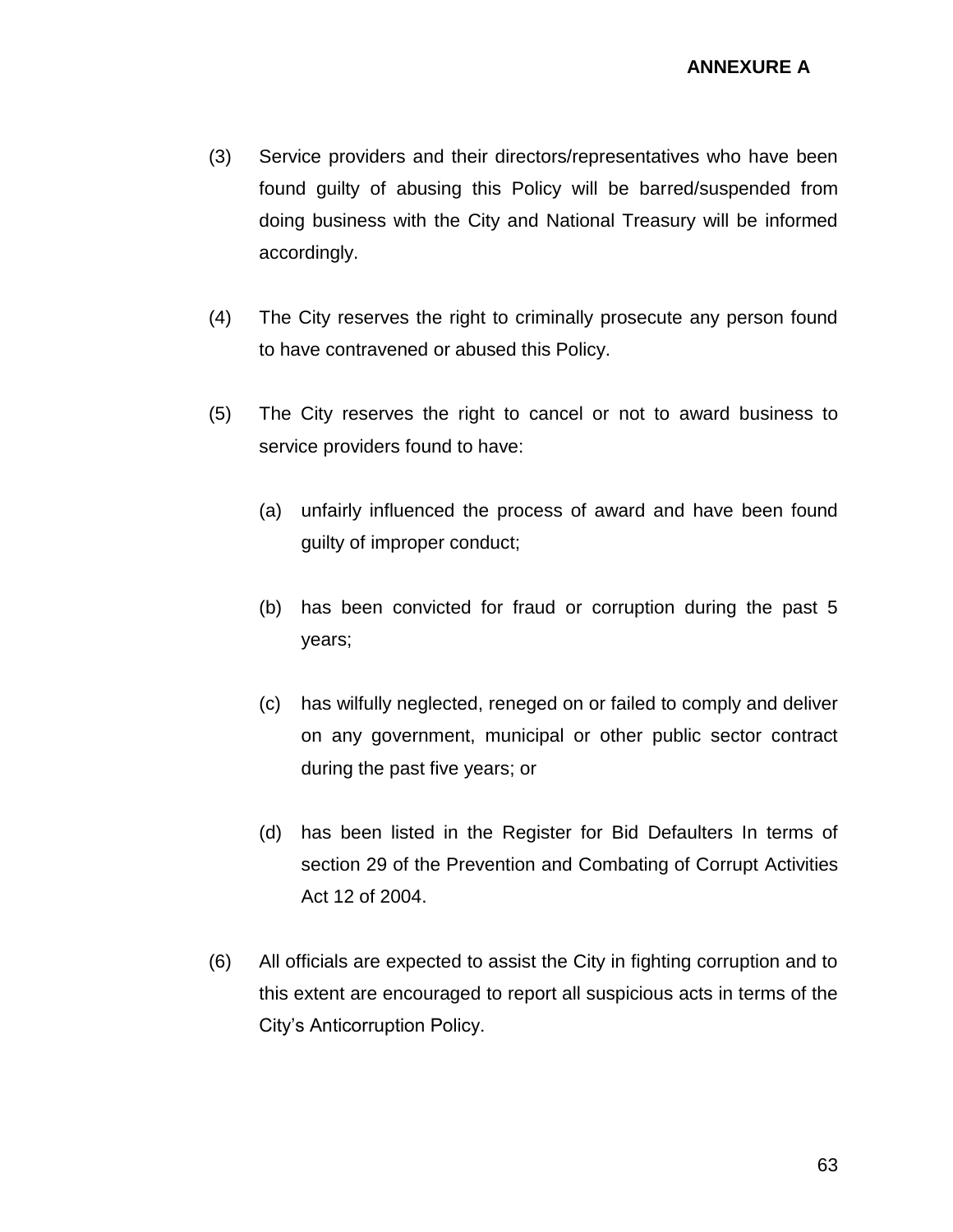## **PART 3**

# **LOGISTICS MANAGEMENT (INVENTORY MANAGEMENT AND ASSET DISPOSAL)**

### **26. INVENTORY MANAGEMENT**

- (1) The City is committed to the following principles of inventory management:-
	- (a) consolidation of stock items to avoid duplication and redundancy;
	- (b) operating and managing the stores in an efficient and cost effective manner;
	- (c) maintaining an effective item identification system;
	- (d) avoid fruitless and wasteful expenditure by disposing redundant material on time; and
	- (e) designing and implementing internal control systems that seeks to ensure that the City minimizes theft and avoid losses.
- (2) To ensure achievements of the goals set out in sub-paragraph (1) above, the City will ensure that:-
	- (a) Items are coded to ensure that each item has a unique identification number for the purposes of monitoring spending patterns on types or classes of goods and assets;

64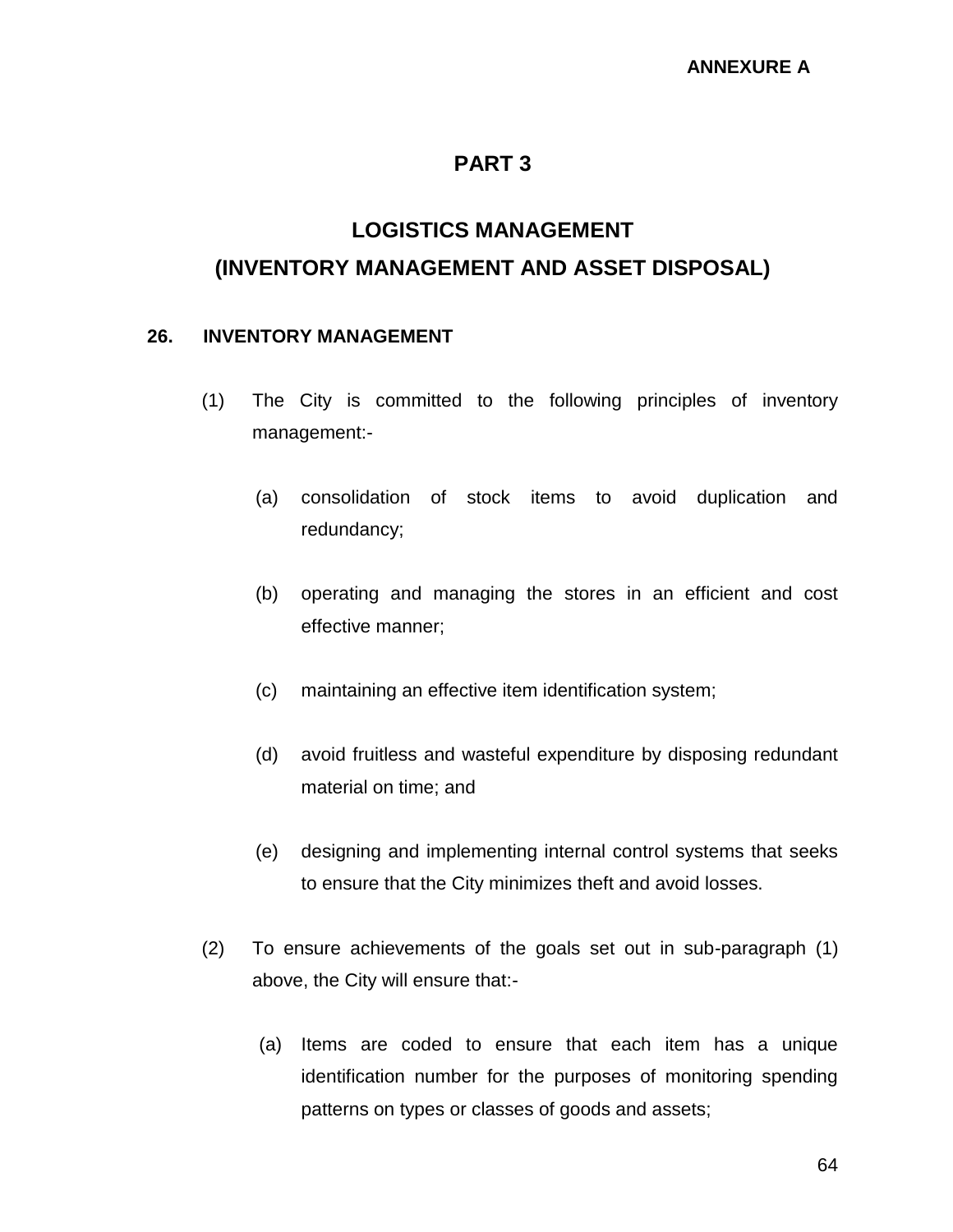**ANNEXURE A**

- (b) Stock items are kept in clearly marked bins located in the store/ warehouses to enable ease of identification at all times;
- (c) To prolong the lifespan of goods/stock kept in the stores / warehouse, the stores / warehouse must be kept in a clean, safe, tidy and systematic condition that complies with the health and safety standards;
- (d) Inventory levels will be set that includes minimum and maximum levels and lead times wherever goods are placed in stock. Thus, the minimum and maximum re-order levels and safety stock levels will also be determined for each stock category by the Manager: Stores and the User Departments and Regions are responsible for providing demand forecasts to enable the Manager: Stores to determine these minimum and maximum levels;
- (e) Appropriate measures will be taken to minimise the risk, associated with the keeping of stock/goods by the City, as well as management of stock- outs;
- (f) Ordering and receiving of stock must be done according to the relevant SCM Procedure Manual.
- (3) The City will ensure appropriate standards of internal controls and stores/ warehouse management are in place to ensure goods placed in stores are safely secured and only used for the purpose they were purchased;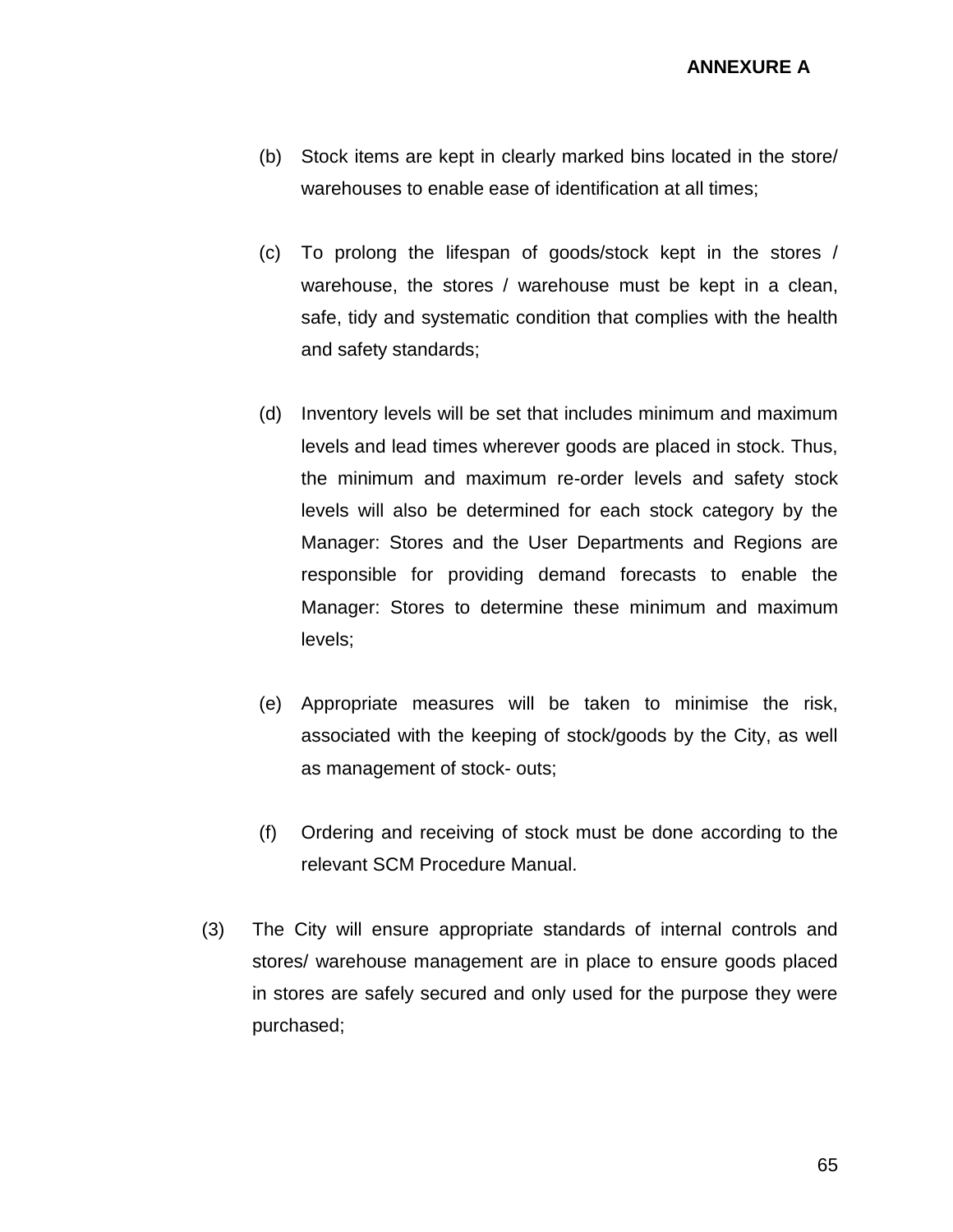(4) The City will ensure that all assets including City vehicles utilized at the respective stores / warehouses are properly managed, appropriately maintained and only used for official purposes.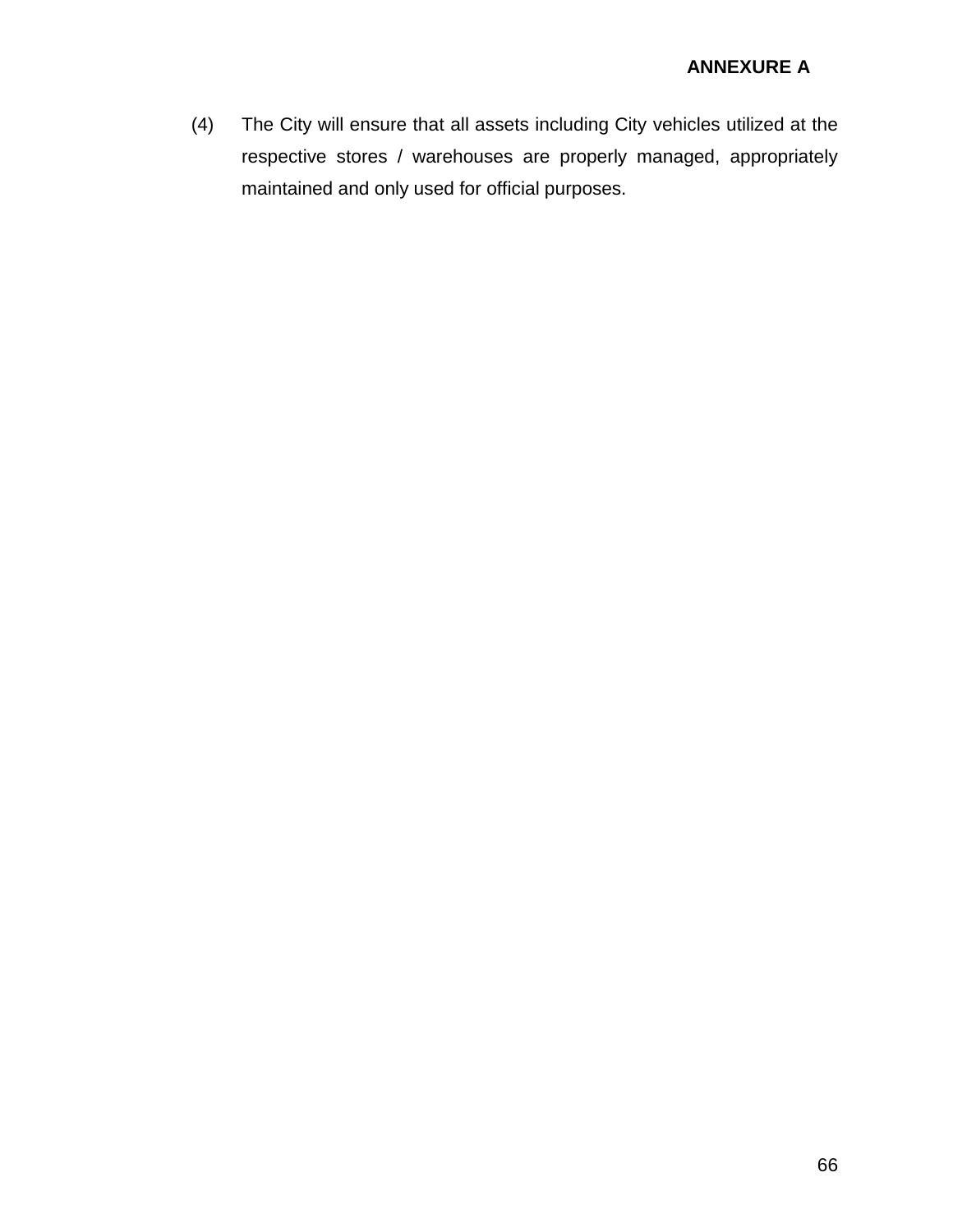## **PART 4**

## **DISPOSAL MANAGEMENT**

#### **27. ASSET DISPOSAL MANAGEMENT**

- (1) The process of asset disposal shall be transparent, competitive, equitable, fair and comply with Supply Chain Management Processes and practices;
- (2) All asset disposal transactions shall be through a public bidding process or public auction;
- (3) The appointment of auctioneers shall be through a competitive bidding process;
- (4) Prior to the disposal of assets, reasonable efforts must be made to ensure that core departments and Regions have no need for any of the items, except for IT equipment, in which case the Provincial Department of Education must be given the first right of refusal.
- (5) Appropriate channels must be followed for disposing assets through donation mechanism.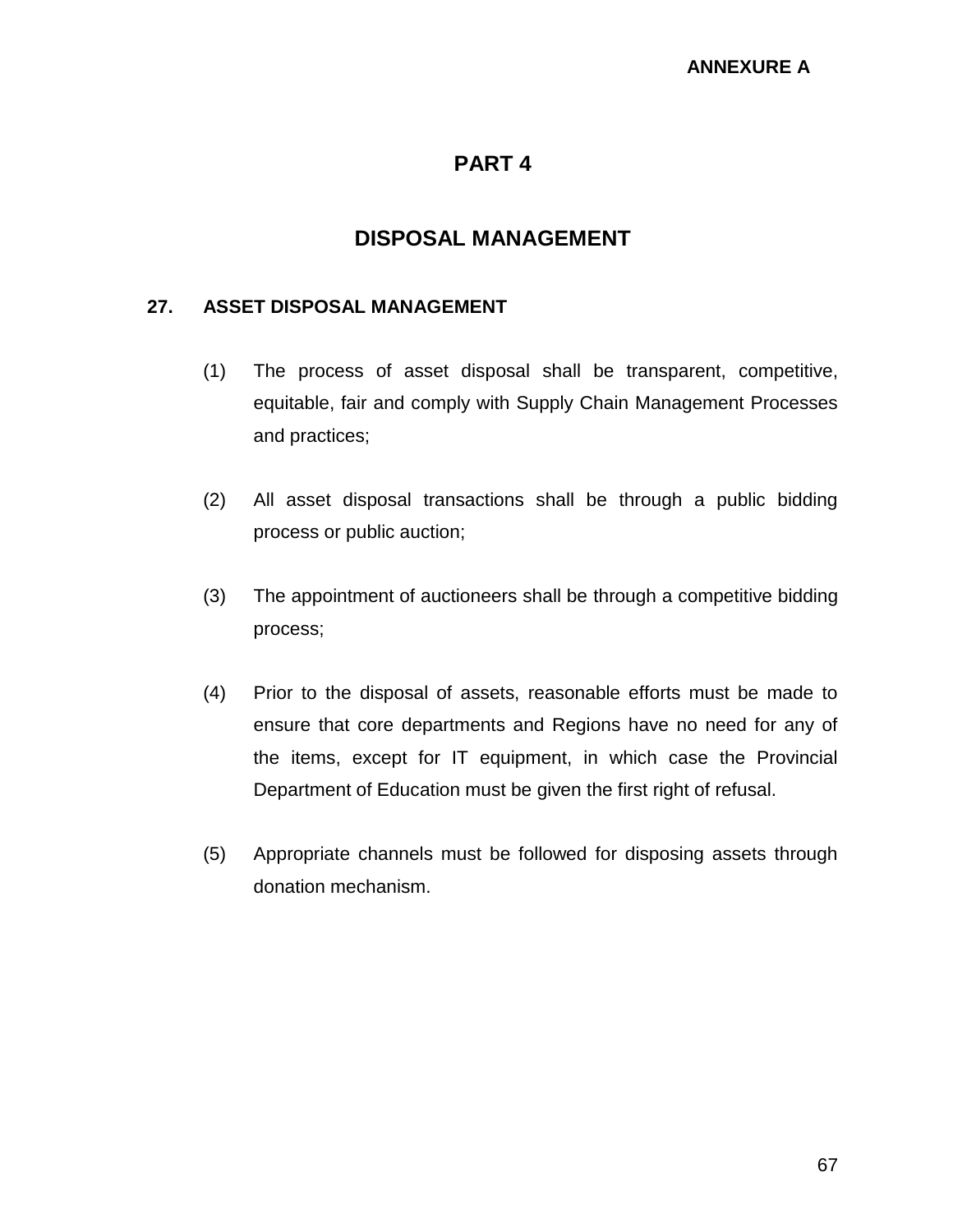## **PART 5**

## **RISK MANAGEMENT**

### **28. RISK MANAGEMENT**

- (1) The City will effectively manage risk through a system of identification, consideration and avoidance of potential risks in the Supply Chain Management system.
- (2) The criteria for the identification, consideration and avoidance of potential risks in the Supply Chain Management system, are as follows:
	- (a) the identification of risks on a case-by-case basis;
	- (b) the allocation of risks to the risk owner best suited to manage such risks;
	- (c) acceptance of the cost of the risk where the cost of transferring the risk is greater than that of retaining it;
	- (d) the management of risks in a pro-active manner and the provision of adequate cover for residual risks; and
	- (e) the assignment of relative risks to the contracting parties through clear and unambiguous contract documentation.
- (3) Due care must be taken in the bid administration and management process to minimise the risk of litigation by unsatisfied service provider/s.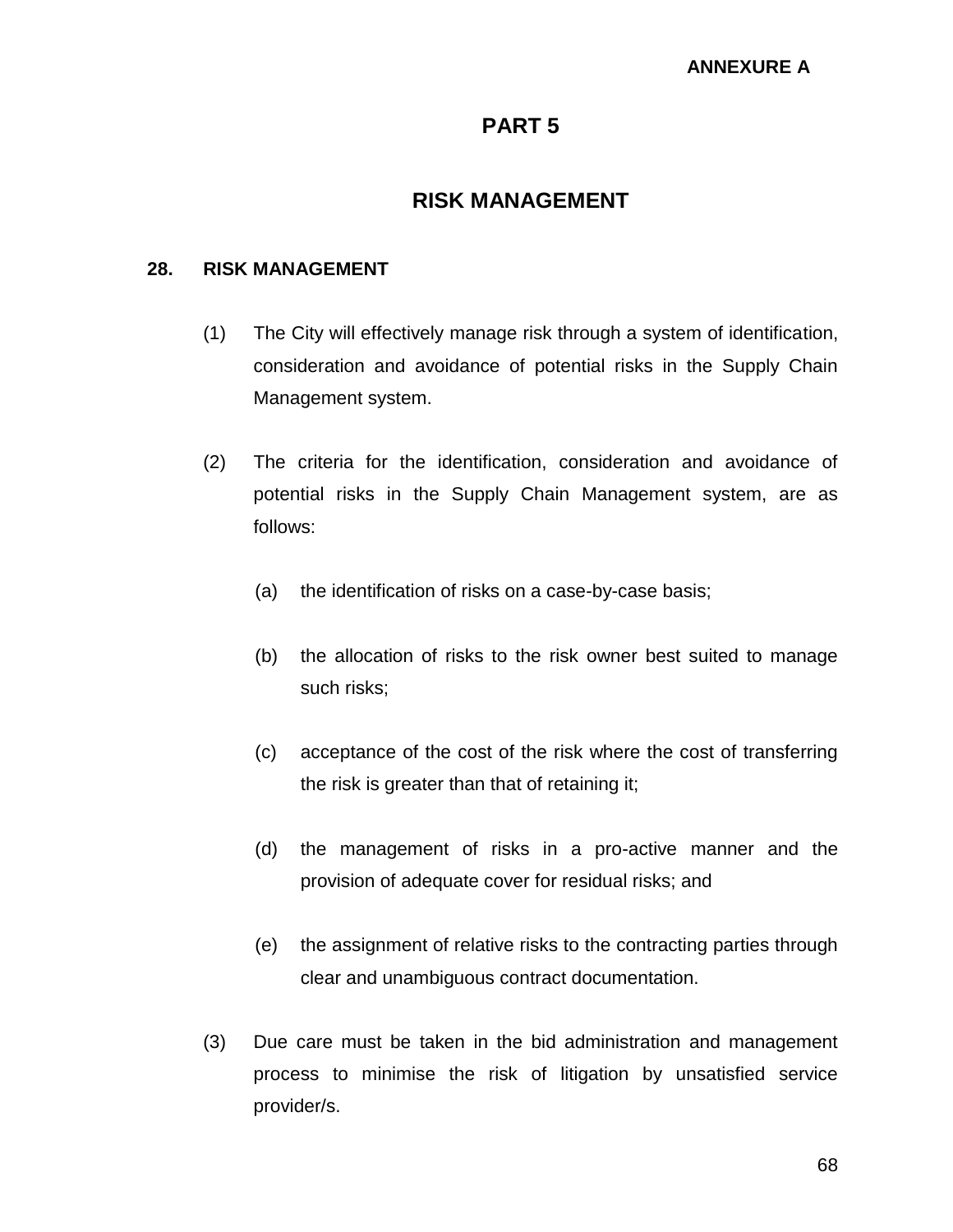(4) The Supply Chain Management Unit must ensure that where third party software or license agreement/s is used, the service provider must own / must have the right of use of any intellectual property attached to the license. Any damages for non-compliance will be for the suppliers account.

## **CHAPTER 4**

## **GENERAL MATTERS**

## **29. PROHIBITION ON AWARDS TO PERSONS WHOSE TAX MATTERS ARE NOT IN ORDER**

- (1) Service providers whose tax matters are not known or have not been declared to be in order by the South African Revenue Services are not eligible to be awarded business by the City. Original Tax Clearance Certificate is a mandatory requirement for all procurement mechanisms listed in this Policy with the exception of Petty Cash purchases.
- (2) It is the service provider's responsibility to provide the City with a valid and original Tax Clearance Certificate and failure to do so shall result in the automatic disqualification of the relevant service provider. It is an offence to deregister for VAT purposes after obtaining business from the City, without advising the City accordingly. Should the City establish that a service provider has deregistered after the contract award and is claiming VAT, the City shall be entitled to summarily cancel the contract, prohibit the offender from doing future business with City and/or lay criminal charges against the offender.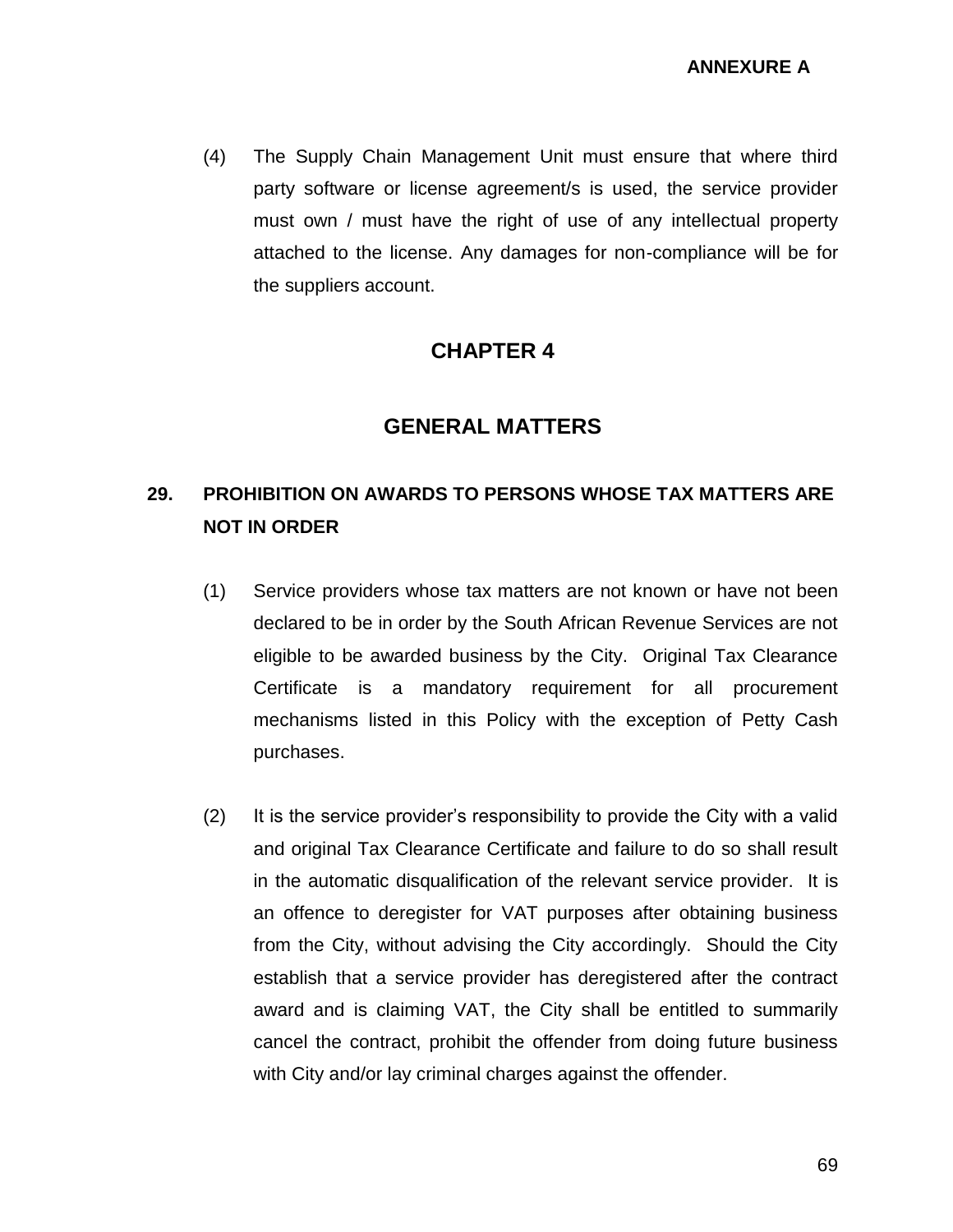# **30. PROHIBITION ON AWARDS TO PERSONS IN THE SERVICE OF THE STATE**

- (1) The City will not, subject to such amendments to the Act and exemptions as the Minister may promulgate from time to time, award contracts to service providers who are owned directly or indirectly by the following categories of persons-
	- (a) Person is the service of the state;
	- (b) If that person is not a natural person, of which any director, manager, principal shareholder or stakeholder is a person in the service of the state; or
	- (c) Who is an advisor or consultant contracted with the municipality or municipal entity.

# **31. AWARDS TO CLOSE FAMILY MEMBERS OF PERSONS IN THE SERVICE OF THE STATE**

(1) The awarding of contracts by officials in decision-making positions to close family members or friends shall not be encouraged. To this extent, all relevant officials shall make full disclosure of businesses owned by close family members and / or friends on an annual basis and no such officials shall directly or indirectly be involved in the awarding of such business transactions.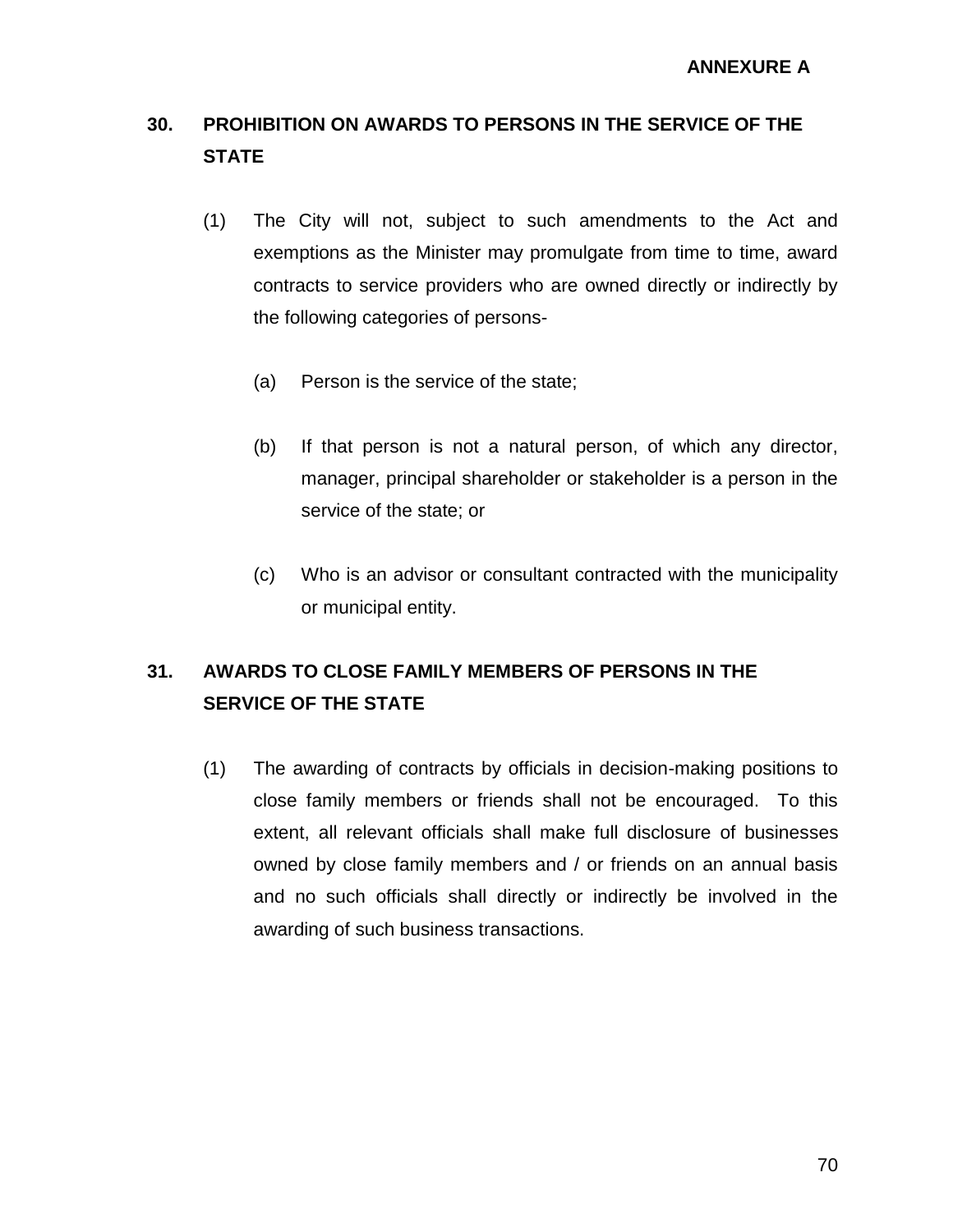- (2) The City Manager must ensure that the notes to the annual financial statements disclose particulars of any award of more than R2 000 to a person who is a spouse, child or parent of a person in the service of the state, or has been in the service of the state in the previous twelve months, which particulars shall include:–
	- (a) the name of that person;
	- (b) the capacity in which that person is in the service of the state; and
	- (c) the amount of the award.

### **32. HANDLING PROPRIETARY INFORMATION**

- (1) All information designed and prepared for the City is deemed as proprietary. No such information may be distributed, modified or customized for third parties without written permission.
- (2) All information pertaining to service providers shall be treated confidential.
- (3) In appropriate instances, the City may require security clearance and confidentiality agreements to be entered into with service providers.

### **33. SPONSORSHIPS**

(1) The City Manager must promptly disclose to the National Treasury and the relevant provincial treasury any sponsorship promised, offered or granted, whether directly or through a representative or intermediary, by any person who is –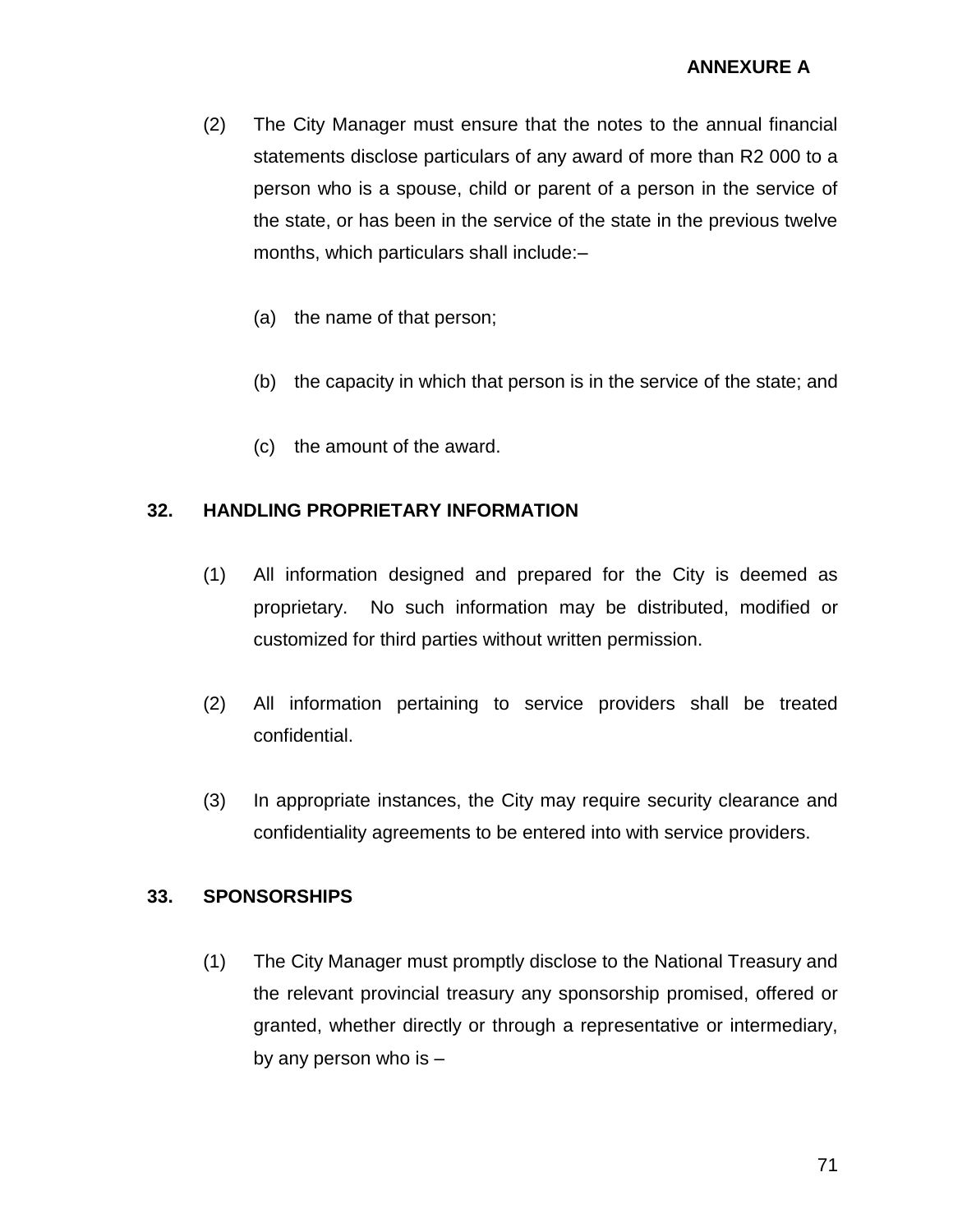- (a) provider or prospective provider of goods or services; or
- (b) a recipient or prospective recipient of goods disposed or to be disposed.
- (2) All sponsorships by the City to external organizations or parties shall be subject to such terms and conditions as the Council may determine from time to time, which terms and conditions shall be deemed to be incorporated into this Policy by means of Practice Notes contemplated in paragraph 37 below.

# **34. RESOLUTION OF DISPUTES, OBJECTIONS, COMPLAINTS AND QUERIES**

- (1) Persons or service providers aggrieved by decisions or actions taken in the implementation of this Policy or in the awarding of business, may, within 10 working days of the decision or action lodge a written complaint, objection or query with the City Manager detailing the following:-
	- (a) The tender/bid or the quotation reference number;
	- (b) The part of the City Policy, Regulations or Act that has been violated;
	- (c) The details of the violation;
	- (d) The department or region or utilities involved;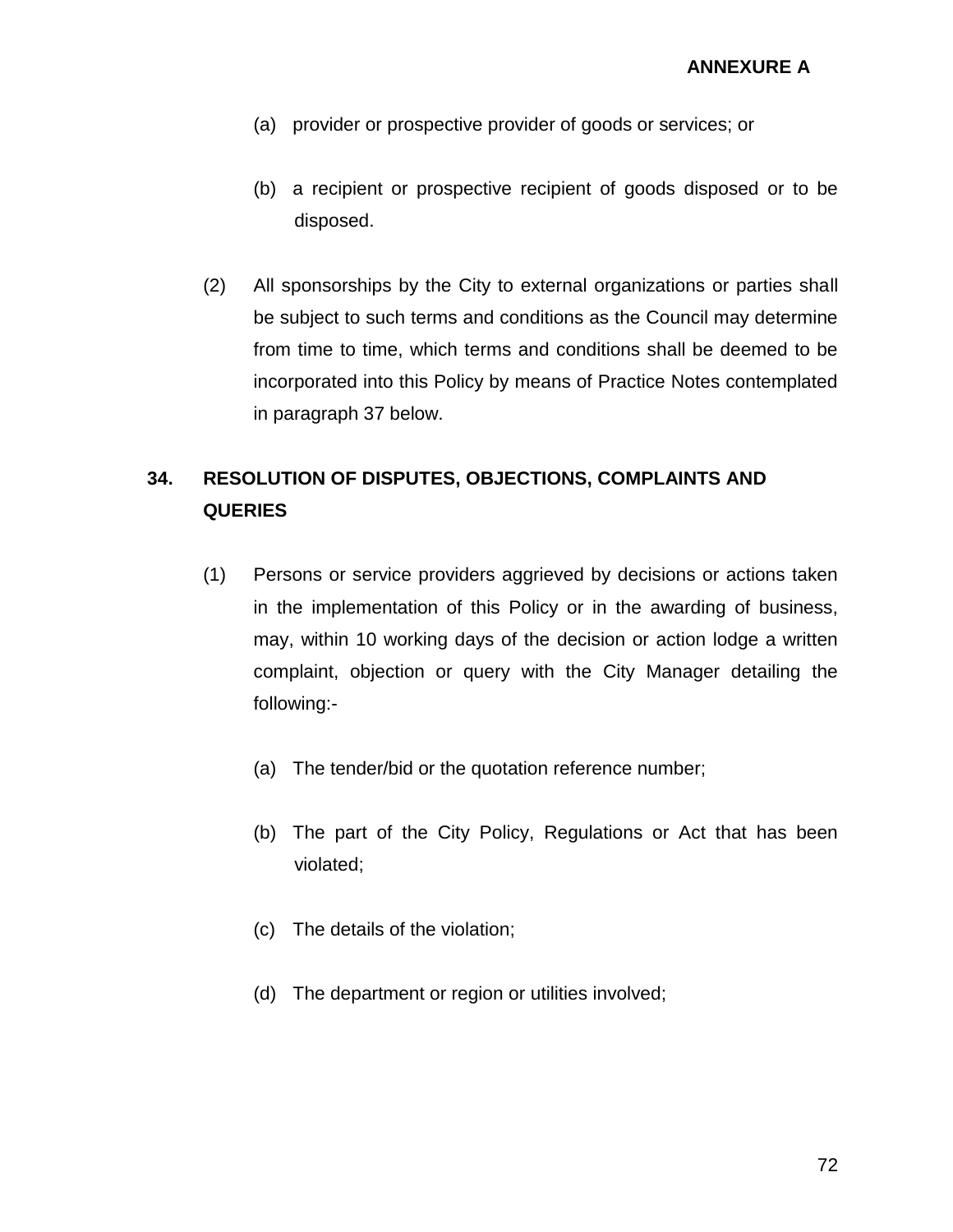(e) Relief sought:

Provided that no person aggrieved by any such decisions or actions shall be entitled to lodge such complaint, objection or query after expiry of the period of 10 days, unless the City Manager has on good cause shown, condoned the late lodging thereof.

- (2) The City Manager must appoint an independent and impartial person, from outside or within the City, to investigate the complaint, objection or query concerned and propose an appropriate resolution. The person so appointed must be someone who was not involved in the transaction in question.
- (3) Disputes relating to contracts will be resolved strictly according to the disputes resolution mechanism provided for in the contract document.
- (4) The provisions of this paragraph shall not prohibit or infringe on the rights of any party to approach a Court of Law for appropriate relief regarding the dispute in question, provided that:
	- (a) the laws of the Republic of South Africa shall apply to all and any disputes resulting from the implementation of this Policy, or any contract entered into in terms of this Policy; and
	- (b) only a South African Court of Law of competent jurisdiction shall decide such dispute.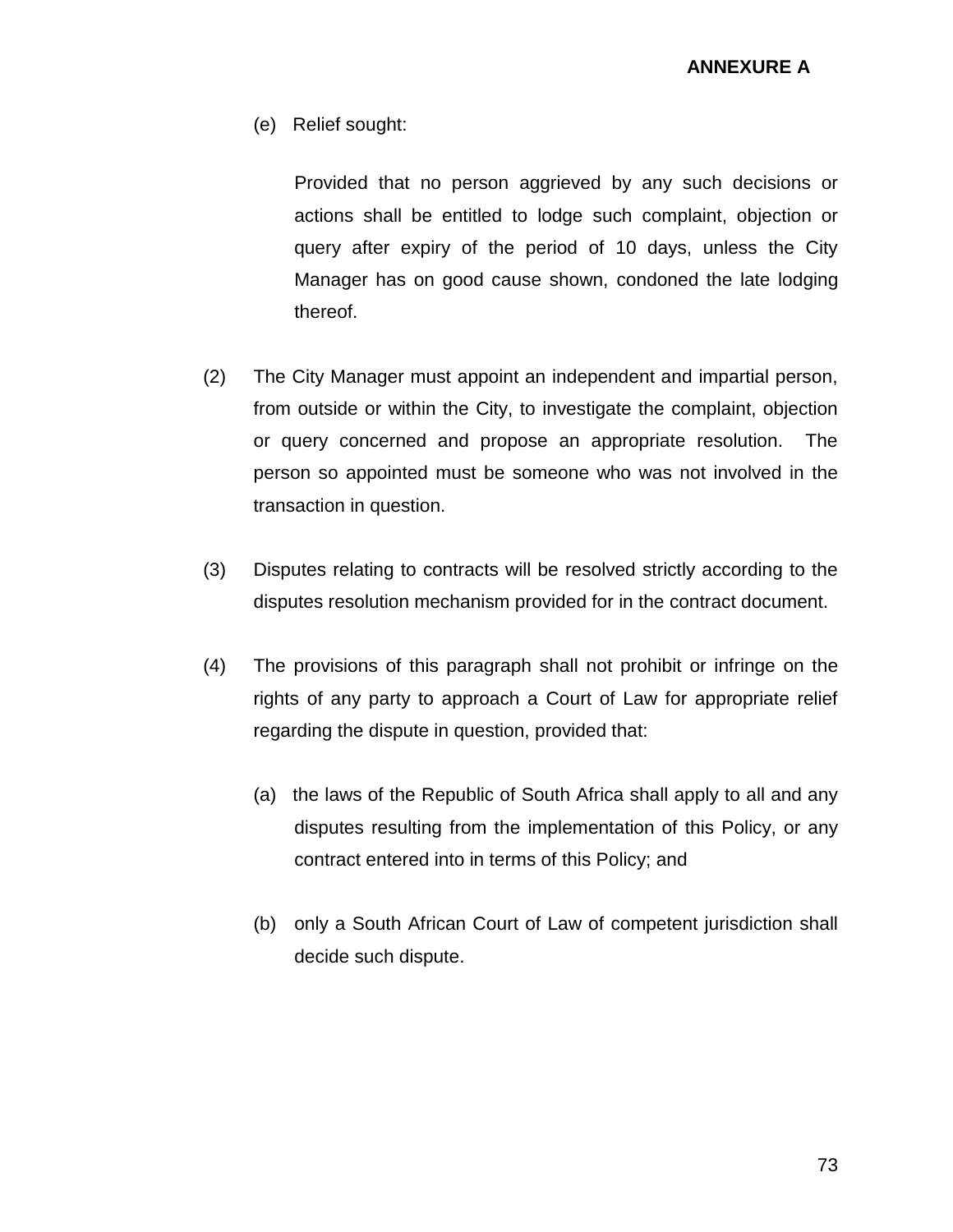# **35. CONTRACTS PROVIDING FOR COMPENSATION BASED ON TURNOVER**

- (1) Should the compensation payable to any service provider be determined as an agreed percentage of turnover for the service rendered or the amount collected on behalf of the City, the contract between the service provider and the City must:–
	- (a) contain a cap on the compensation payable to such service provider; and
	- (b) stipulate that such compensation shall be performance based.

## **36. LIST OF ACCREDITED SERVICE PROVIDERS**

- (1) The City Manager must ensure that:
	- (a) the City keeps a list of accredited prospective providers of goods and services that must be used for the procurement requirements of the City through written quotations and formal written price quotations;
	- (b) at least once a year through newspapers commonly in circulation in the area of jurisdiction of the City, the website of the City and any other appropriate ways, prospective providers of goods or services is invited to apply for evaluation and listing as accredited prospective providers;
	- (c) the listing criteria for accredited prospective providers is specified; and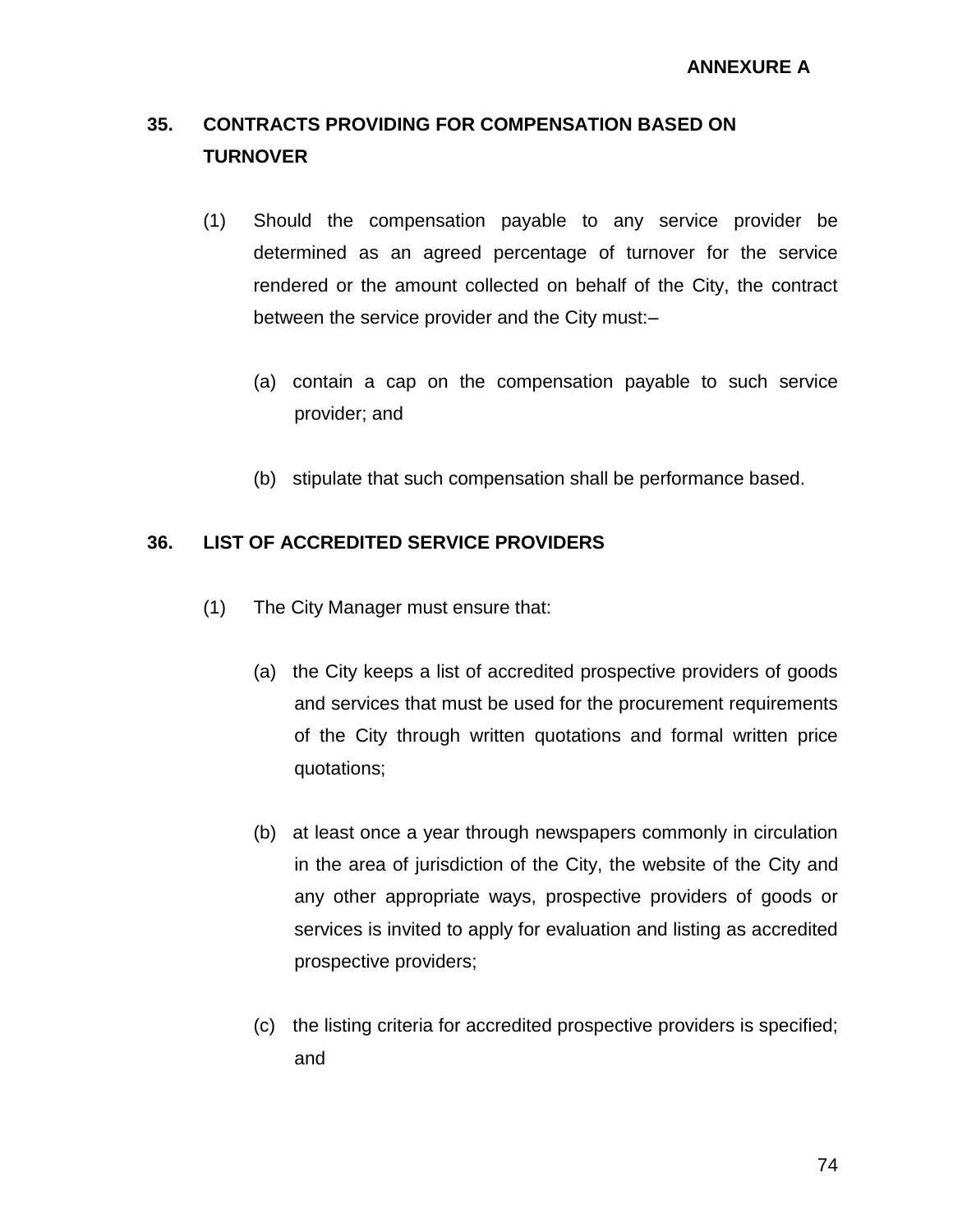- (d) the listing of any prospective provider whose name appears on the National Treasury's database as a person prohibited from doing business with the public sector, is disallowed.
- (2) The list of accredited prospective providers must be updated at least quarterly to include any additional prospective providers and any new commodities or types of services.
- (3) Prospective providers shall be allowed to submit applications for inclusion on the list of accredited service providers at any time.
- (4) The list of accredited prospective providers must be compiled per commodity and per type of service.
- (5) Separate applications for inclusion on the list of accredited service providers must be submitted for each subsidiary company within a holding company that desires to be included on the list of accredited service providers.

# **37. SCM PROCEDURE MANUAL, PRACTICE NOTES AND NATIONAL TREASURY GUIDELINES**

- (1) The Executive Director: Finance may from time to time through the Director: Supply Chain Management Unit issue practice notes and amendments to the SCM Procedure Manual as may be deemed expedient for the implementation of this Policy.
- (2) Any such amendments to the SCM Procedure Manual and Practice Notes referred to in sub-paragraphs (1) and (2) above, and any National Treasury Guidelines that may be issued by National Treasury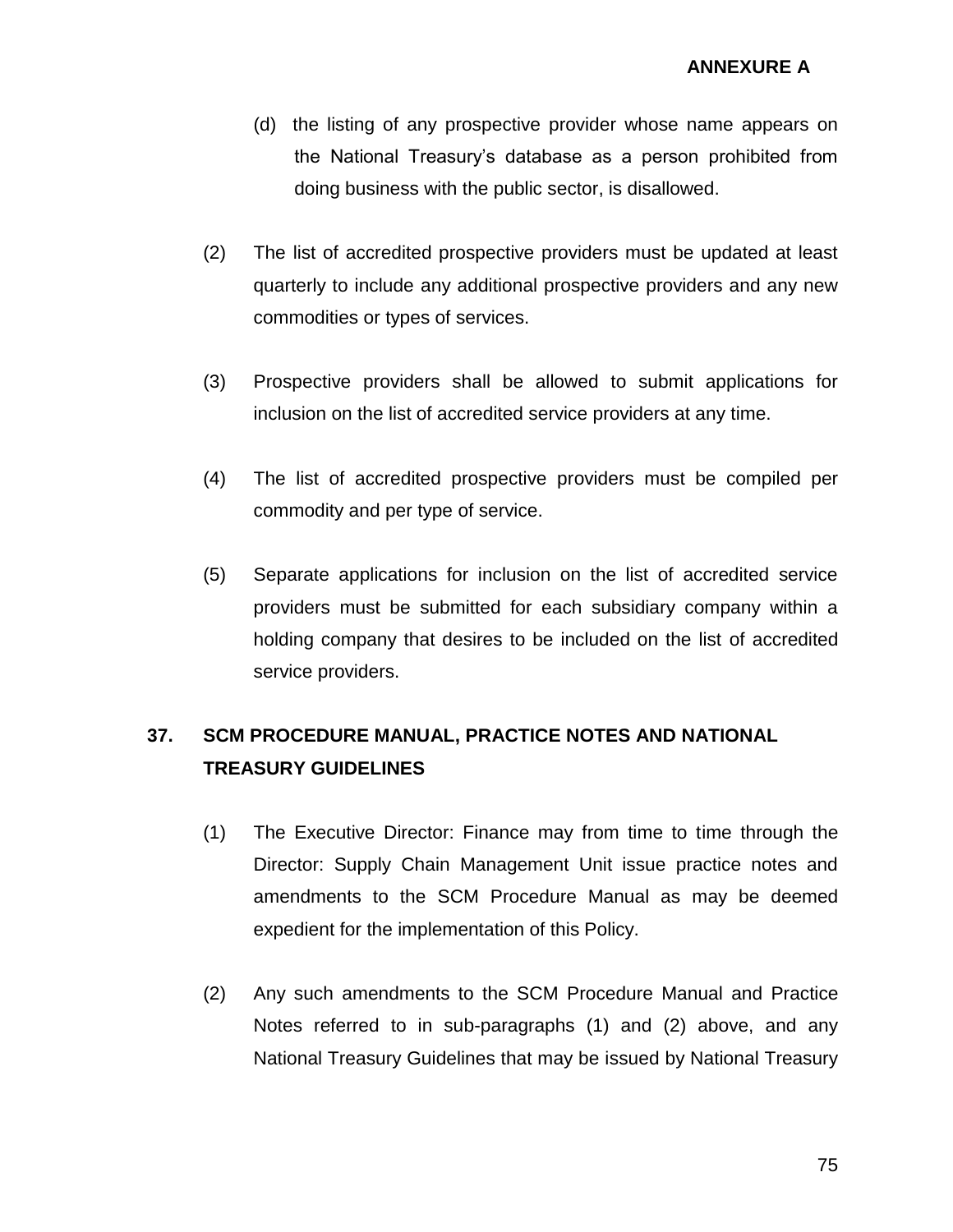from time to time, shall upon the issuing thereof be deemed to be incorporated in and form part of this Policy.

# **38. PROCUREMENT OF GOODS NECESSITATING SPECIAL SAFETY ARRANGEMENTS**

- (1) The acquisition and storage of goods in bulk (other than water), which necessitate special safety arrangements, including gasses and fuel, must be avoided wherever possible.
- (2) Where the storage of goods in bulk is justified, such justification must be based on sound reasons, including the total cost of ownership, cost advantages and environmental impact and must be approved by the City Manager.

# **39. INDUCEMENTS, REWARDS, GIFTS AND FAVOURS**

- (1) No person who is a provider or prospective provider of goods or services, or a recipient or prospective recipient of goods disposed or to be disposed of may either directly or through a representative or intermediary promise, offer or grant –
	- (a) any inducement or reward to the City for or in connection with the award of a contract; or
	- (b) any reward, gift, favour or hospitality to
		- (i) any official; or
		- (ii) any other role player involved in the implementation of this Policy.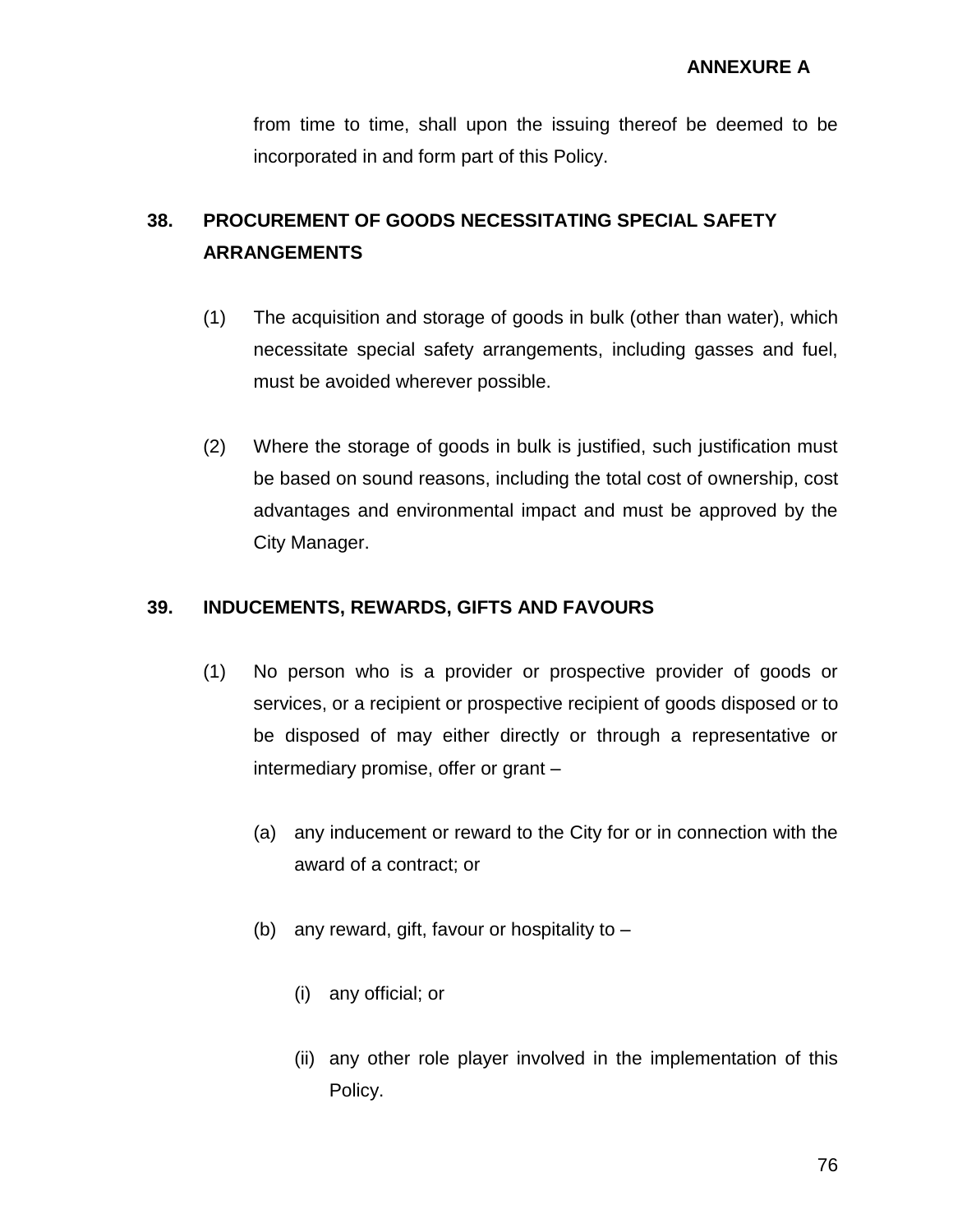- (2) The City Manager must promptly report any alleged contravention of sub-paragraph (1) to the National Treasury for considering whether the offending person, and any representative or intermediary through which such person is alleged to have acted, should be listed in the National Treasury's database of persons prohibited from doing business with the public sector.
- (3) Sub-paragraph (1) does not apply to gifts less than R350 in value.

## **40. ETHICAL STANDARDS**

- (1) The Code Of Conduct For Supply Chain Management Practitioners And Other Role Players Involved In Supply Chain Management (**the Code of Conduct**) attached to this Policy as Annexure A, is hereby adopted for officials and other role players in the supply chain management system of the City in order to promote –
	- (a) mutual trust and respect; and
	- (b) an environment where business can be conducted with integrity and in a fair and reasonable manner.
- (2) A breach of the Code of Conduct shall be dealt with as follows
	- (a) in the case of an employee, in terms of the disciplinary procedures of the City envisaged in section 67(1)(h) of the Municipal Systems Act;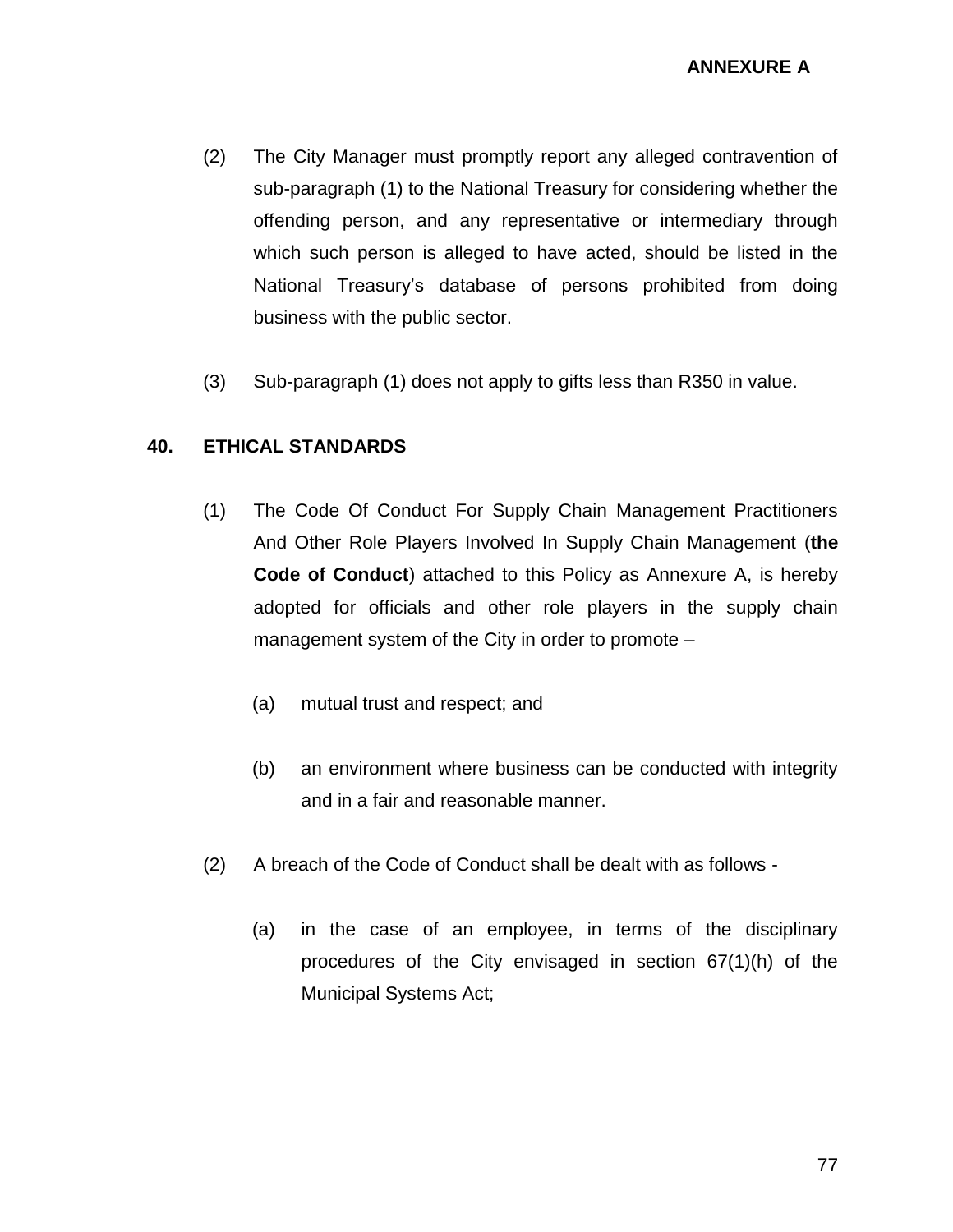- (b) in the case a role player who is not an employee, through other appropriate means in recognition of the severity of the breach; and
- (c) in all cases, financial misconduct must be dealt with in terms of Chapter 15 of the Act.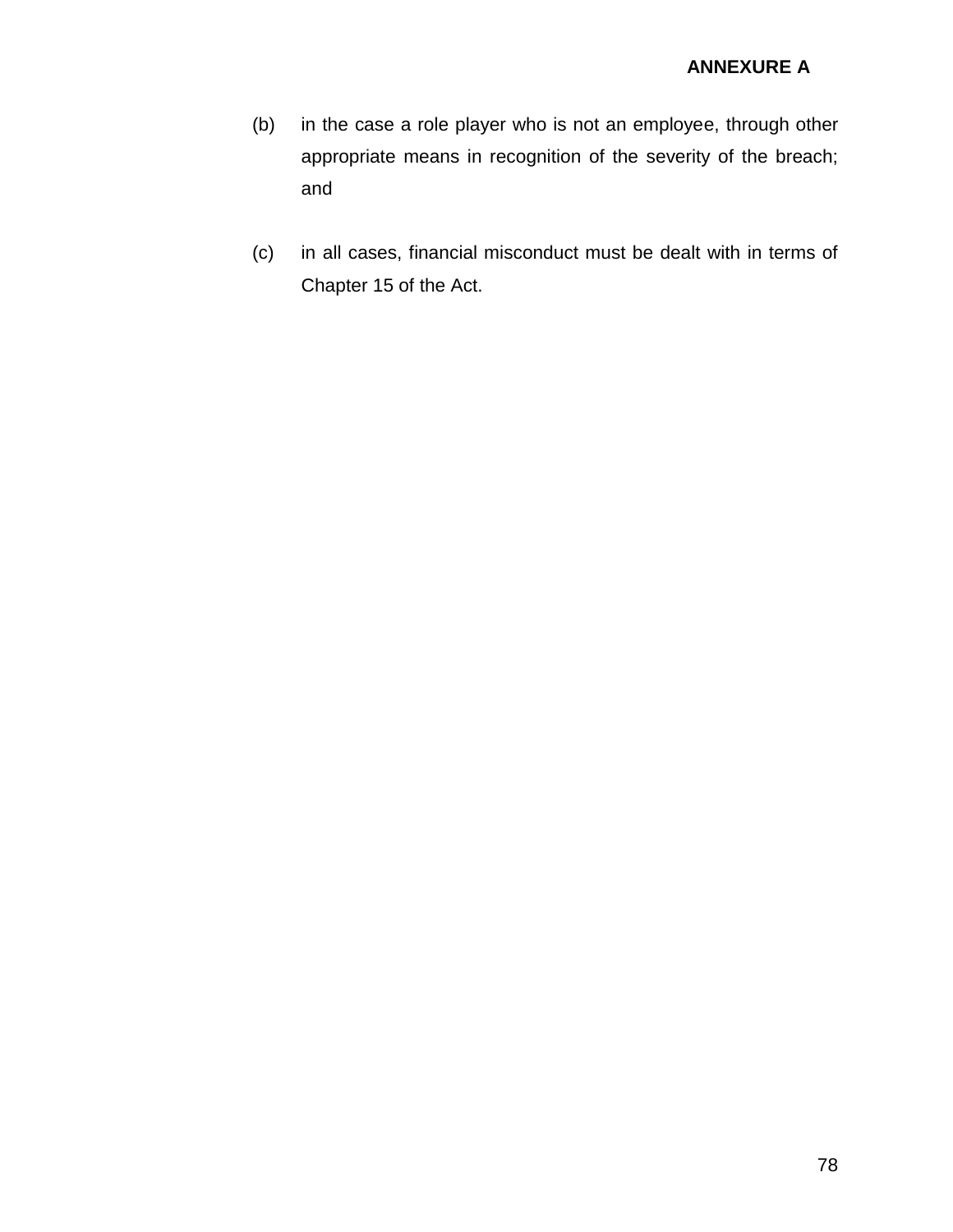# **CODE OF ETHICAL CONDUCT FOR SUPPLY CHAIN MANAGEMENT PRACTITIONERS AND OTHER ROLE PLAYERS**

### **1. PURPOSE**

- 1.1 The purpose of this Code of Conduct is to ensure that all business transactions take place in an environment of honesty, integrity, fair competition and respect for South African Laws. This Code outlines the City's expectations from all its employees and service providers who participate, directly or indirectly, in the Supply Chain Management activities. The main aim is to promote:-
	- (a) mutual trust and respect; and
	- (b) an environment where business can be conducted with integrity and in a fair and reasonable manner.
- 1.2 Failure to adhere to this Code shall not be tolerated and shall be punishable by the City.

#### **2. GENERAL PRINCIPLES**

2.1 The City commits itself to a policy of fair dealing and integrity in the conducting of its business. Employees and other role players involved in Supply Chain Management (SCM) are in a position of trust, implying a duty to act in the public interest. Employees and other role players should not perform their duties to unlawfully gain any form of compensation, payment or gratuities from any person, or provider/contractor for themselves, their family or their friends.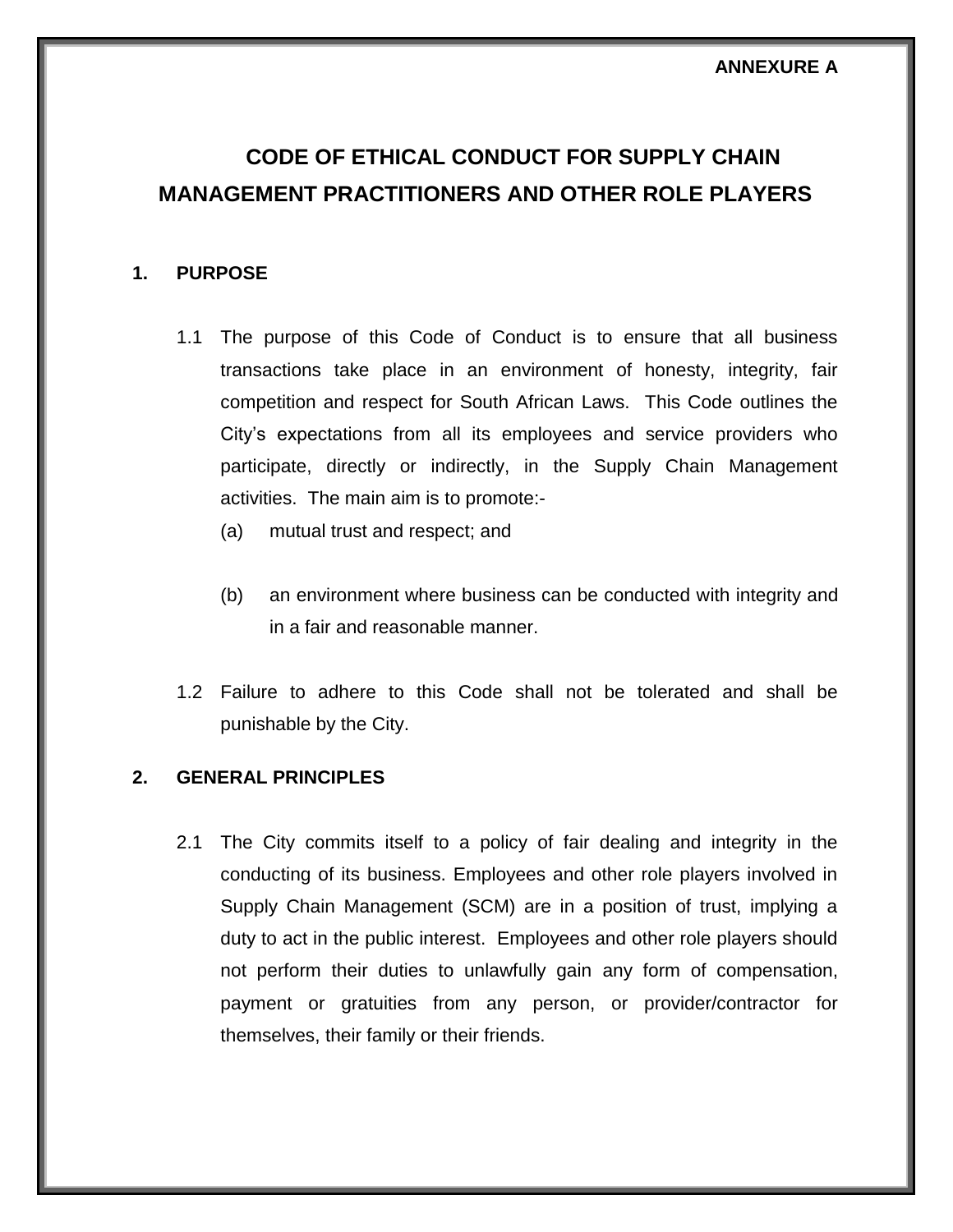- 2.2 Employees and other role players involved in SCM should ensure that they perform their duties efficiently, effectively and with integrity, in accordance with the relevant legislation, policies and guidelines. They should ensure that public resources are administered responsibly.
- 2.3 Employees and other role players involved in SCM should be fair and impartial in the performance of their functions. They should at no time afford any undue preferential treatment to any group or individual or unfairly discriminate against any group or individual. They should not abuse the power and authority vested in them.

#### **3. EMPLOYEE ETHICAL CONDUCT**

- 3.1 An employee or other role player involved with Supply Chain Management:-
	- (i) must treat all providers and potential providers equitably;
	- (ii) may not use his or her position for private gain or to improperly benefit another person;
	- (iii) must not infer with Supply Chain Management processes and system in order to influence the outcome of an award by tempering with any price quotations and bids;
	- (iv) must keep all information, including service providers information, as confidential. Only the duly authorized official will communicate the outcome of the bidding process;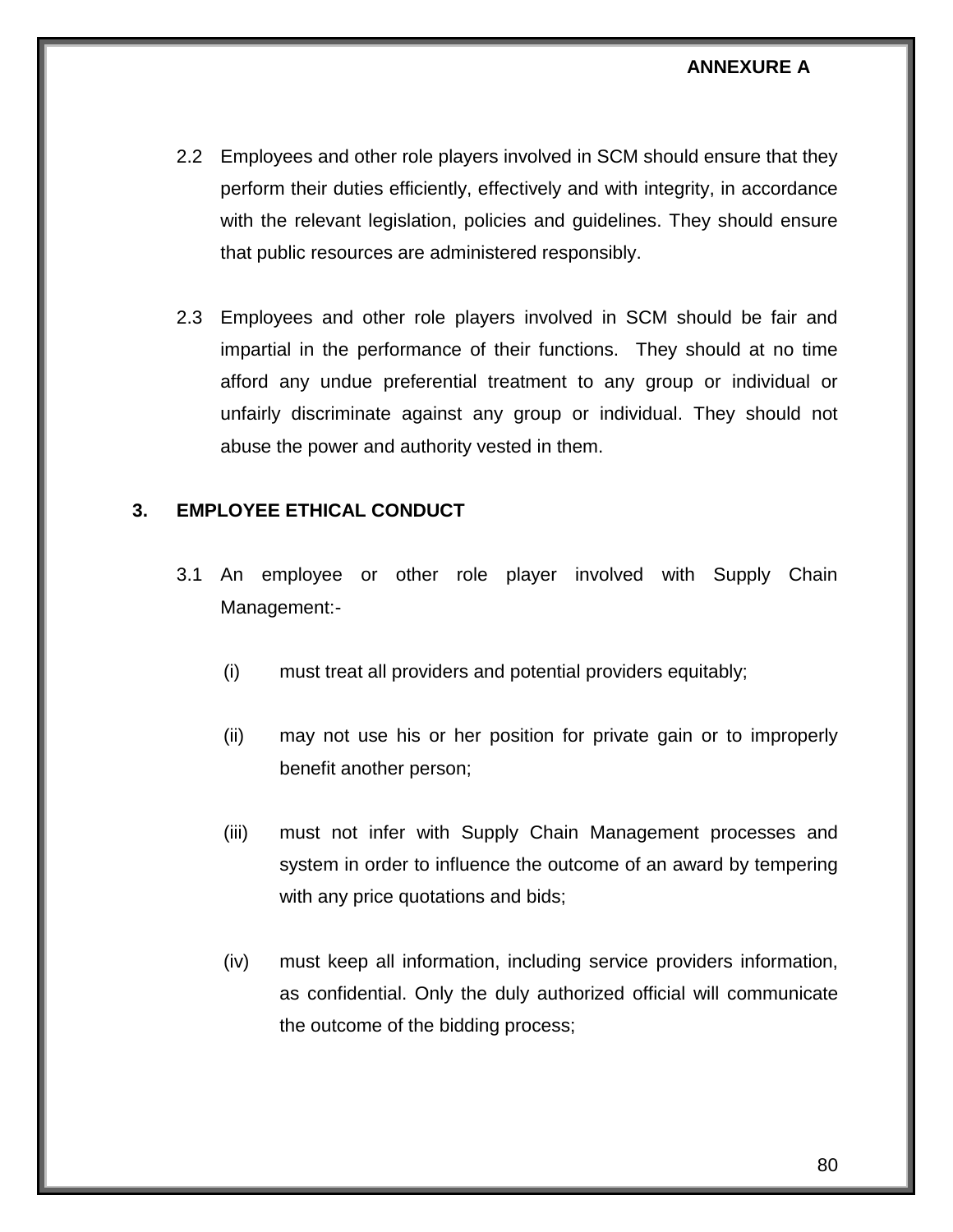- (v) must not be soliciting price quotations / bids from bidders / contractors whose names appear on the Register for Tender Defaulters;
- (vi) must not exploit errors in price quotations / bids;
- (vii) may not accept any reward, gift, favour, hospitality or other benefit directly or indirectly, including to any close family member, partner or associate of that person, of a value more than R350;
- (viii) must declare to the City Manager details of any reward, gift, favour, hospitality or other benefit promised, offered or granted to that person or to any close family member, partner or associate of that person and record them on the declaration register to be kept by each manager and signed off on quarterly basis by the respective delegated employee;
- (ix) must declare to the City Manager details of any private or business interest which that person, or any close family member, partner or associate, may have in any proposed procurement or disposal process, or in any award of a contract by the City ;
- (x) must immediately withdraw from participating in any manner whatsoever in a procurement or disposal process or in the award of a contract in which that person, or any close family member, partner or associate, has any private or business interest;
- (xi) must declare any business, commercial and financial interests or activities undertaken for financial gain that may raise a possible conflict of interest;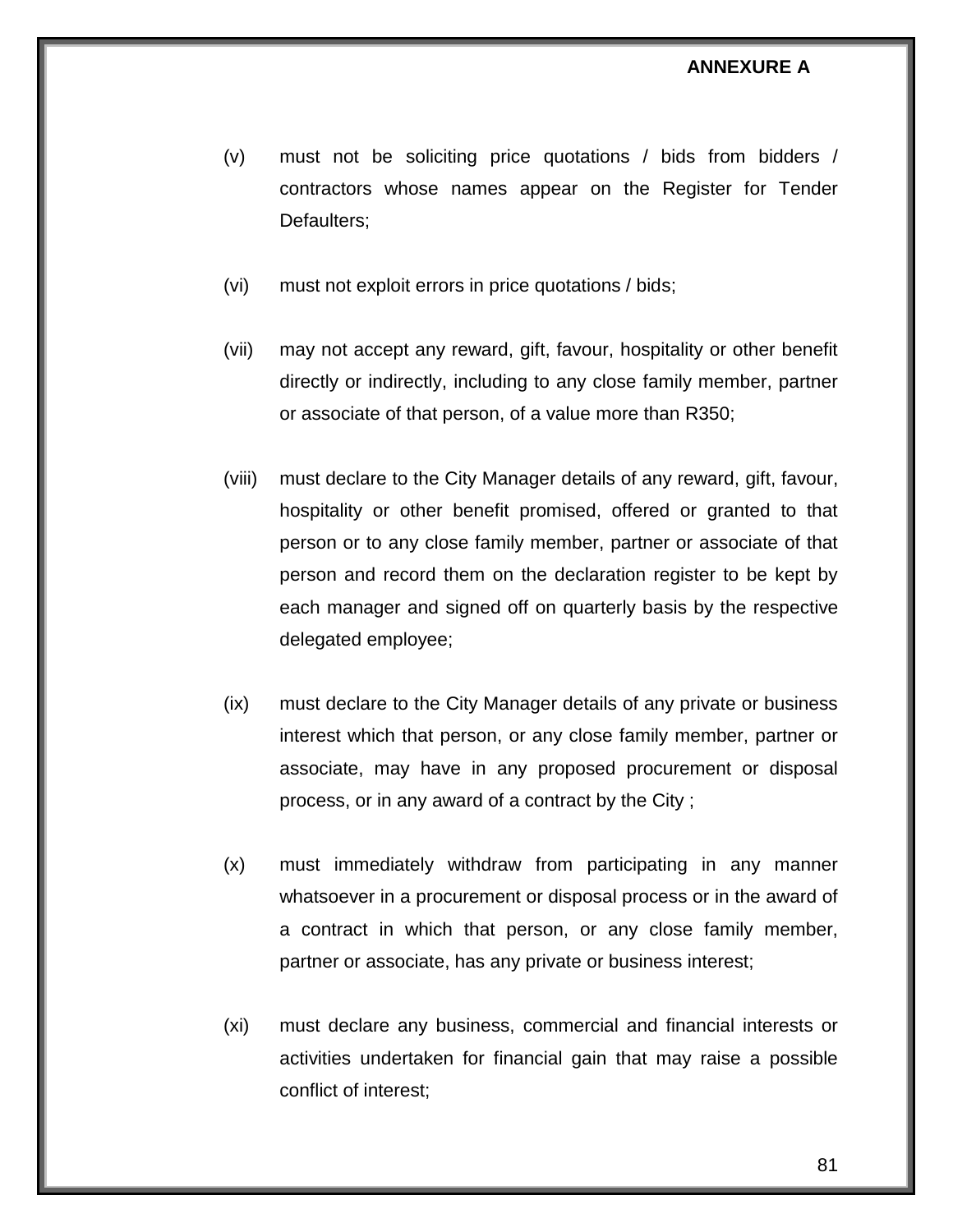- (xii) should not place him/herself under any financial or other obligation to outside individuals or organizations that might seek to influence them in the performance of their official duties;
- (xiii) should not take improper advantage of their previous office after leaving their official position; and
- (xiv) Employees must report to the City Manager any alleged irregular conduct in the Supply Chain Management system which that person may become aware of, including:-
	- (a) any alleged fraud, corruption, favouritism or unfair conduct;
	- (b) any alleged contravention of the policy on inducements, rewards, gifts and favours to the City or MoE's, employees or other role players; and
	- (c) any alleged breach of this code of conduct.
- 3.2 The City is committed to the highest standard of integrity and any official transgressing this code will be dealt with in accordance with the City's Disciplinary code of conduct.

## **4. RECORD KEEPING**

- 4.1 Every Head of Department must keep an up to date gift register and record of all declarations made by the employees with regards to:-
	- (a) Business interest held by the employees;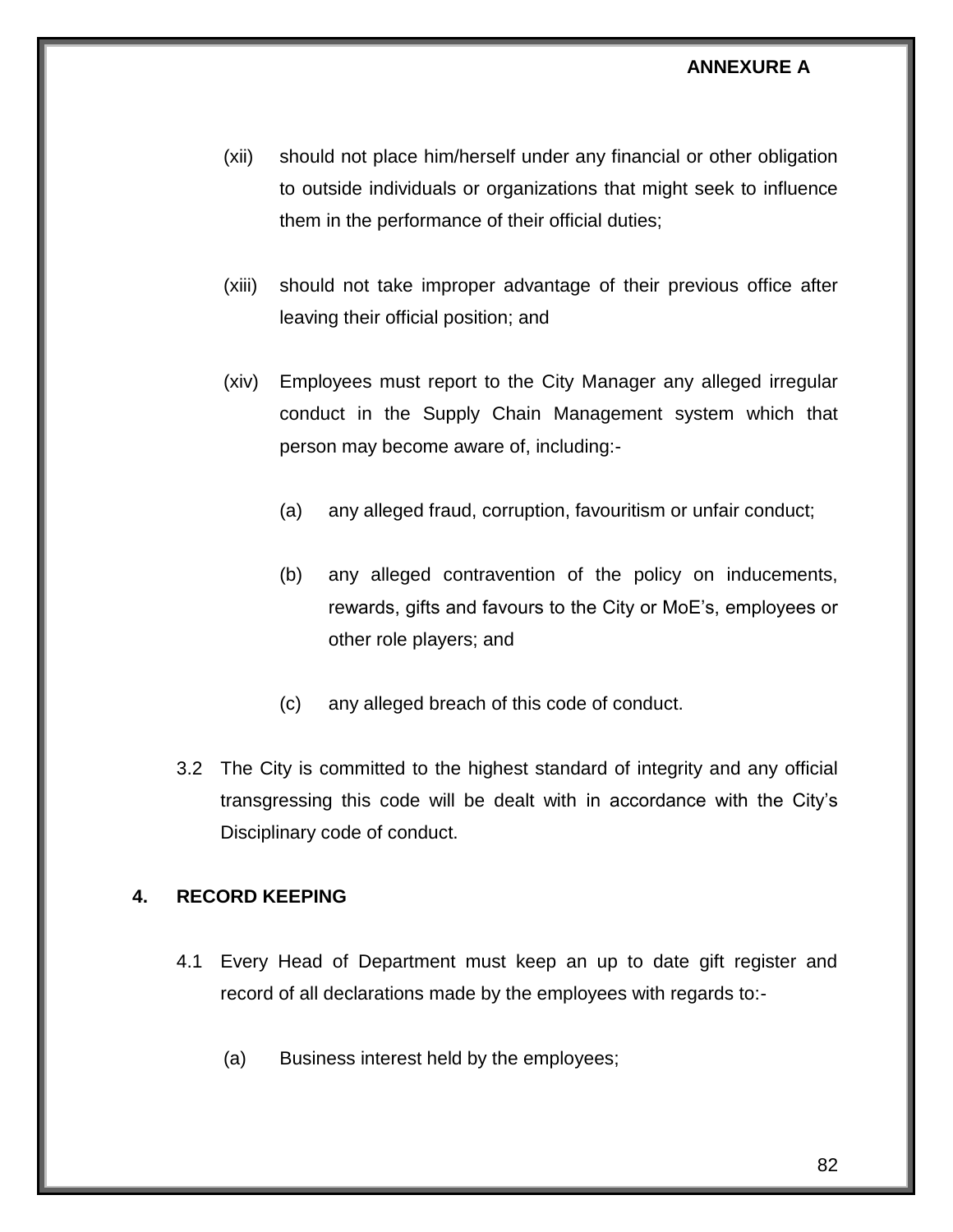- (b) Business interest held by the family members;
- (c) Interest in a business transaction where conflict of interest exist.
- 4.2 The City Manager must keep record of all declarations.

# **5. SERVICE PROVIDERS ETHICAL CONDUCT**

- 5.1 Service providers are expected to assist the City in enforcing good ethical conduct from its employees and:–
	- (a) must not induce or reward the employees for contract awarded or to be awarded;
	- (b) must not put undue pressure on employees;
	- (c) must not assist or offer financial relief to employees in financial difficulties;
	- (d) must not request from employees information about the City's operations or competitors information; and
	- (e) must not offer favours or hospitality to employees of which the value thereof is above R350.
- 5.2 Service providers are expected to comply with this Policy fully and failure to do so will lead to barring or black listing from doing business with the City. The names of service providers defaulting will be submitted to National Treasury for black listing.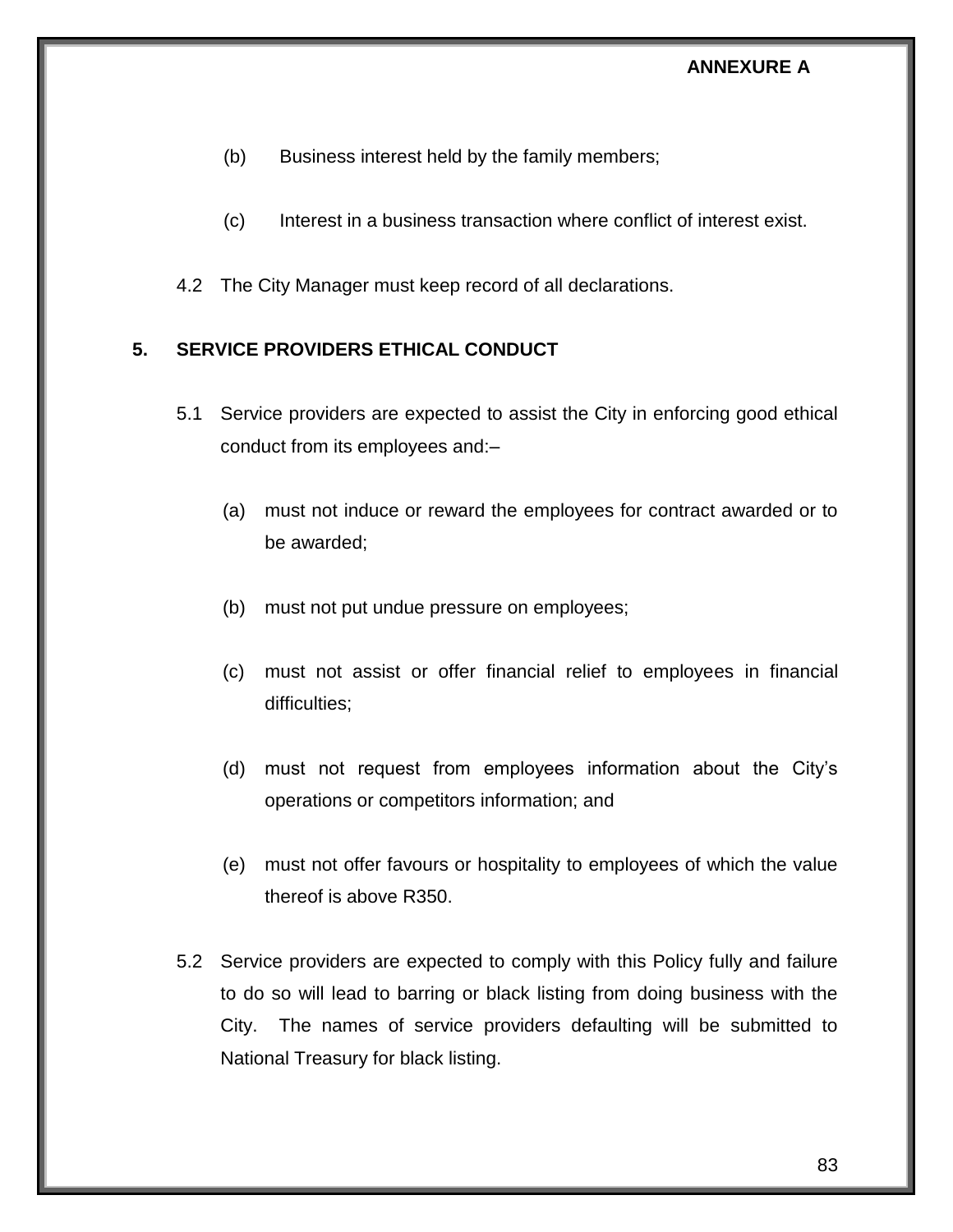# **CITY'S DELEGATIONS OF SUPPLY CHAIN MANAGEMENT POWERS AND DUTIES**

# **1. DELEGATION OF SUPPLY CHAIN MANAGEMENT POWERS AND DUTIES TO THE CITY MANAGER**

- (1) The Council hereby delegates the following powers and duties to the City Manager, excluding those directly assigned to the City Manager as accounting officer in terms of the Act and any other applicable legislation, which are necessary to enable the City Manager –
	- (a) to discharge the Supply Chain Management responsibilities conferred on accounting officers in terms of:
		- i. Chapters 8, 10 and 11 of the Act;
		- ii. This Policy;
	- (b) to maximise administrative and operational efficiency in the implementation of this Policy;
	- (c) to enforce reasonable cost-effective measures for the prevention of fraud, corruption, favouritism and unfair and irregular practices in the implementation of this Policy;
	- (d) to approve the composition of any Bid Specification and Bid Evaluation Committees; and
	- (e) to comply with his or her responsibilities in terms of section 115 and other applicable provisions of the Act.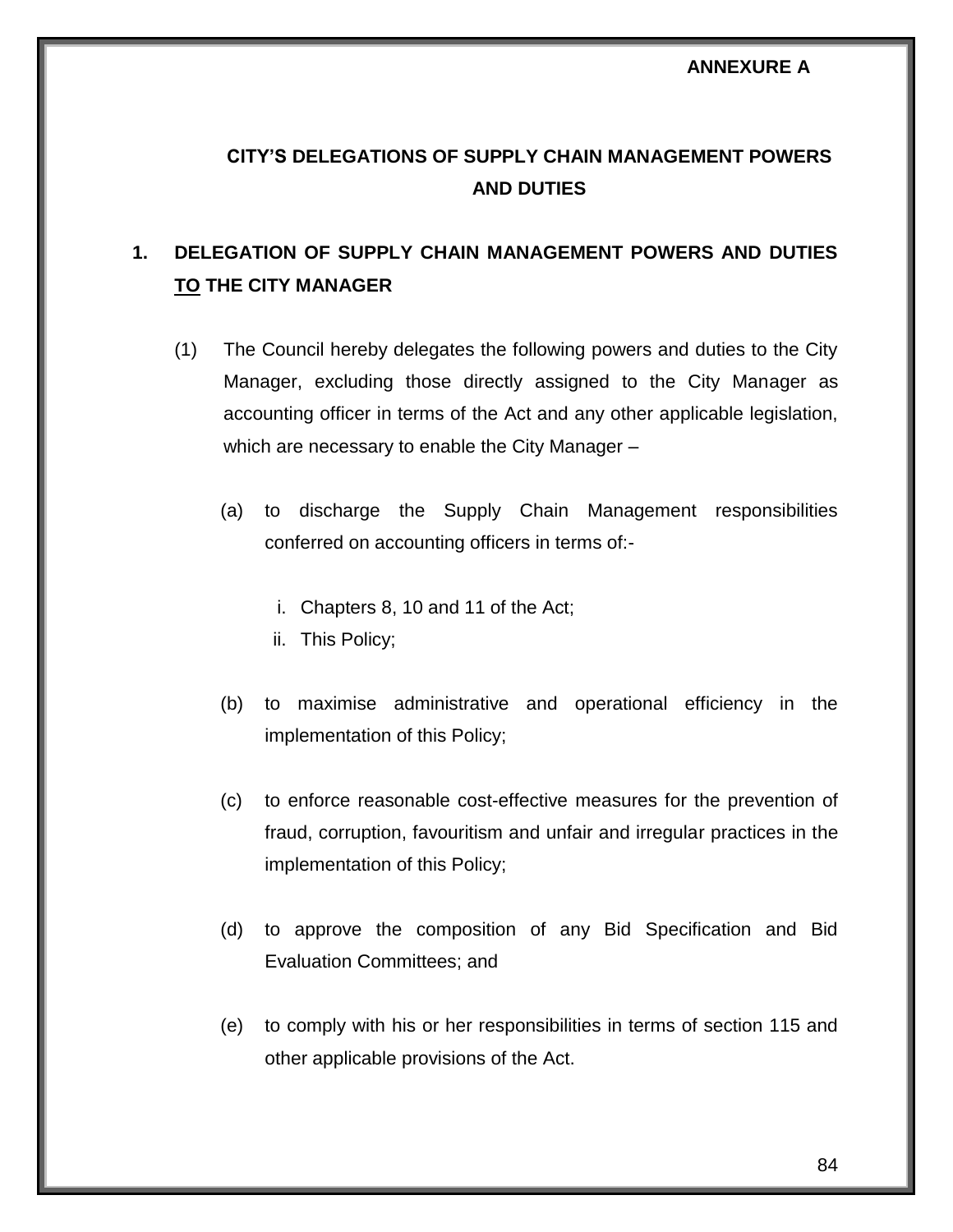(2) The City Manager may sub-delegate any power and duty delegated to him in terms of sub-paragraph (1) to any official or to a committee which is exclusively composed of officials of the City.

# **2. DELEGATION OF SUPPLY CHAIN MANAGEMENT POWERS AND DUTIES BY THE CITY MANAGER**

- (1) The City Manager, in terms of section 79(1) of the Act, hereby delegates, subject to sub-paragraph 2 below, the following Supply Chain Management powers and duties assigned to him in terms of the Act to:
	- a. The Executive Director: Finance:

the implementation of Supply Chain Management responsibilities and activities in terms of the Act and its Regulations.

- b. The Executive Adjudication Committee and Central Adjudication Committee:
	- (i) the power to make final awards as follows:

| <b>Committee</b>                                 | <b>Chairperson</b>                                                                              | <b>Value</b>                                                                              |
|--------------------------------------------------|-------------------------------------------------------------------------------------------------|-------------------------------------------------------------------------------------------|
| <b>Executive Adjudication</b><br>Committee (EAC) | <b>City Manager</b>                                                                             | > R10 million VAT Inclusive                                                               |
| <b>Executive Adjudication</b><br>Committee (EAC) | City Manager or his<br>nominated Executive<br><b>Director</b>                                   | >R 5 million to R10 million<br>VAT<br>Inclusive for<br>the<br>contract / project duration |
| <b>Central Adjudication</b><br>Committee (CAC)   | <b>Executive Director: Finance</b><br>or his or her nominated<br><b>Director within Finance</b> | R200 000.< R5million VAT<br>Inclusive, for the contract /<br>project duration.            |